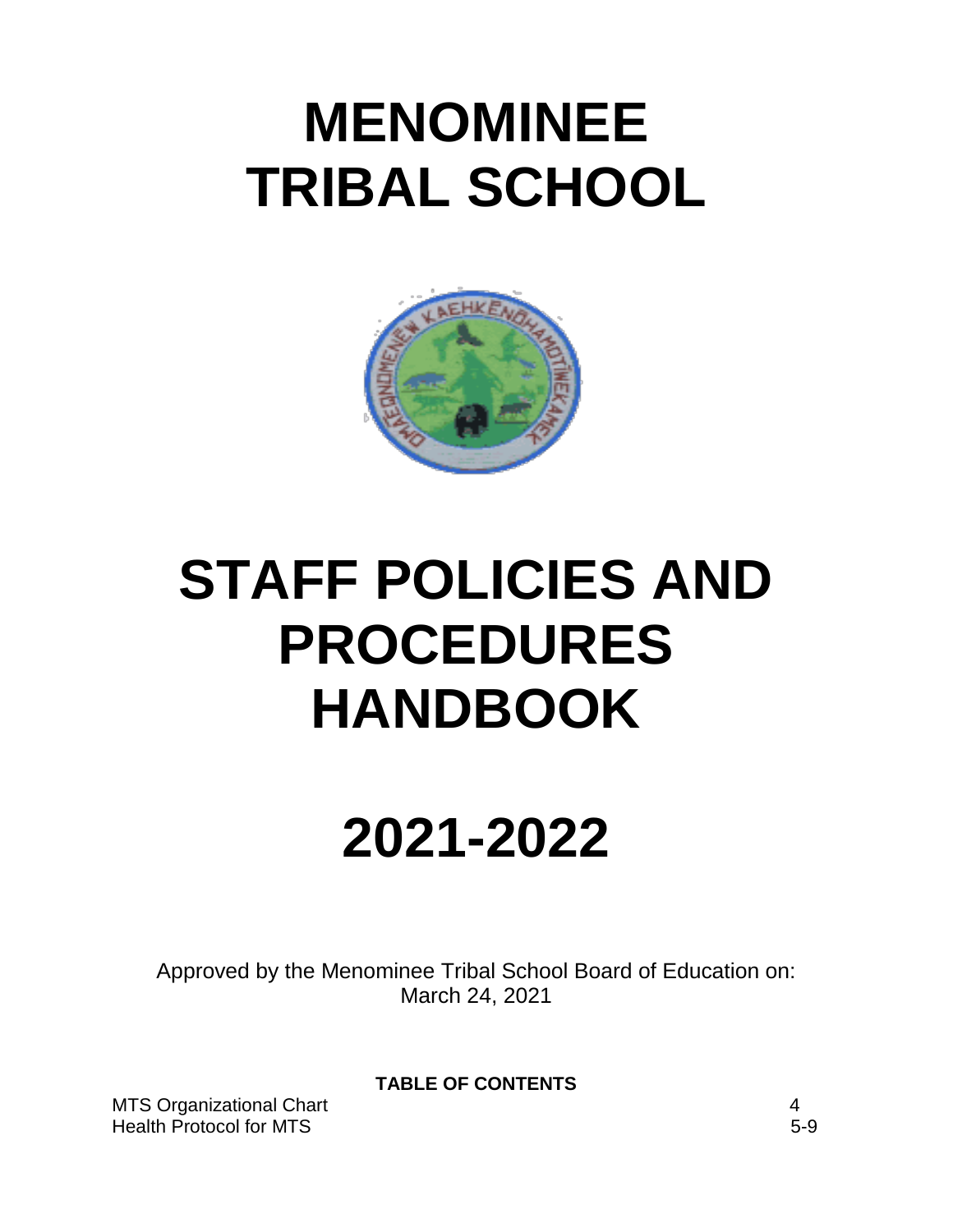| Social Distancing at MTS                                             | 8         |
|----------------------------------------------------------------------|-----------|
| Vision / Mission Statements, Philosophy, Goals                       | 10        |
| History of School, Relationship between Tribal & Federal Governments | 10        |
| <b>Acknowledgement of MTS Procedures</b>                             | 11        |
| Administration                                                       | 11        |
| Attendance by Staff - Personal Leave                                 | 11,12     |
| <b>Background Checks</b>                                             | 12        |
| <b>Building Security</b>                                             | 13        |
| <b>Bus Passes</b>                                                    | 13        |
| <b>Bus Complaints</b>                                                | 13        |
| Calendar                                                             | $13 - 14$ |
| <b>Chain of Command</b>                                              | 14        |
| <b>Classroom Environment</b>                                         | 14        |
| <b>Classroom Materials or Services</b>                               | 14        |
| Coaching                                                             | 15        |
| Communication                                                        | 15        |
| Community Service - Teachers & Students                              | 16        |
| Complaints - Internal                                                | 16        |
| Concerns - External                                                  | 16        |
| Confidentiality                                                      | $16 - 17$ |
| <b>Contracted Personnel Pay Scale</b>                                | 17        |
| <b>MTS Compensation Point Summary</b>                                | 18-20     |
| Copying                                                              | 21        |
| <b>Dress Code</b>                                                    | 21        |
| <b>Education of Teachers and other Staff Members</b>                 | $21 - 22$ |
| Emergencies - Safety Manual & Emergency Routes                       | 22        |
| Evaluation                                                           | 22-23     |
| <b>Field Trip Procedure</b>                                          | 23        |
| <b>Food Handling</b>                                                 | 24        |
| <b>Food Service Requests</b>                                         | 24        |
| <b>Fund Raising</b>                                                  | 24        |
| <b>Grading Students; Retention</b>                                   | 24-25     |
| Homework                                                             | 25        |
| Injury on the Job by Staff Member                                    |           |
| 25                                                                   |           |
| In-School Event Request                                              | 25        |
| <b>Lesson Plans</b>                                                  | $25 - 26$ |
| <b>Remote Learning Days - Expectations</b>                           | 26        |
| <b>Library Use</b>                                                   | 26        |
| <b>Lunch Count</b>                                                   | 26        |
| <b>Mandated Reporting</b>                                            | 26-27     |
| Mail – Incoming and Outgoing                                         | 27        |
| Maintenance Repair or Cleaning Requests                              | 27        |
| <b>Medication Administration</b>                                     | $27 - 28$ |
| Meetings                                                             | 28        |
| Menominee Language, Culture, and History Training for Staff          |           |
| 28                                                                   |           |
| Mileage Reimbursement                                                | 28        |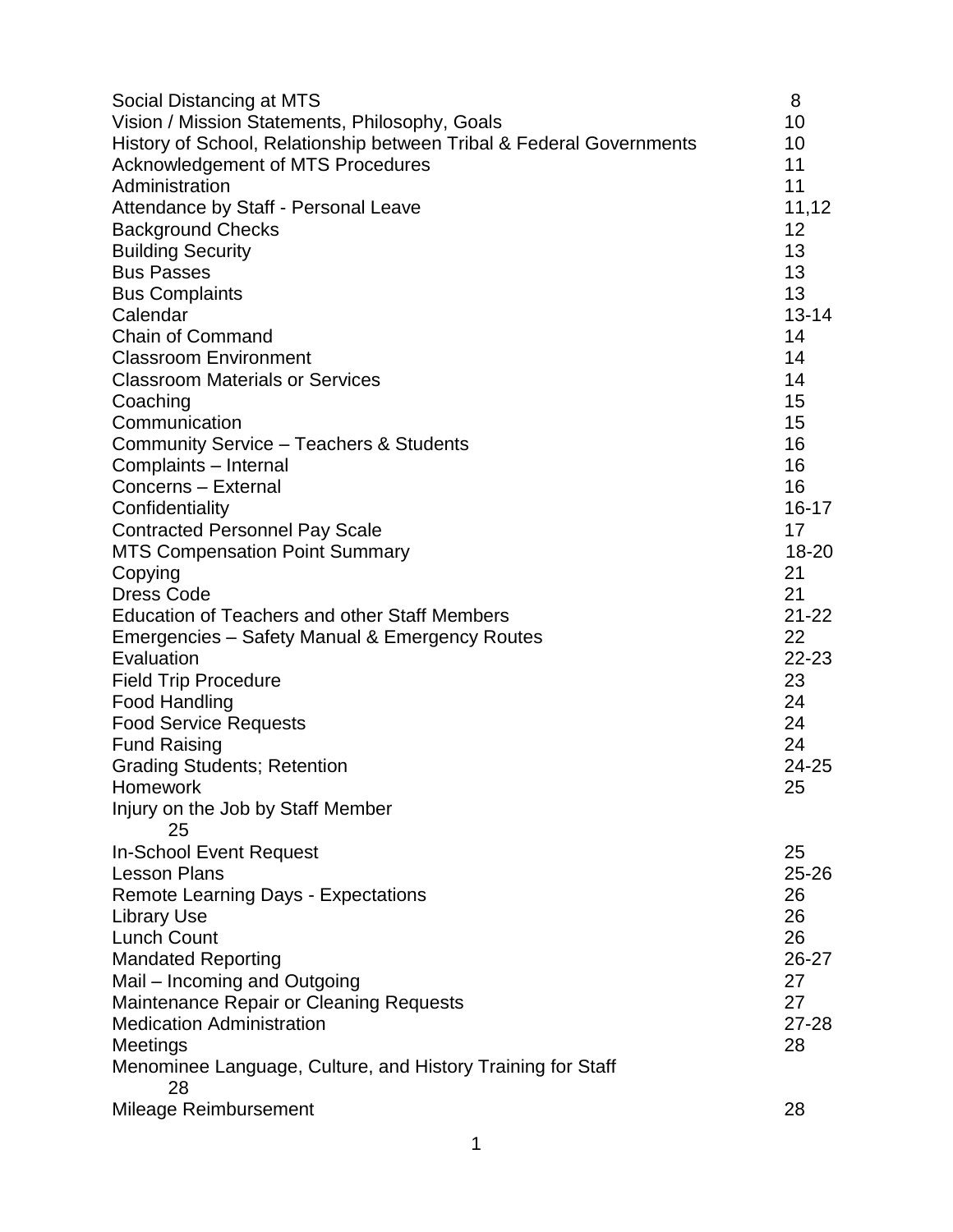| Parties, Movies and Food in the Classroom<br><b>Parent-Teacher Conference Expectations</b><br><b>Positive Behavior and Supports (PBIS)</b><br><b>Pupil Services</b><br><b>Reimbursement of Expenses</b><br><b>Remediation Plan for Teachers</b><br>Response to Intervention (RtI)<br>Safekeeping of Valuables<br><b>Safety Concerns</b><br><b>School Assemblies</b><br><b>Snow Days</b><br>Solicitors<br><b>Staff Assistance</b><br>Staff Professional Development and Travel/Training Requests | 28-29<br>29<br>29<br>29-30<br>30<br>30<br>$31 - 32$<br>32<br>32<br>32-33<br>33<br>33<br>33<br>33-34 |
|-------------------------------------------------------------------------------------------------------------------------------------------------------------------------------------------------------------------------------------------------------------------------------------------------------------------------------------------------------------------------------------------------------------------------------------------------------------------------------------------------|-----------------------------------------------------------------------------------------------------|
| <b>Staff Emergency Information</b>                                                                                                                                                                                                                                                                                                                                                                                                                                                              | 34                                                                                                  |
| <b>Stolen Property</b>                                                                                                                                                                                                                                                                                                                                                                                                                                                                          | 35                                                                                                  |
| <b>Student Absenteeism</b><br><b>Student Checkout List</b>                                                                                                                                                                                                                                                                                                                                                                                                                                      | 35<br>35                                                                                            |
| <b>Student Conduct</b>                                                                                                                                                                                                                                                                                                                                                                                                                                                                          | 35-36                                                                                               |
| Student Conduct - Use of Physical Force                                                                                                                                                                                                                                                                                                                                                                                                                                                         | 36                                                                                                  |
| Student Files - Change in Student Status                                                                                                                                                                                                                                                                                                                                                                                                                                                        | 37                                                                                                  |
| Student Illness/Injury                                                                                                                                                                                                                                                                                                                                                                                                                                                                          | 37-39                                                                                               |
| Suggestions                                                                                                                                                                                                                                                                                                                                                                                                                                                                                     | 39                                                                                                  |
| Supervision                                                                                                                                                                                                                                                                                                                                                                                                                                                                                     | 39                                                                                                  |
| <b>Support Staff</b>                                                                                                                                                                                                                                                                                                                                                                                                                                                                            | 39                                                                                                  |
| Teacher End of the Year Check Out                                                                                                                                                                                                                                                                                                                                                                                                                                                               | 39                                                                                                  |
| <b>Teacher's File</b>                                                                                                                                                                                                                                                                                                                                                                                                                                                                           | 39                                                                                                  |
| Teacher's Responsibility for Enforcement of Rules                                                                                                                                                                                                                                                                                                                                                                                                                                               | 40                                                                                                  |
| <b>Technology Repair Requests</b>                                                                                                                                                                                                                                                                                                                                                                                                                                                               | 40                                                                                                  |
| <b>Technology Staff Acceptable Use Agreement</b>                                                                                                                                                                                                                                                                                                                                                                                                                                                | 40                                                                                                  |
| <b>Telephone Calls/Cell Phone Usage</b>                                                                                                                                                                                                                                                                                                                                                                                                                                                         | 40-41                                                                                               |
| <b>Textbook Selection and Adoption</b>                                                                                                                                                                                                                                                                                                                                                                                                                                                          | 41                                                                                                  |
| Tutoring / Enrichment                                                                                                                                                                                                                                                                                                                                                                                                                                                                           | 41                                                                                                  |
| Use of School Equipment/School Facilities                                                                                                                                                                                                                                                                                                                                                                                                                                                       | 41-42                                                                                               |
| <b>Vehicle Use Policy</b>                                                                                                                                                                                                                                                                                                                                                                                                                                                                       | 42                                                                                                  |
| <b>Visitor Registration</b>                                                                                                                                                                                                                                                                                                                                                                                                                                                                     | 42-43                                                                                               |
| <b>Work Hours</b>                                                                                                                                                                                                                                                                                                                                                                                                                                                                               | 43                                                                                                  |
| Leave Without Pay<br><b>MITW Emergency Paid Sick Leave Policy</b>                                                                                                                                                                                                                                                                                                                                                                                                                               | 43-45                                                                                               |
| Paid Sick Leave Request Form                                                                                                                                                                                                                                                                                                                                                                                                                                                                    |                                                                                                     |
| <b>Wellness Policy</b>                                                                                                                                                                                                                                                                                                                                                                                                                                                                          | 50-60                                                                                               |
|                                                                                                                                                                                                                                                                                                                                                                                                                                                                                                 |                                                                                                     |

| <b>Addendums</b>                   |       |
|------------------------------------|-------|
| <b>Bullying Prevention Policy</b>  | 46-48 |
| <b>Student Classroom Placement</b> | 48    |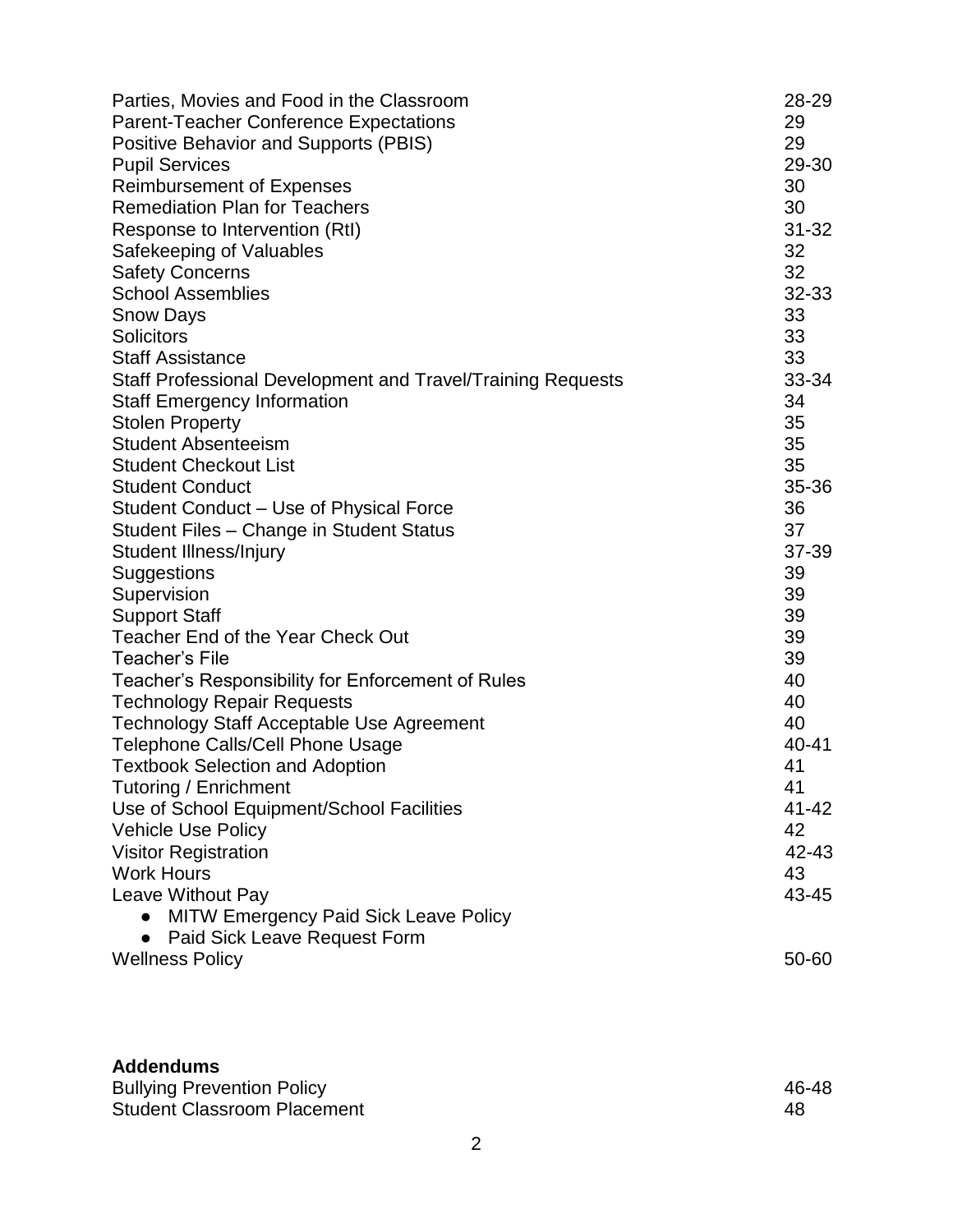Student Placement Change 48-49 Constructive Dispute Resolution 49 Wellness Policy 50-60

[Insert here} MTS Organizational Chart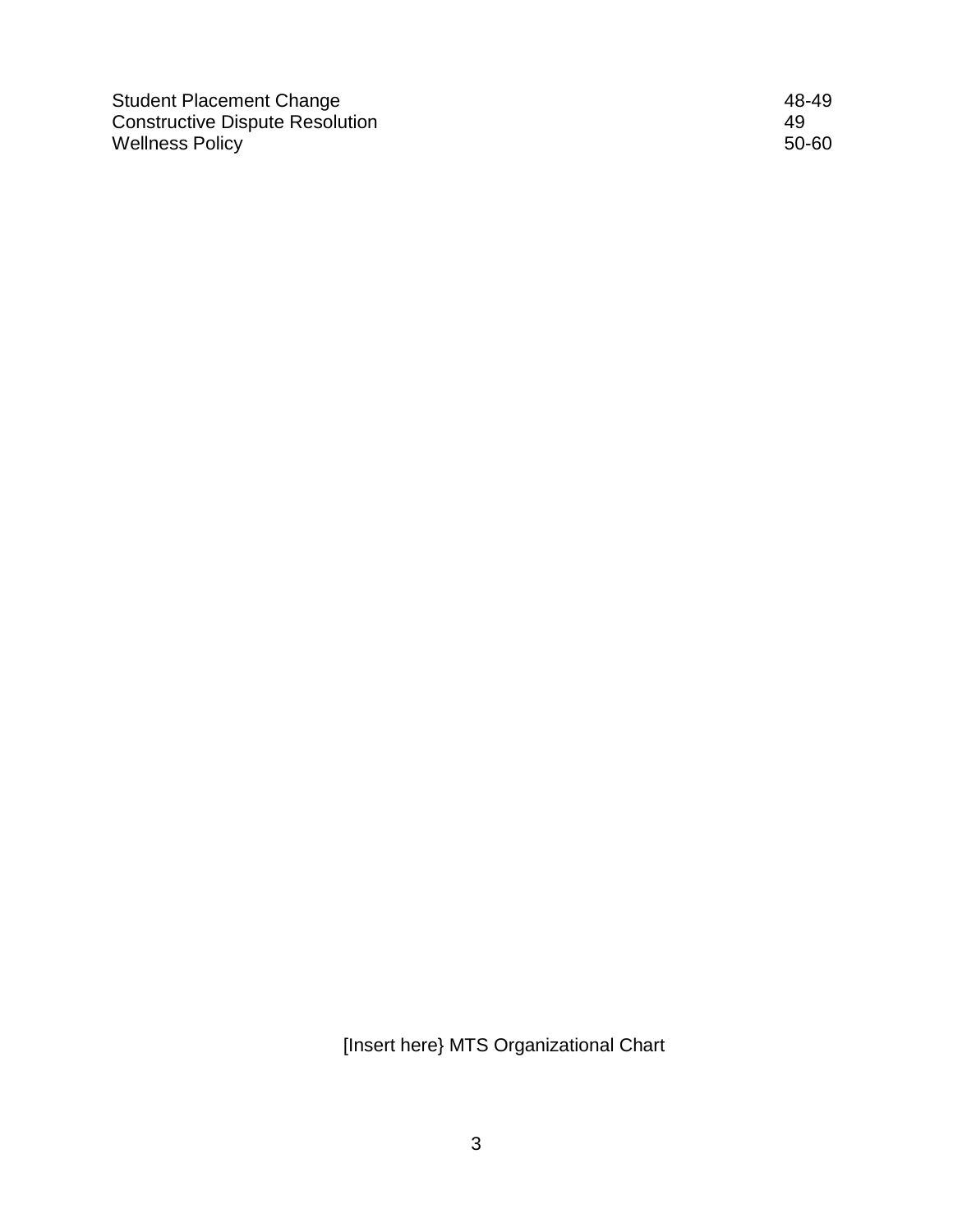**Health Protocol for Menominee Tribal School as per CDC, AAP, Tribal Command Center, and BIE. <https://www.cdc.gov/coronavirus/2019-ncov/symptoms-testing/symptoms.html>**

**It is essential for MTS to work together to prevent the introduction and spread of COVID-19 in the school environment and in the community while still providing a quality education program.**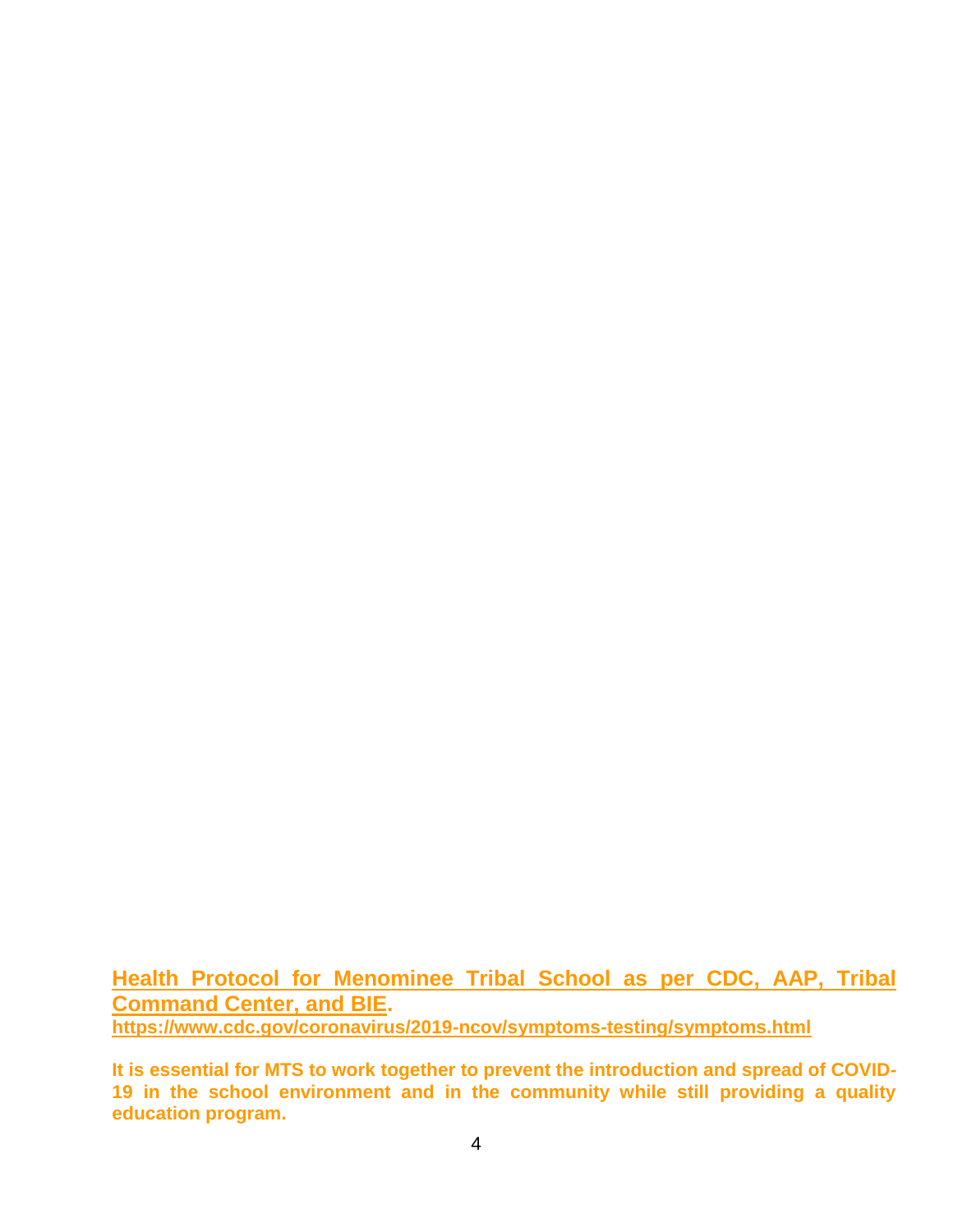**Symptoms Impacting Consideration for Exclusion from School.**

**Students and employees will be trained to recognize the following COVID-19 related symptoms:**

- **A fever of 100.4 F or greater**
- **Cough**
- **Shortness of breath or difficulty breathing**
- **Chills**
- **Repeated shaking with chills**
- **Muscle pain**
- **Headache**
- **Sore throat**
- **New loss of taste or smell**
- **Body aches**
- **Fatigue**
- **Congestion or runny nose**
- **Nausea or vomiting**
- **Diarrhea**

**Students and employees should be excluded from school if they test positive for COVID-19 or exhibit one or more of the symptoms of COVID-19 based on CDC Guidance that is not otherwise explained.** 

#### **Return to School After Exclusion**

**Once a student or employee is excluded from the school environment, they may return if they satisfy the recommendations of the CDC. Currently those guidelines are:**

- **Untested: Persons who have not received a test proving or disproving the presence of COVID-19 but experience symptoms may return if the following three conditions are met:**
	- **They have not had a fever for at least 72 hours (that is three full days of no fever without the use of medicine that reduces fevers; and**
	- **Other symptoms have improved (for example, when your cough or shortness of breath have improved); and**
	- **At least ten (10) calendar days have passed since your symptoms first appeared.**

#### **School-Based Temperature Screening**

- **Entering the school bus children will have their temperature taken. If a child has a fever (without the use of medicine that reduces fevers); they will not be allowed to come to school.**
- **If a child is dropped off, they will have a temperature check before entering the building. If a child has a fever (without the use of medicine that reduces fevers); they will not be allowed to come to school.**
- **Staff will also have their temperatures taken upon entering the building. If a staff member has a temperature they will be sent home.**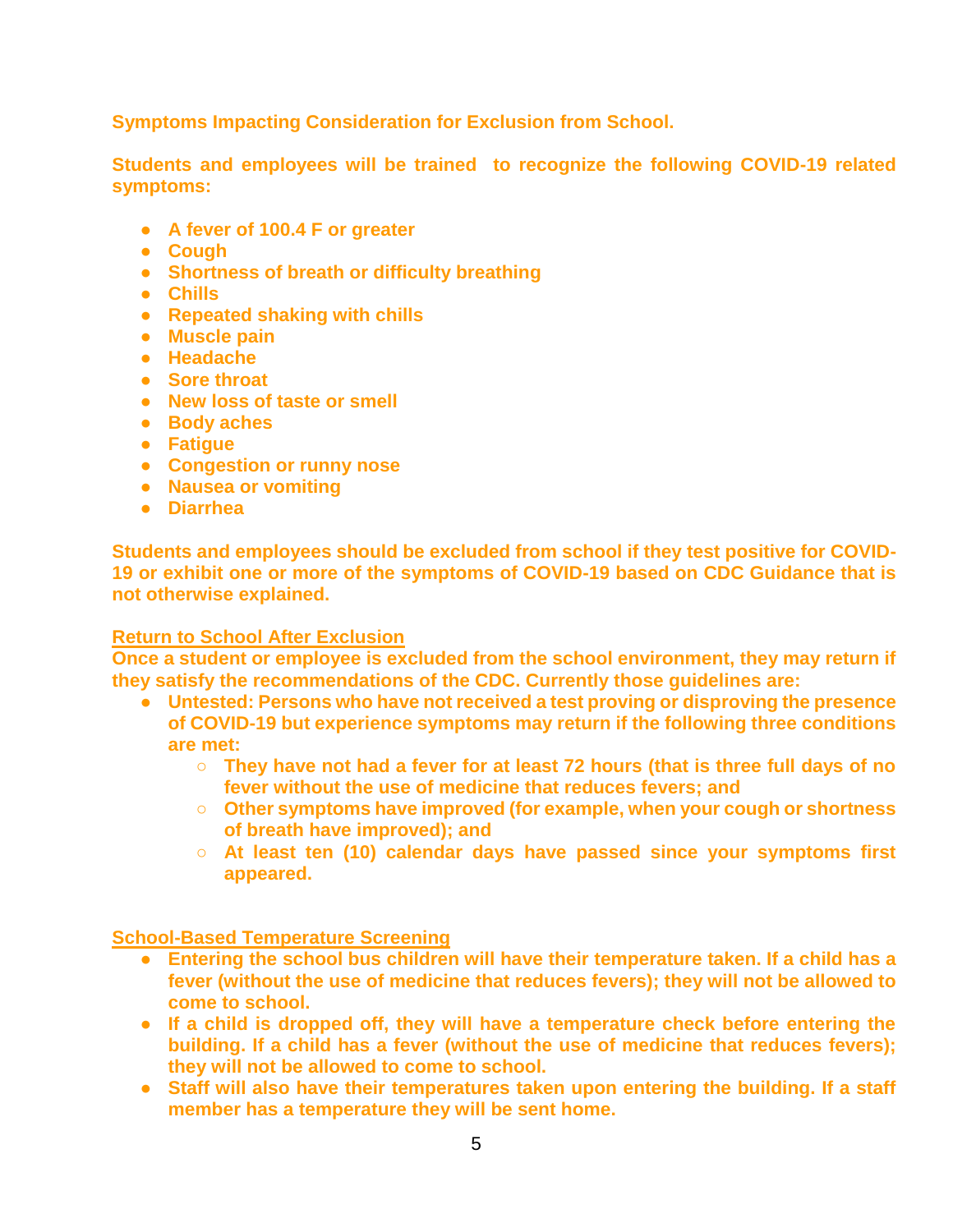#### **Medical Inquiries**

**Federal law typically limits the type of medical inquiries that can be made, but given the nature of the pandemic more leeway has been given to schools in these circumstances to make additional medical inquiries of staff and students than would otherwise be allowed.**

- **If a parent tells MTS that a student is ill, the MTS may ask the parent whether the student is exhibiting any symptoms of COVID-19.**
- **If an employee calls in sick or appears ill, MTS can inquire as to whether the employee is experiencing any COVID-19 symptoms.**
- **If a person is obviously ill, MTS may make additional inequities and may exclude the person from school property. Even without symptoms, if a student or employee has recently had contact with a person with a suspected or confirmed case of COVID-19, has someone in their home being tested for COVID-19, or has recently traveled from somewhere considered to be a "hot spot" by the CDC, MTS may exclude the student or employee from the school building and recommend that they self quarantine for 14 calendar days.**

#### **Wearing Masks and Other Personal Protective Equipment (PPE)**

- **As per tribal ordinance all students and staff will be required to wear masks at all times.**
	- **The school will have masks available.**
	- **Additional accommodations may need to be made for students based on their individual health plan.**
	- **Some students may be required to wear additional PPE (i.e. health-related, special conditions, etc.) when directed to do so by student health plans.**
	- **Additional accommodations may need to be made for students based on their individual health plan.**

#### **Confirmed Case of COVID-19 on School Property**

**When there is confirmation that a person infected with COVID-19 was on school property, MTS will contact the local health department immediately. MTS will work with the local health department to assess factors such as the likelihood of exposure to employees and students in the building, the number of cases in the community, and other factors that will determine building closure. It is the responsibility of the local health department to contact the person confirmed with COVID-19, inform direct contacts of their possible exposure, and give instructions to those involved with the confirmed case, including siblings and other household members regarding self-quarantine and exclusions. The individual who tested positive will not be identified in communications to the school community at large but may need to be selectively identified for contact tracing by the local health department.**

**If a closure is determined necessary, MTS will consult with the local health department to determine the status of school activities including extracurricular activities, co-curricular activities, and before and after-school programs.**

**As soon as MTS becomes aware of a student or employee who has been exposed to or has been diagnosed with COVID-19, the custodial staff will be informed, so that impacted building or bus areas, furnishings, and equipment are thoroughly disinfected. If possible, based upon student and staff presence, the custodial staff will wait 24 hours or as long**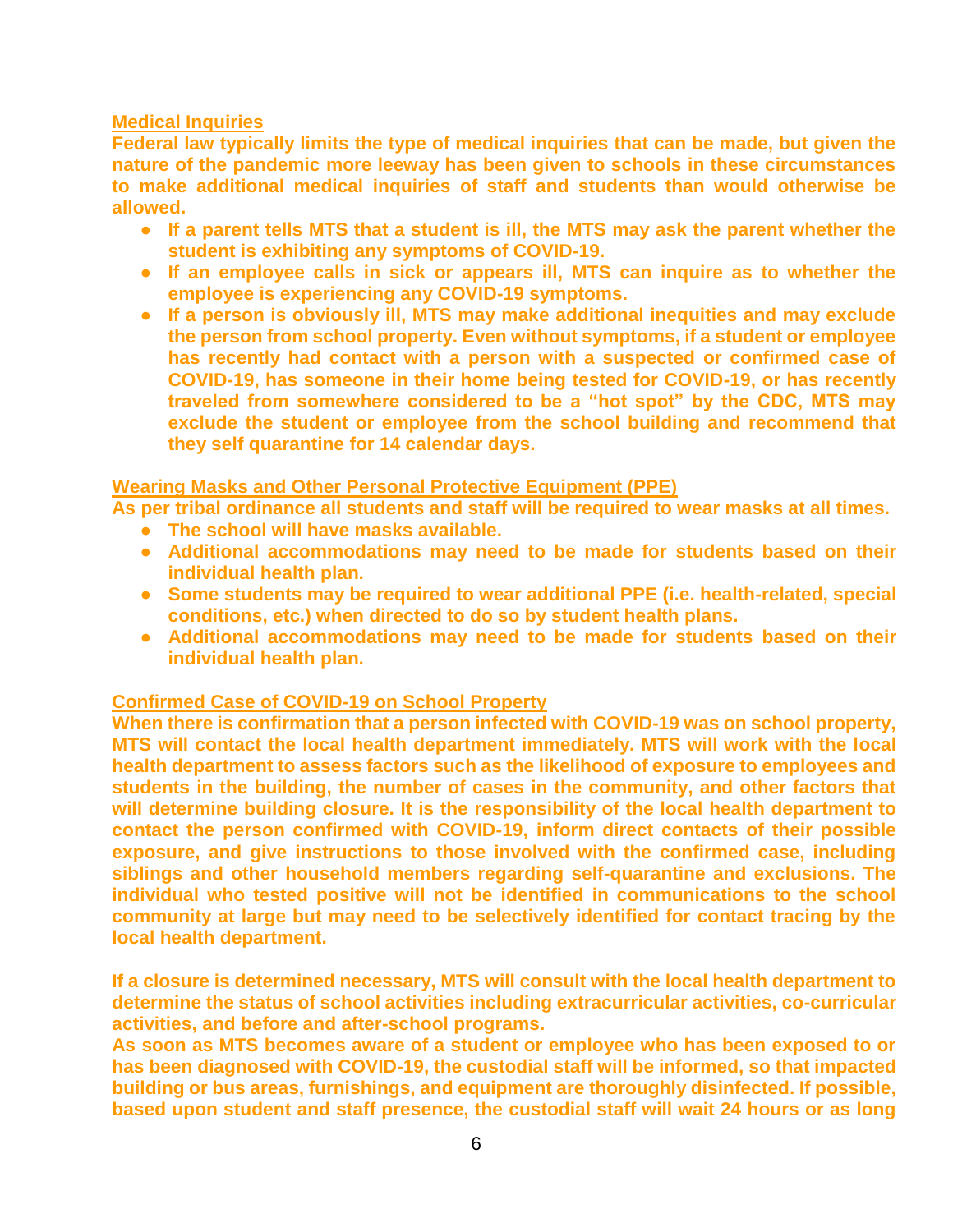**as possible prior to disinfecting. However, if that is not possible or school is in session, the cleaning will occur immediately.**

#### **Preventative Measures**

**The priority for preventing the spread of disease in the school setting is to insist that sick employees and students stay home. Additionally, students and employees should remain home if someone in the household has COVID-19 symptoms or is being tested for COVID-19. All ill persons must stay home for a minimum of 72 hours before returning to school. MTS will review any attendance bonus or similar attendance reward programs and will be modifying or suspending such programs to avoid encouraging employees and students to come to school when they are sick.**

**Some people can be infected with COVID-19, but show no signs of illness even though they are contagious and can spread the disease to others. It is also unknown how contagious people are the day or two before they begin to exhibit illness symptoms. Thus, these employees or students may be present at school, will show no signs of illness, but be capable of transmitting the disease to others. In these situations, the three most important mitigation strategies are social distancing, frequent handwashing, and appropriate PPE.**

**Social distancing can be accomplished in many different ways and it is up to the school to determine which strategies would work best in each unique situation. Handwashing and avoiding touching your face, eyes, nose, or mouth are also important steps a person can take to avoid becoming sick or spreading germs to others. The school will insist that employees and students wash their hands often and if soap and water are not readily available, use a hand sanitizer that contains at least 60 percent alcohol. MTS will incorporate key times into the school day when all persons should wash their hands. Reinforcing healthy habits regarding handwashing is expected. These key times will be done in a staggered class pattern to maintain social distancing between students and include:**

- **Start of the school day**
- **Before eating**
- **After using the restroom**
- **After blowing nose, coughing, or sneezing**
- **After using shared equipment. Water fountains will not be utilized in schools until further notice. Water will be accessible.**

**Every effort will be made to reduce the amount of materials, supplies, and personal belongings going to and from school. The same consideration will be given to reducing student exposure to high-touch, shared resources at school.**

**Students will be provided a bin or some kind of storage to reduce shared resources. Students will be provided with a folder in which they will bring home their COVID days work.**

#### **Social Distancing at MTS**

**The following are measures that MTS will take to increase social distancing while still maintaining a level of face-to-face instruction. Changes will be made and communicated**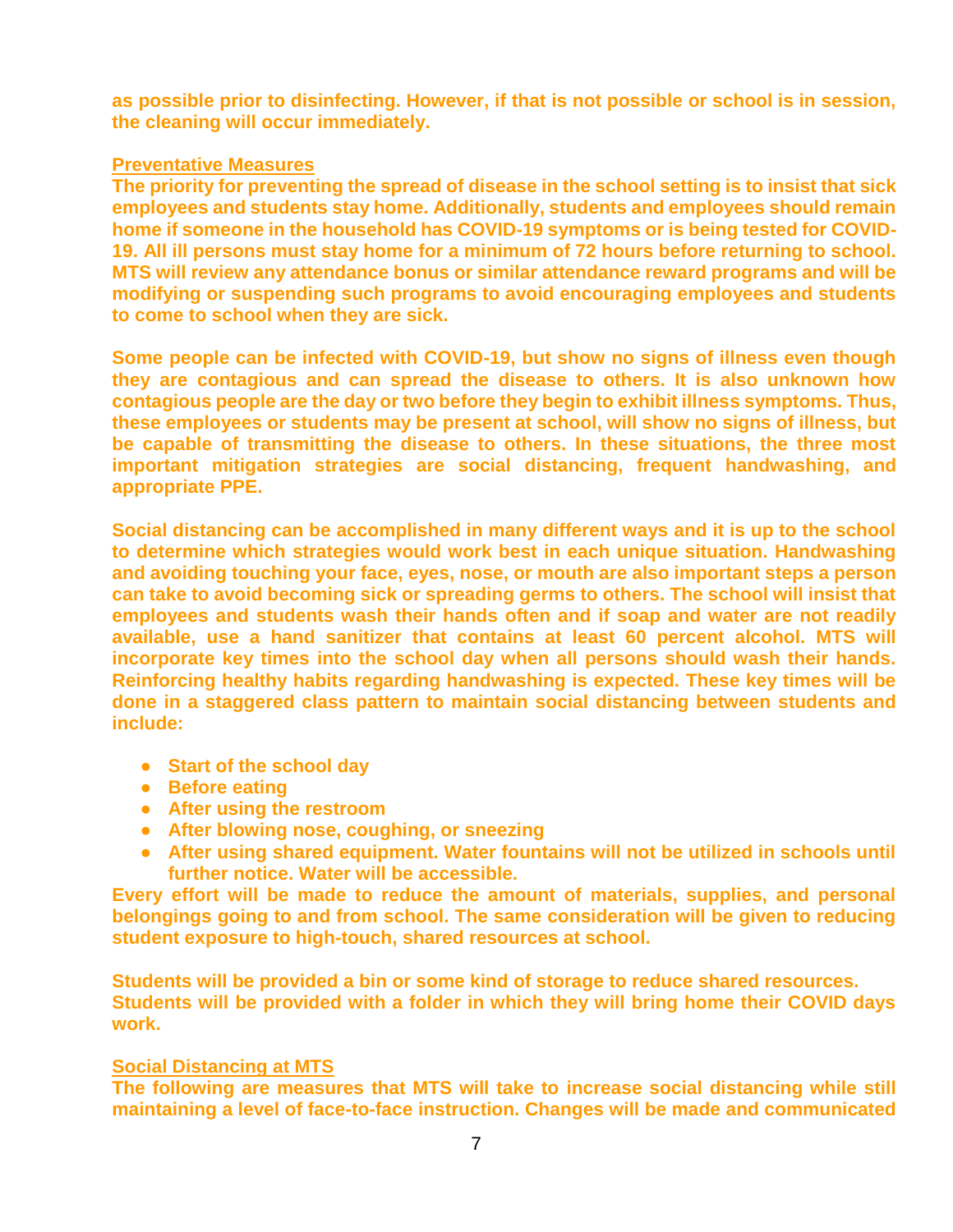**as they evolve and are implemented. This is an ever changing situation and MTS will communicate those changes with you as they happen on Facebook, school webpage and NASIS.**

#### **Educational Programming**

- **MTS will be offering both in-person and remote instruction based on student need and parent concerns on a rotating basis.**
- **Work provided during COVID days will be graded.**

#### **Course sizes, structure, and classrooms**

- **The same group of children will stay with the same staff as much as possible.**
- **Recess will alternate to minimize the number of students on the playground, encourage social distancing, and allow time to disinfect equipment between uses.**
- **Class sizes will be limited to 9 students.**
- **No field trips and assemblies.**
- **Move classes outdoors whenever possible.**
- **Eliminate or minimize whole staff gatherings/meetings.**
- **Limit or eliminate classroom visitors.**
- **During planned COVID days as per our school calendar. Children will be provided with work that must be completed as it will be part of the student's grade.**
- **Ensure adequate supplies to minimize sharing of high touch materials to the extent possible (art supplies, equipment, etc. assigned to a single child) or limit use of supplies and equipment by one group of children at a time and clean and disinfect between uses.**
- **Avoid or minimize the sharing of electronic devices, toys, books, art supplies, and other games or learning aids when possible.**
- **Minimize people coming and going from the building.**

#### **Nutrition Services**

**The cafeteria will no longer be used and meals will be served to the classrooms. Static groups will be maintained during meal times. Bagged or boxed meals with all necessary utensils, condiments, napkins, etc. included would be the preferred method. In addition, prior to any meal service, all children will utilize hand washing or sanitizing to ensure safe eating practices.**

- **Napkins and silverware (disposable if possible) are provided directly by staff, not for individuals to grab.**
- **Medically fragile students will be served separately from other students.**
- **Tape marks will be placed on the floor to promote social distancing while waiting in line.**
- **Food-sharing is prohibited**
- **Classroom party items must be commercially prepared and prepackaged.**
- **No eating on the bus unless medically necessary.**

#### **Controlling students congregating in one location**

- **Students may be assigned to use different entrances or create directional paths.**
- **Stagger drop-off and pick-up processes.**
- **Stagger times that classes are released.**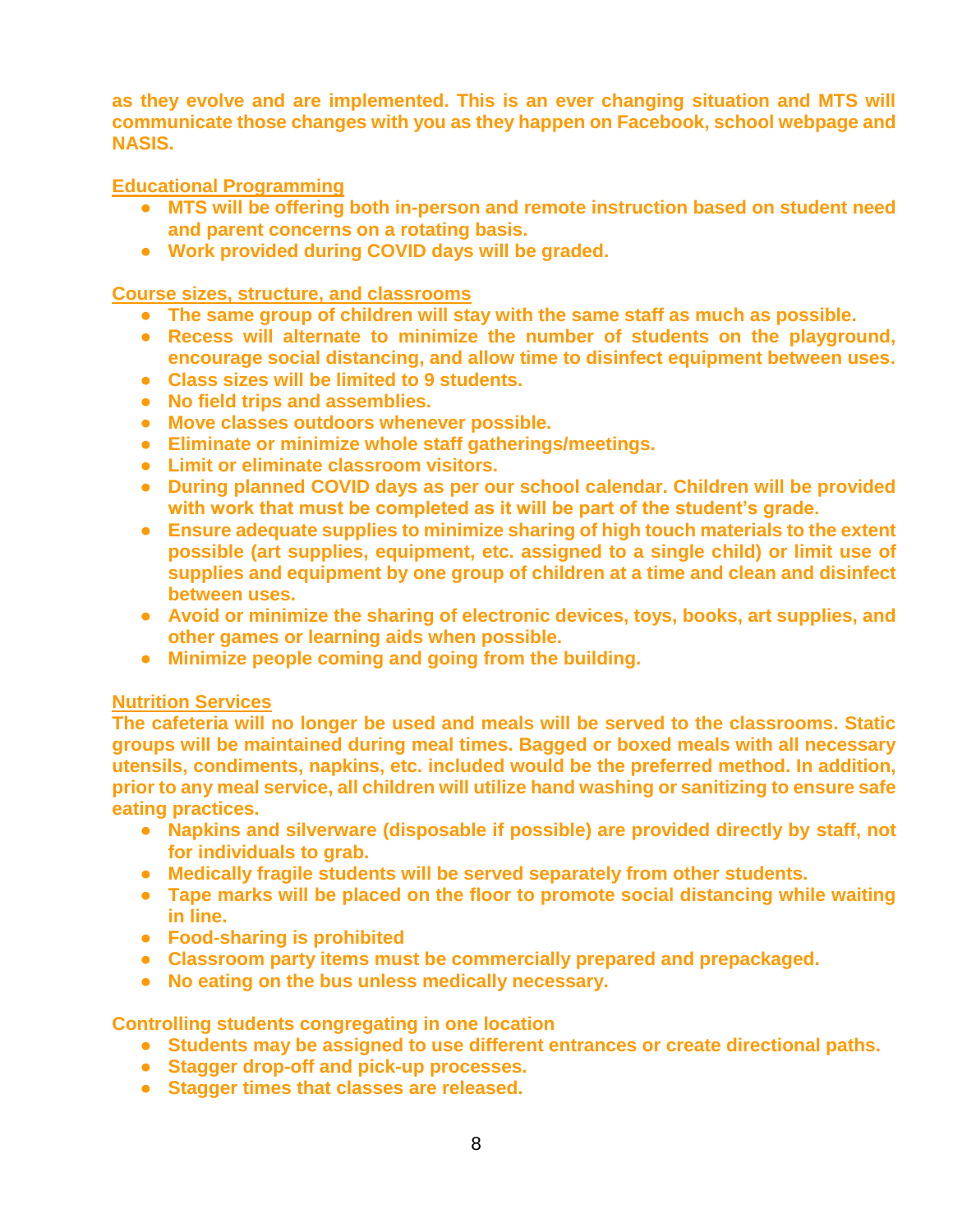- **Students will be required to stay in an assigned section of the school yard or playground as opposed to mingling with other classes.**
- **Restroom breaks will be scheduled to avoid overcrowding.**
- **Tape marks will be placed on the floor to indicate appropriated social distancing in places where students line up.**

Posoh! Welcome to the Menominee Tribal School. We are excited to have you as a staff member and part of our school family! This is our school, as a member of the Menominee community. Together, we will make learning a positive educational experience for all children attending the Menominee Tribal School. This staff handbook is intended to serve as a reference manual that helps you become familiar with the expectations, policies, and procedures of the Menominee Tribal School.

#### **Vision Statement:**

Menominee Tribal School students will possess high personal expectations, strive to achieve lifelong goals, embrace their responsibility to their Menominee Nation, their communities, and the world around them.

#### **Mission Statement:**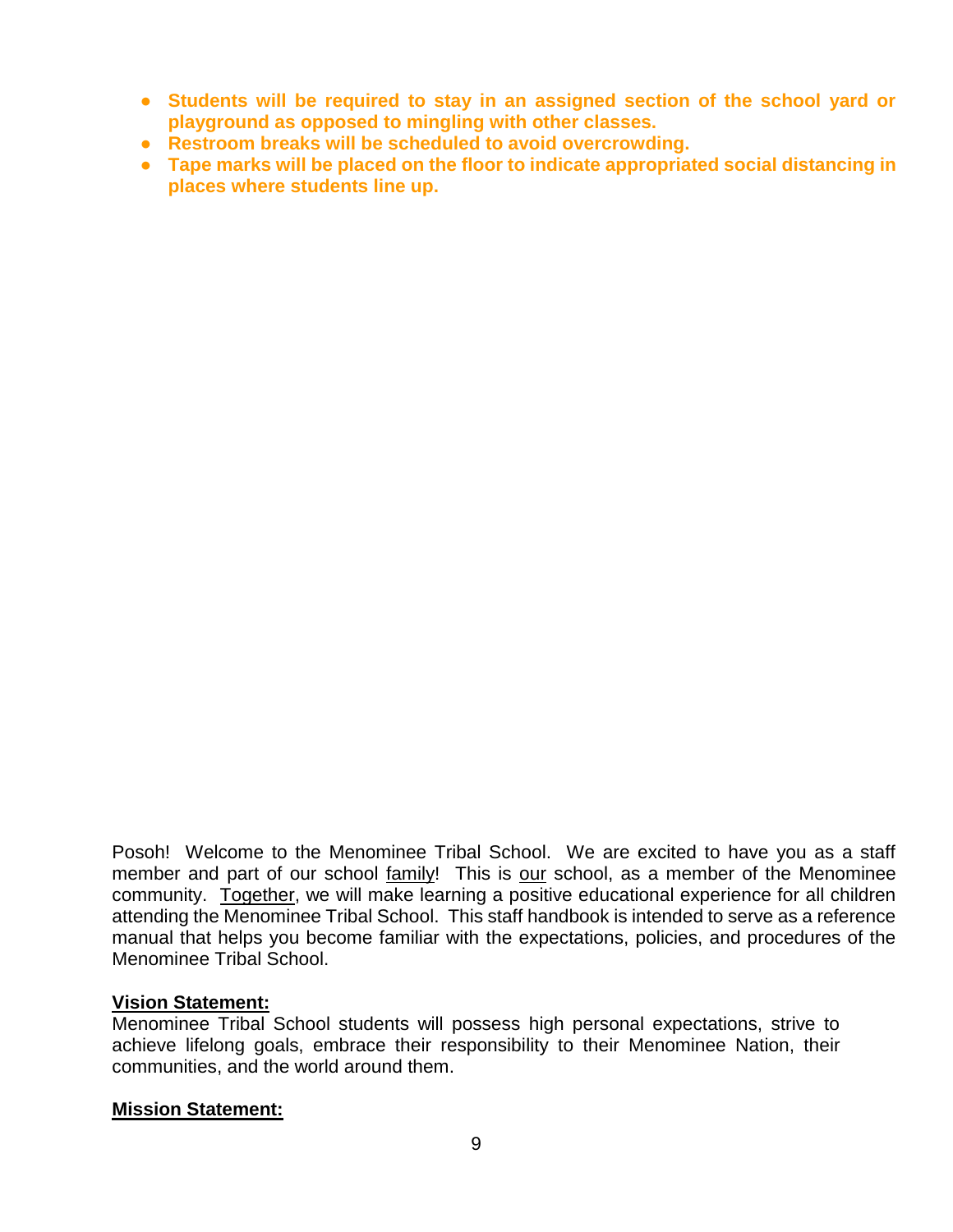Our mission is to:

- 1. Teach respect for self, others and the environment
- 2. Promote growth mindset for academic and behavioral success
- 3. Develop thinking habits and skills necessary for the information age
- 4. Integrate Menominee language & culture
- 5. Form school, family, and community partnerships
- 6. Foster lifelong learners who positively impact their communities

#### **The Menominee Tribal School Board Goals:**

- 1. Build pipelines with other local partners to increase student enrollment
- 2. Develop a rigorous place based curriculum
- 3. Use cultural to build a pathway to student success
- 4. Reduce student and staff absenteeism (integrating the teaching of the Seven Grandfathers)
- 5. Expand Menominee Language opportunities for students and families
- 6. Improve student assessment scores to 70% proficient

Increased enrollment, retention, placement and graduation rates for post-secondary students

## **History of the School**

The Menominee Tribal School is a tribally-controlled grant school through the Bureau of Indian Education. Owned by the Menominee Tribe, the school serves students who document ¼ blood quantum of federally recognized tribes in Kindergarten through the eighth grades. The Menominee Tribal School has full services for the students with disabilities through a Special Education Program that is monitored by the Bureau of Indian Education. The school was started in August of 1990. It was formerly St. Anthony's Catholic School. The school is proud to be culture-based and dedicated to the promotion of the Menominee Language and culture.

#### **Relationship between Tribal and Federal Governments**

The Menominee Tribal School receives its major funding from the federal government through the Bureau of Indian Education. This is a trust responsibility, which was established in treaties that were made with the Menominee people. The Bureau of Indian Education is under the Department of the Interior. The Menominee Tribe, not the federal government, employs employees of the school. Annual reports are sent to the BIE to demonstrate the progress of students. The BIE requires that the school is accredited by the North Central Association (NCA), follows the educational standards of the State of Wisconsin, and participates in the Wisconsin State Assessment System. The school also received funding from the State of Wisconsin through the Department of Instruction for Food, and the Language and Culture Programs. The school also seeks grants for additional opportunities for the students. The Menominee Tribe also provides funds and services to the school in terms of Human Resource, Accounting, Procurement, Community Development, Information Technology, Program Attorney, and Administration departments as well as a Chief Financial Officer.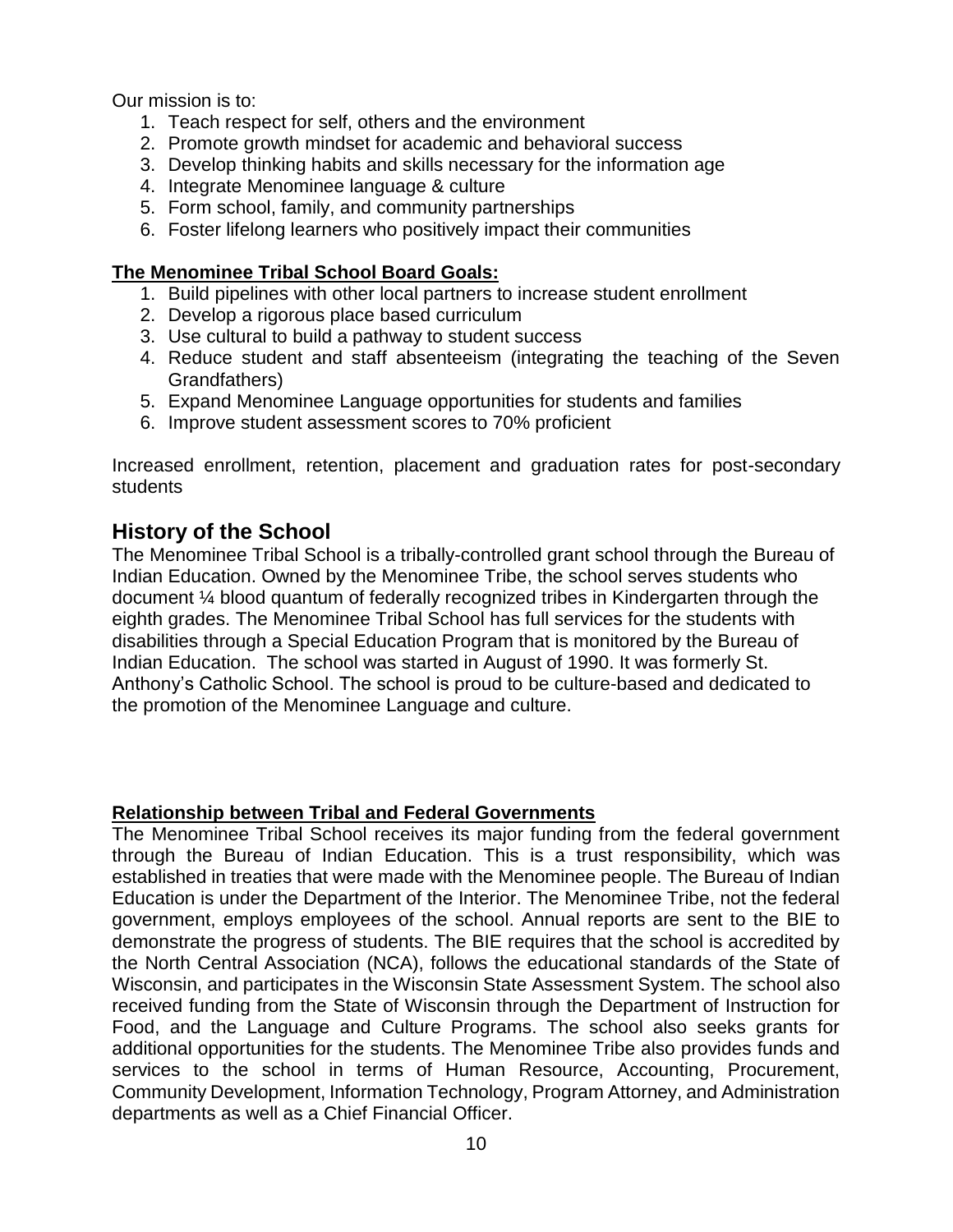## **Acknowledgement of MTS Procedures**

Every staff member will be required to sign an Acknowledgement Form (Appendix A). This form documents that the staff member has received and reviewed the Staff Handbook, Parent/Student Handbook, and Emergency Procedures. In addition, the staff member has a copy of the Menominee Tribal Personnel Policies and Procedures Manual. A copy will be kept in the school library. The Administrator will always have the most recent edition in the main office. All staff members understand that it is their responsibility to read these documents and be responsible for the procedures set forth in them. If there are any questions in regard to the procedures, questions may be clarified by their supervisors, the Administrator, or personnel in the Human Resource Department.

#### **Administration**

The Menominee Tribal School has a 5 member Board of Education that is appointed for up to 3-year terms. Board Members must be an enrolled Menominee member, over 24 years old residing on the Menominee reservation with a minimum of a high school diploma or a Bachelor's Degree. The Board of Education is a policy-making entity that supervises the Administrator who enforces the policies of the school. The school actively engages in participatory management and has input from the staff through designated committees and unit teams. School Improvement is directed by the efforts of the school unit teams (K-2, 3-5, 6-8, Specials, Special Education, PBIS, Food/Transportation, Technology, Business, and Maintenance).

## **Attendance by Staff**

All staff is expected to have regular attendance every day as designated in the current school calendar in order to maintain consistent school operations. Staff are not free to leave the building during a non-instructional period unless prior approval has been given by an immediate supervisor. *The School Board strongly encourages all staff to make their appointments during the 3 months that they are off of work.*

#### **Personal Leave**

Administration reserves the right to deny requests based on staffing needs.

- **Planned Absences**: If the staff member knows ahead of time that an absence is happening, the immediate supervisor needs to be notified a week in advance.. Extended leave requests for more than 3 days that are non-illness related require a written request and may result in Leave Without Pay for any days exceeding the 3<sup>rd</sup> day. All employees are required to complete and submit a Leave Request Form to their supervisor for approval or denial.
- **Unplanned absences:** If the absence is not planned, staff must notify and speak directly to the immediate supervisor, or designated personnel, between 7:00- 9:00 p.m. the night before or between 5:00-6:00 a.m. the day of the absence to seek approval. A Leave request Form will need to be completed and submitted upon returning to work.
- **Illness-related absences of more than 3 days** will also require a Doctor's Medical Excuse that is to be submitted with the leave request form.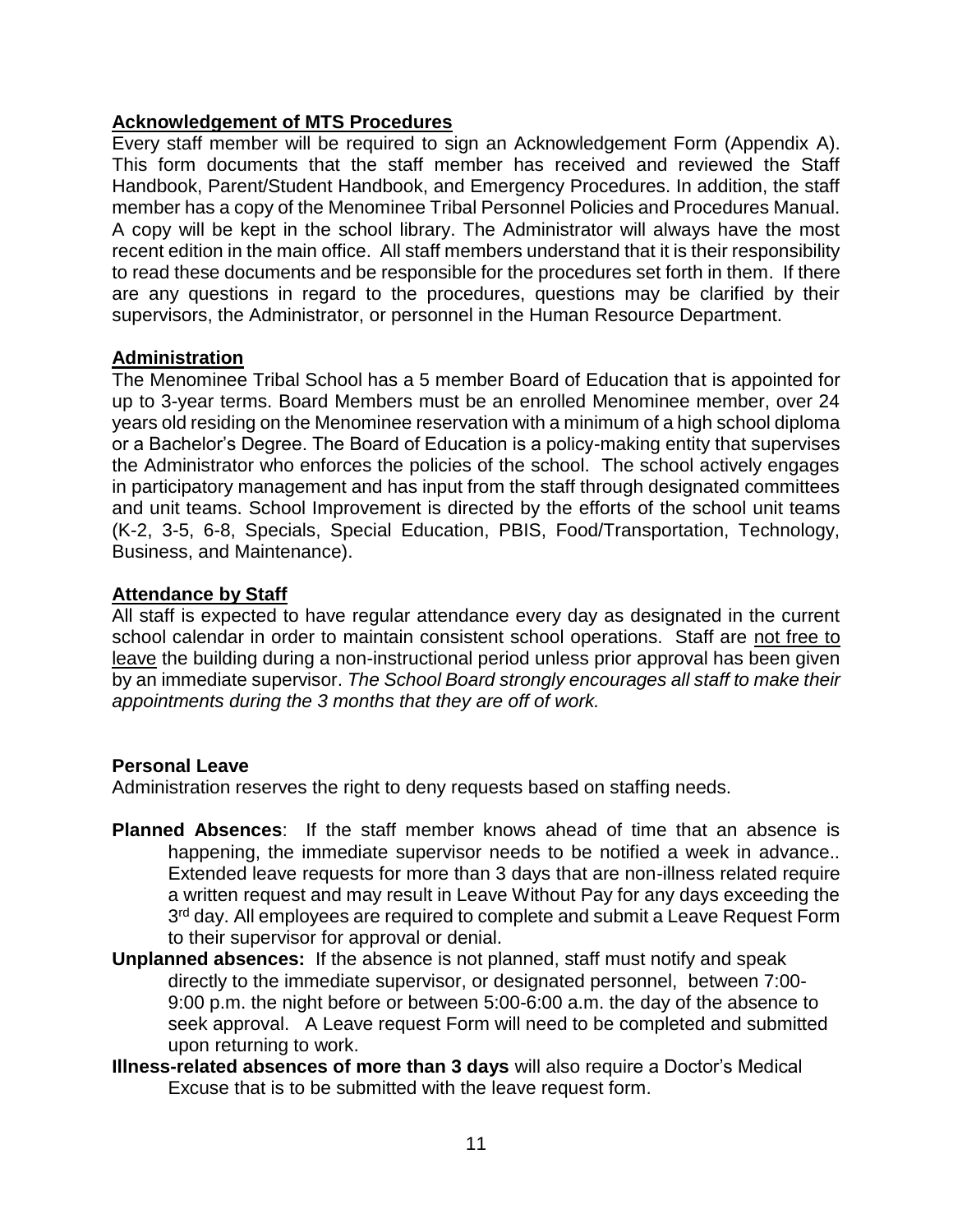**Leaving Early:** If an employee needs to leave during the course of the day or needs to leave early, supervisor permission is required and the employee will need to sign in and out of the building. A Leave Request Form will need to be submitted. A record will be kept of the hours absent from work for all staff.

If an absence requires a substitute teacher to be scheduled, the teacher is responsible for the following:

- A lesson plan should be provided, which outlines the procedures and materials for classroom activities.
- Information as to where to locate requisite materials.
- A red "Sub Binder" should be on their desk in a visible area that includes pertinent student information such as roster, allergies/medications, seating chart, emergency phone contacts, daily schedule, class procedures, etc.

Absentee policies that are established in the Menominee Tribal Personnel Policies and Procedures will be followed. The Administrative Assistant will maintain an accounting of employee absences. Excessive absenteeism will affect an employee's evaluation and possibly employment, per the MITW Policies and Procedures.

#### **Background Check Policy**

Menominee Tribal School is in compliance with The Crime Control Act of 1990, 25 CFP Part 63.3 and 63.14 for a federal agency (including BIE) or non-federal agency operated under contract with the federal government (including tribally run schools operated under grants agreements). The Indian Child Protection and Family Violence Prevention Act prescribes that all individuals in contact with Indian Children will undergo a character investigation. This includes but is not limited to contractors, substitutes teachers and volunteers.

Visitors and contractors that are subjected to a background investigation will be required to complete a questionnaire authorizing the Menominee Tribal School to perform a background check. The individual must sign/date and certify, under penalty of perjury, a statement verifying the truth of all information provided in the questionnaire.

Unless an exception provided by law exists, individuals required to register as sex offenders shall provide notification to the Menominee Tribal School prior to being on the school premises. After receiving such notification, the Principal, in consultation with the Human Resource Director shall determine whether the registered sex offender will be allowed to be present on the Menominee Tribal School premises for the proposed purpose or event and what, if any, conditions may be placed on the registered sex offender.

Menominee Tribal School will keep an active roster of all persons having regular contact with or control over Indian children per 25 CFR 63.13

#### **Building Security**

In order to maintain the safety and security of our students and staff the following guidelines need to be followed: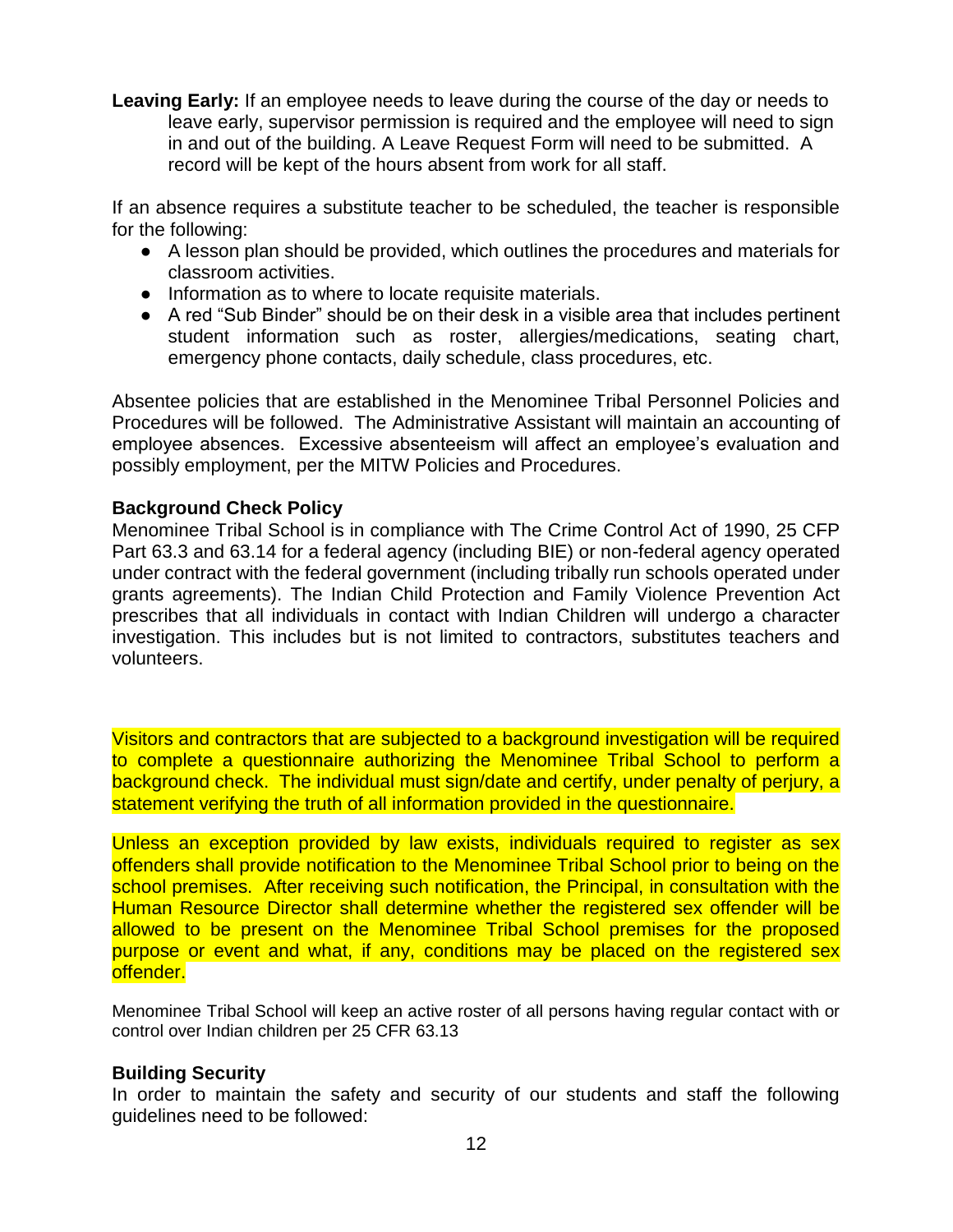- 1. Maintenance staff will ensure that all outside doors are closed and locked at all times.
- **2. Due to the COVID-19 Pandemic. Visitors will not be allowed in the classrooms.**
- 3. All students that leave early will be signed out in the office.
- 4. If you happen to see a visitor in the hall without a Visitor Pass you must inform the office as soon as possible.

#### **Bus Passes**

When a parent/guardian calls the school to allow a student to ride the bus to a different destination the office staff needs to gain the following information:

- Name of person that the student may be released to from the bus
- Fire number or House number of residence
- Street name

Staff are not permitted to take or make any bus changes after 2:00 PM daily.

The bus passes are delivered at least twenty minutes before the end of the day.

## **Bus Complaints**

Parents, guardians, or students may make complaints or bring concerns forward about the transportation of their student(s). These concerns will be logged and addressed by the school administration. They will be discussed with the Director of Transit and may result in a disciplinary action or modification in the transportation program.

#### **Calendar**

Staff will work the days identified as staff days based on the school calendar. The work day or student contact day is from **7:30 A.M. to 3:30 P.M**. Monday through Friday unless otherwise noted in the school calendar. The work day hours may change when special event activities (Open House, Parent-Teacher Conferences, etc.) are scheduled by the Administrator or his/her designee. Attendance is mandatory for all special events unless the employee has been approved for leave.

## **Chain of Command**

In case the Administrator of the Menominee Tribal School is not available, the following chain of command has been established to address issues that may occur during his/her absence. The Chain is as follows: the Administrator, the Pupil Services Coordinator/Vice Principal, Dean of Students. Any deviations from this order will be announced to staff members. The Administrator will perform supervision of all contracted staff members except for the Special Education Department. Designated Coordinators as listed on the MTS Organizational Chart supervise other staff members. See flow chart on page 4.

## **Classroom Environment**

The purpose of the classroom environment is to stimulate, inform, and motivate the student. It can be reflective of the people that work within it. Classrooms should be comfortable places for students and teachers to enhance education. Teachers at all levels should work at making the classroom neat and attractive (i.e. furniture arrangement, items put away or organized within the classroom and items identified that need to be fixed or repaired). The classroom needs to be kept clean; the teacher needs to make appropriate referrals to maintenance if it is not cleaned adequately.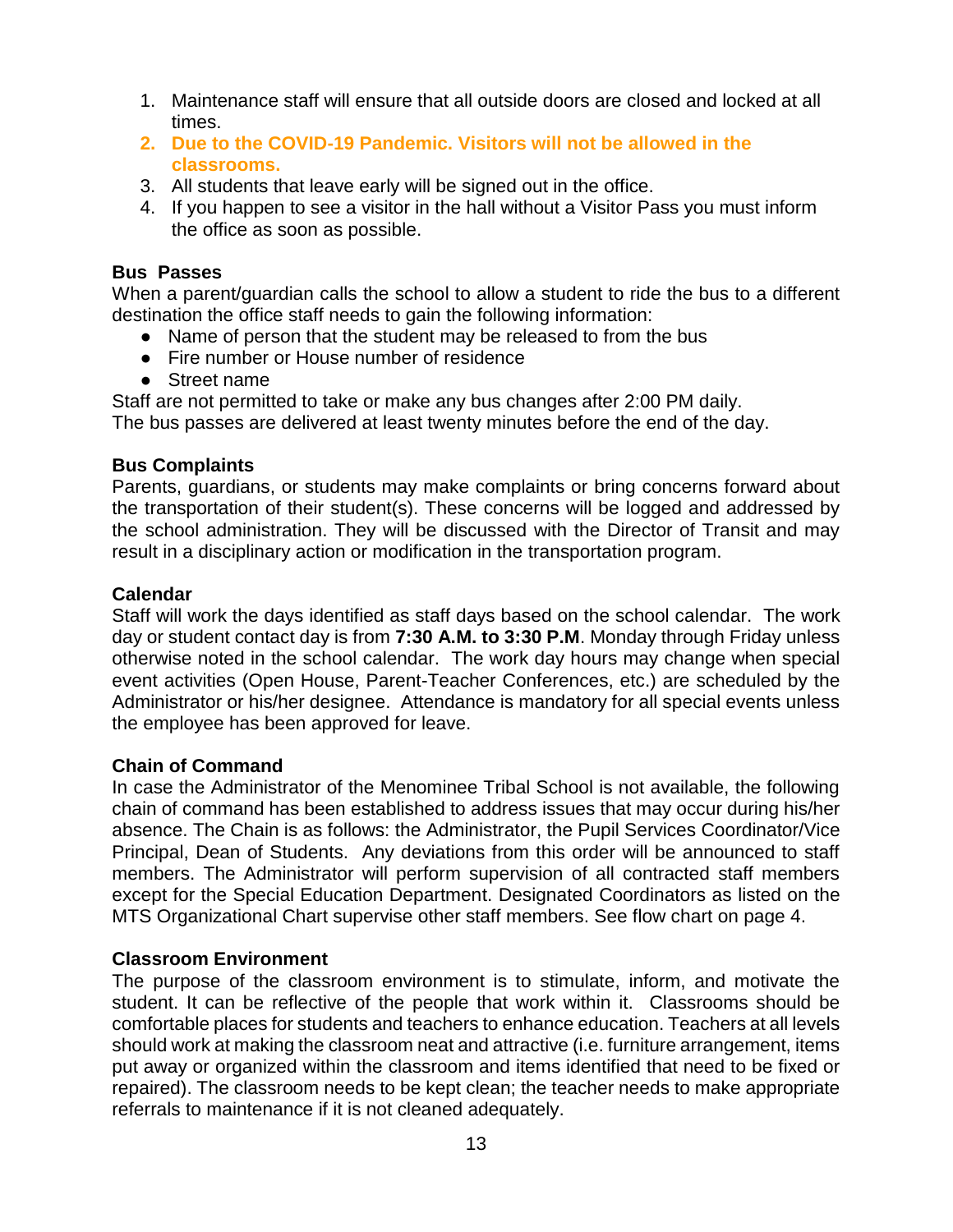#### **Classroom Materials or Services**

At the end of the school year, the teacher is given the opportunity to order the necessary materials for their classroom. At this time the teacher is given approved forms to estimate educational materials, office supplies, equipment, field trips, and staff development. These forms are reviewed for relevance to the area of teaching, and then the Administrator and the Business Manager will review in regard to available funds and relation to other budget requests.

If the need arises to purchase items during the year the staff member is to follow the following procedure:

- 1. fill out a purchase order requisition form,
- 2. attach it to the completed order form, and
- 3. submit it to the business manager for administrative approval.

A Purchase Order Requisition Form is required before an order can be placed or service started at MTS. Any staff member that places an order or starts a service without a Purchase Order will be subject to the Discipline Process as stipulated in the Menominee Tribal Personnel Policies and Procedures, and may be held liable for said product or services.

If the service is over \$500, the school will request a contract from the Program Attorney's office 30 days prior to the start of the service. If the service is \$2,000 or more the school is required to obtain written quotes from a minimum of two vendors. The lower bid will be accepted if bids describe the same service.

When planning a project that costs \$2,000 or more, OR will take longer than one week to complete, a planning meeting will have to be scheduled between the Program Coordinator, Business Manager, and the Administrator to complete a plan project from start to finish. It is recommended that this meeting take place at least two months prior to the anticipated start date of the project.

The School Board and the Bureau of Indian Education reviews the budget for the school.

#### **Coaching**

Staff members will be allowed to apply for one (1) sport to coach during the school year to give all interested staff members coaching opportunities. If no other staff member who has not already been selected to coach a sport applies for a coaching position, staff already coaching a sport during the current school year may apply for additional coaching positions. If no MTS staff member is interested in coaching a particular sport, then qualified members of the general public may apply. Interested coaches should fill out a coaching application and submit it to the Menominee Indian Tribe of Wisconsin Human Resource Department.

#### **Communication**

Communication is a responsibility of every staff member. The following includes communication types that will be utilized: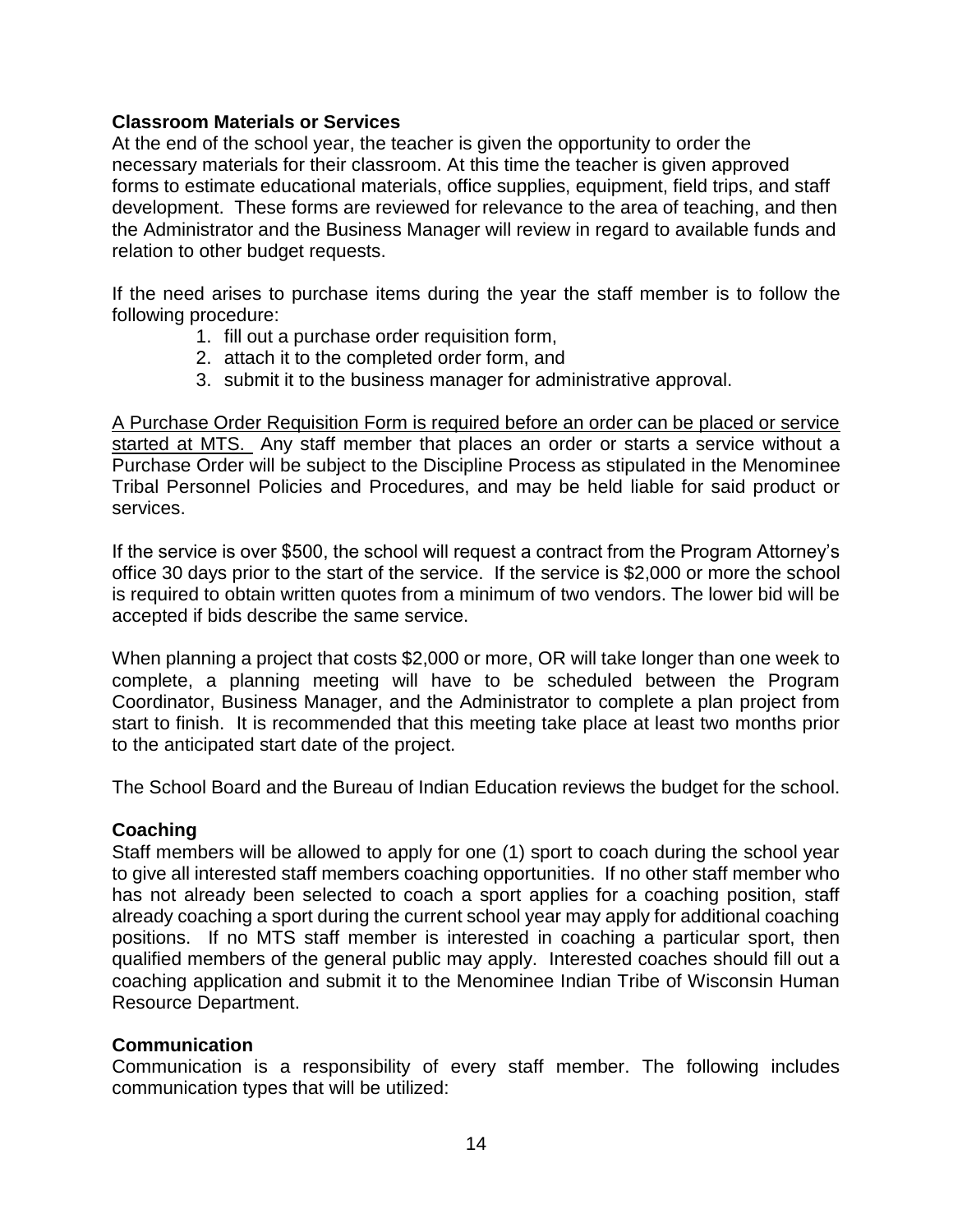- **Daily Attendance:** Every teacher will log in his or her attendance by 8:30 AM in **NASIS**
- **Daily Newsletter:** By 9:00 AM the Technology department will release the daily newsletter. Information about daily activities and student attendance will be included and is available to all staff members on outlook. If you need to make any announcements, they need to get to the technology department by 8 AM or preferably the night before the publication is released.
- **Morning Announcements**: Daily morning announcements will be read orally at approximately 8:05 and will be transmitted school wide via the PA system.
- **Unit Team Meetings** will be held weekly to inform staff about School Improvement discussions. Minutes will be distributed to keep team members up to date.
- **Staff meetings** will be held twice a month. All staff are required to attend. Topics will be discussed that affect the entire staff.
- **School Leadership Team Meetings** will be held on the opposite weeks to bring issues forward, plan activities, and coordinate initiatives as needed.
- **Committees** will be held for specific purposes and meet as needed. Being a TEAM MEMBER is a participatory responsibility to facilitate positive change at MTS. If a staff member is not clear about any issue, they need to ask for clarification.

Together we can make a difference. For communication purposes, all meeting notes should be submitted to the Technology Department to post in the Daily News as well as to the Administrator and Administrative Assistant.

## **Community Service**

Teachers and all staff members are required to participate in 4 events during the school year. This will be considered community service within the Menominee Tribal School and fulfill the contractual obligation. Participants may work in the kitchen, direct activities, assist with fundraising, or provide assistance with special events after school such as family nights and sporting events. Documentation will be kept on each employee and reported to the Administrator or Administrative Assistant.

#### **Complaints - Internal**

When at all possible, staff should try to resolve the concern with the involved individual(s); however it is understood that administration/supervisor support may be required. staff member would like to make a complaint, he/she may do so by adhering to the following procedure:

- Address the matter with the direct supervisor first.
- If there is no resolution, the next step will be to make a complaint in writing with a signature to the person above the supervisor or colleague in the Chain of Command of employee's supervisor, and any correspondence shall be copied to all supervisors involved (see MTS Organizational Chart on pg.4).
- The document is reviewed and investigated by the next supervisor in line (example: a complaint of the Administrator would go to the School Board; a complaint on a paraprofessional would go to the Pupil Services Coordinator/Vice Principal; a complaint about a teacher would go to the Administrator) and a decision would be made within 2 weeks.
- It is highly suggested that employees work toward a mutual resolution, which may include an apology or mediation between personnel or if necessary a disciplinary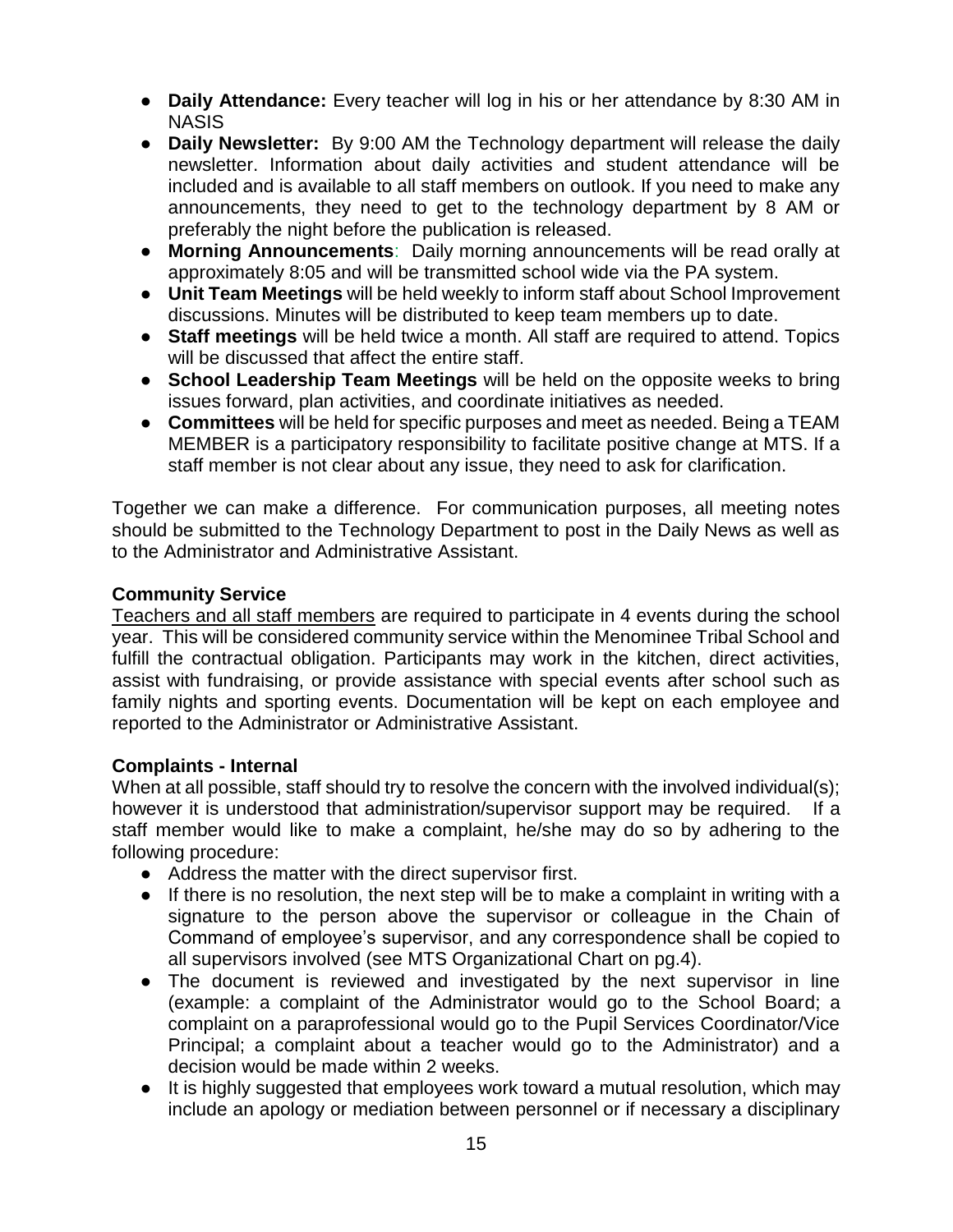action as described in the Menominee Tribal Personnel Policies and Procedures. It is noteworthy that the disciplinary action is confidential between the Administrator/School Board and the employee.

• If the employee is not satisfied with the resolution, he/she may grieve the decision as designated in the Menominee Tribal Personnel Policies and Procedures. (Constructive Dispute Resolution, Addendum).

#### **Concerns – External**

The parent has the right to make a formal Complaint as indicated in the Parent-Student Handbook. This Complaint is written and signed by the community member. It is investigated and a resolution is suggested. A concern may be informally brought forward verbally to the Administrator by a parent, guardian, or community member. The Administrator is to keep a record of all concerns brought forward in this matter and tries to come to a satisfactory resolution to remedy a problem before it becomes a formal complaint. The record of such concerns may be used for school improvement initiatives.

#### **Confidentiality**

Each staff member of the Menominee Tribal School will sign a confidentiality statement that acknowledges that he/she recognizes that some of the information the staff has access to may be highly sensitive personal information about families in the Menominee community. In respect to community members, the staff members of the Menominee Tribal School agree not to intentionally engage in sharing any information about families or other staff members that may be hurtful or harmful to their wellbeing. The Confidentiality Agreement form (Appendix F) will be kept in the school personnel file and will be renewed every year. A break in confidentiality will be considered negligence in performing work duties (negative job performance) and may lead to termination.

#### **Contracted Personnel Pay Scale**

The School Board reviews the Contracted Personnel Pay Scale every year. Changes in the Pay Scale are negotiated with the Teacher Contract Negotiation Team.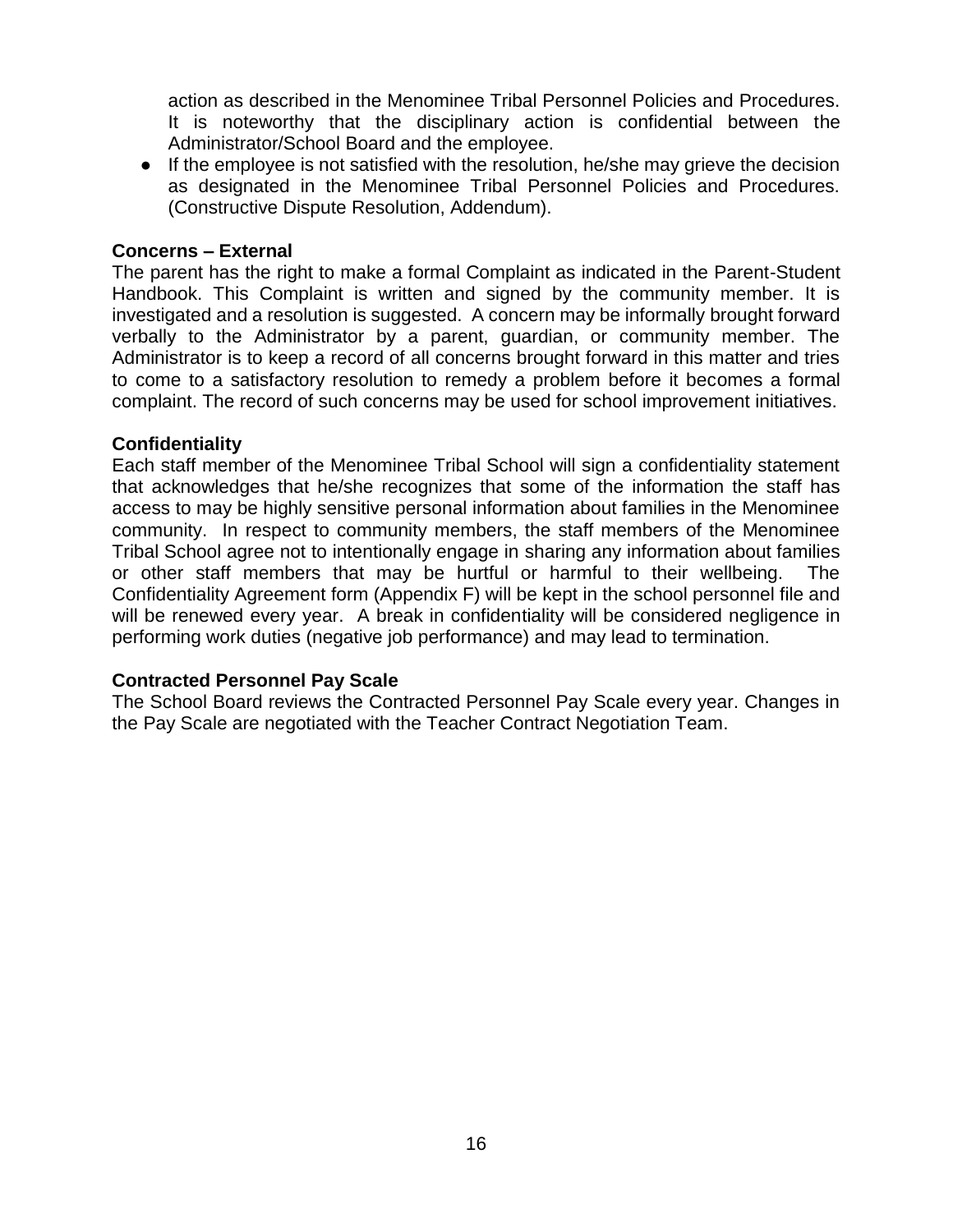Menominee Tribal School Compensation Point Summary School Year 20\_\_\_\_ - 20 \_\_\_

Staff Name: \_\_\_\_\_\_\_\_\_\_\_\_\_\_\_\_\_\_\_\_\_\_\_\_\_\_\_\_\_\_\_\_\_\_\_ Date: \_\_\_\_\_\_\_\_\_\_\_\_\_\_\_\_\_\_\_

12 points = Good Standing (earn step increase) Due by April 15th (Turn into Tammy K. Lyons)

| <b>Options</b>             | <b>Points Possible</b> | <b>Points Earned</b> | <b>Verification</b><br>Signature(s)/Date |
|----------------------------|------------------------|----------------------|------------------------------------------|
| <b>Committee Name</b>      | 2 Points               |                      |                                          |
| <b>Committee Name</b>      | 2 Points               |                      |                                          |
| <b>School Event Name</b>   | 2 Points               |                      |                                          |
| <b>School Event Name</b>   | 2 Points               |                      |                                          |
| <b>School Event Name</b>   | 2 Points               |                      |                                          |
| <b>School Event Name</b>   | 2 Points               |                      |                                          |
| <b>Additional Comments</b> | 2 Points               |                      |                                          |
| <b>Additional Comments</b> | 2 Points               |                      |                                          |

18 points = \$500.00 Year end Stipend Due Last day of school (Turn into Tammy K. Lyons)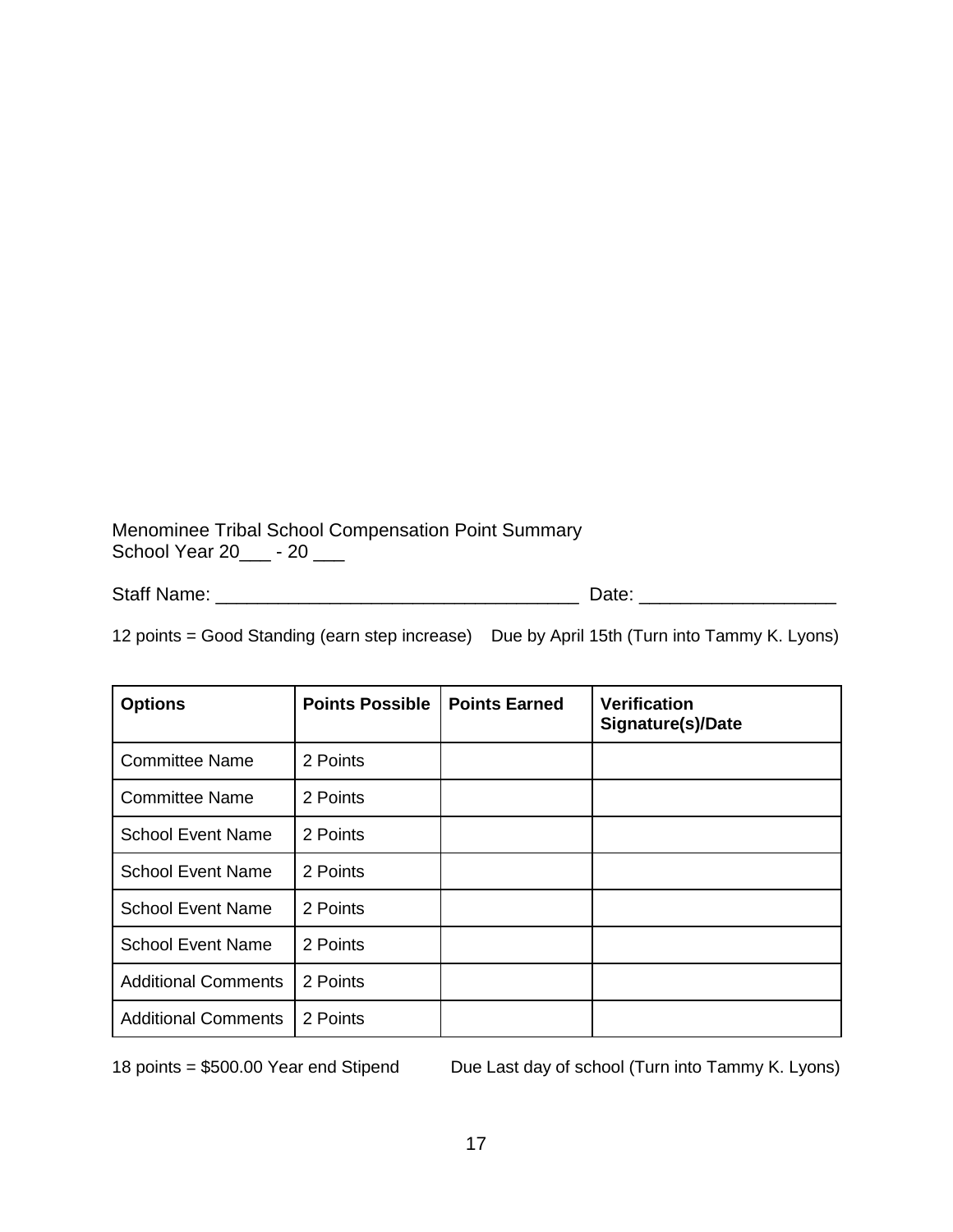| <b>Options</b>                                     | <b>Points Possible</b> | <b>Points Earned</b> | <b>Verification</b><br>Signature(s)/Date |
|----------------------------------------------------|------------------------|----------------------|------------------------------------------|
| Kindergarten Dance                                 | 2 points               |                      |                                          |
| 8th Grade Graduation                               | 2 points               |                      |                                          |
| Lock In                                            | 5 points               |                      |                                          |
| <b>Teen Dance</b>                                  | 2 points               |                      |                                          |
| <b>Trees for Tomorrow</b>                          | 5 points               |                      |                                          |
| <b>Haunted Hayride</b>                             | 5 points               |                      |                                          |
| <b>Teen Summit</b>                                 | 5 points               |                      |                                          |
| 1 day workshop (6<br>hours non-contracted<br>time) | 6 points               |                      |                                          |

Menominee Tribal School Compensation Point Summary School Year 20\_\_\_ - 20 \_\_\_

| Tutor student (30<br>min. session) Time<br>needs to be<br>documented (non<br>contract time) | 1 point        |  |
|---------------------------------------------------------------------------------------------|----------------|--|
| <b>Inservice Presenter</b><br>(contracted time)                                             | 2 points/hour  |  |
| <b>Teacher Mentoring</b>                                                                    | 10 points      |  |
| Supervising<br><b>Student Teacher</b>                                                       | 10 points      |  |
| <b>IEP</b> meetings<br>during prep time or<br>after hours                                   | 1 point/hour   |  |
| Covering a class<br>during prep time<br>(max 15 classes)                                    | 1 point/class  |  |
| <b>Sporting Events</b><br>Volunteer                                                         | 2 points/event |  |
| Attendance to<br>Extracurricular                                                            | 1 point/event  |  |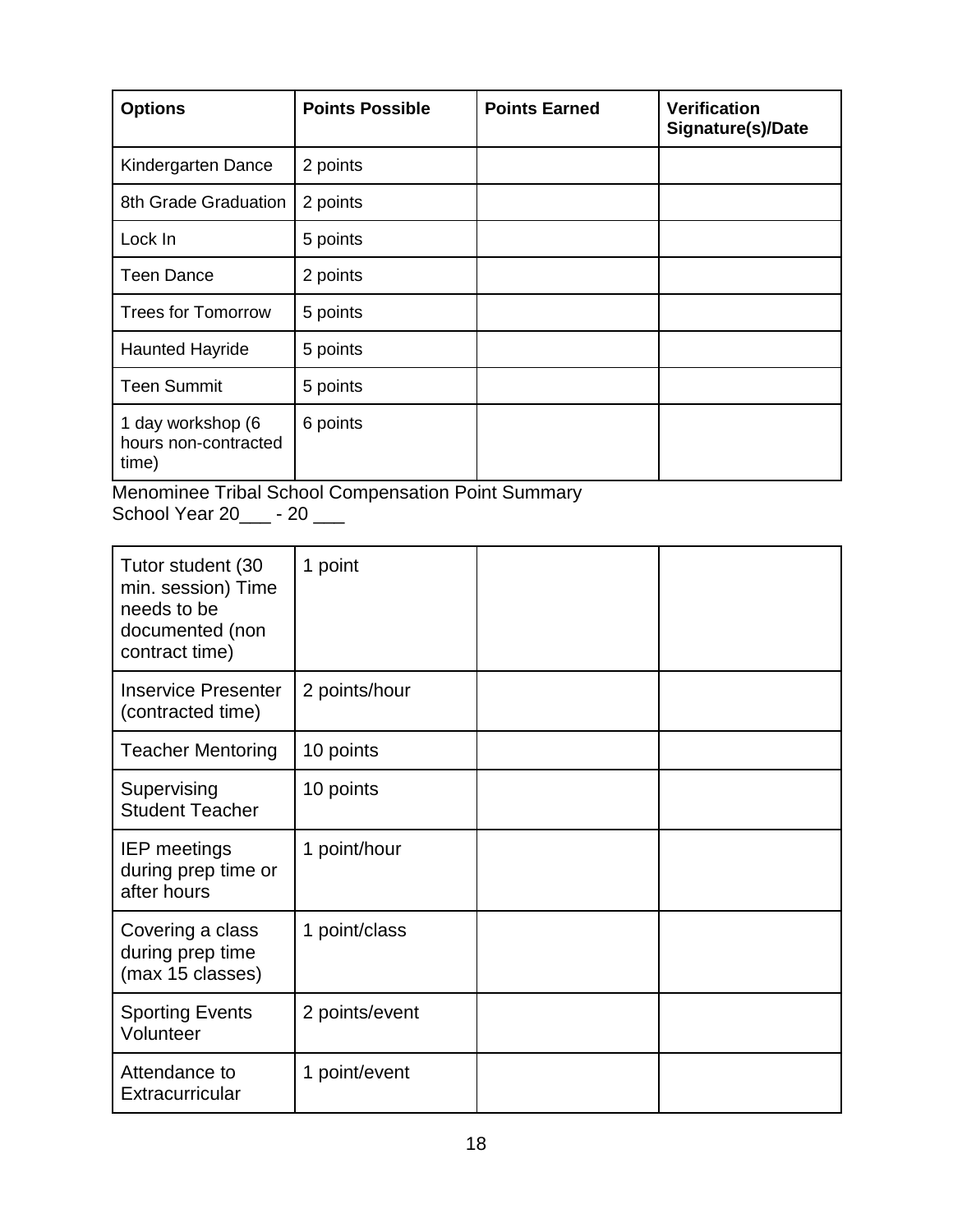| Events (max 2)                                    |           |  |
|---------------------------------------------------|-----------|--|
| <b>Grant Writing</b>                              | 10 points |  |
| Presentation to<br><b>School Board</b><br>meeting | 2 points  |  |
| Display student<br>work in the<br>community       | 2 points  |  |
| <b>Concession Stand</b>                           | 2 points  |  |
| <b>Observing Teacher</b><br>during prep time      | 2 points  |  |

Menominee Tribal School Compensation Point Summary School Year 20\_\_\_ - 20 \_\_\_

| Organize an event<br>Points will vary<br>based on time<br>invested |                                                                    |  |
|--------------------------------------------------------------------|--------------------------------------------------------------------|--|
| <b>Bulletin Board</b>                                              | 1 point/board                                                      |  |
| Attendance (no<br>sick/personal days)                              | 15 points - entire yr<br>8 points - semester<br>4 points - quarter |  |
| 8th grade helper                                                   | 5 points                                                           |  |
| <b>Additional Duties</b><br>assigned by<br>Administration          |                                                                    |  |
| Prior approved<br>Activity                                         |                                                                    |  |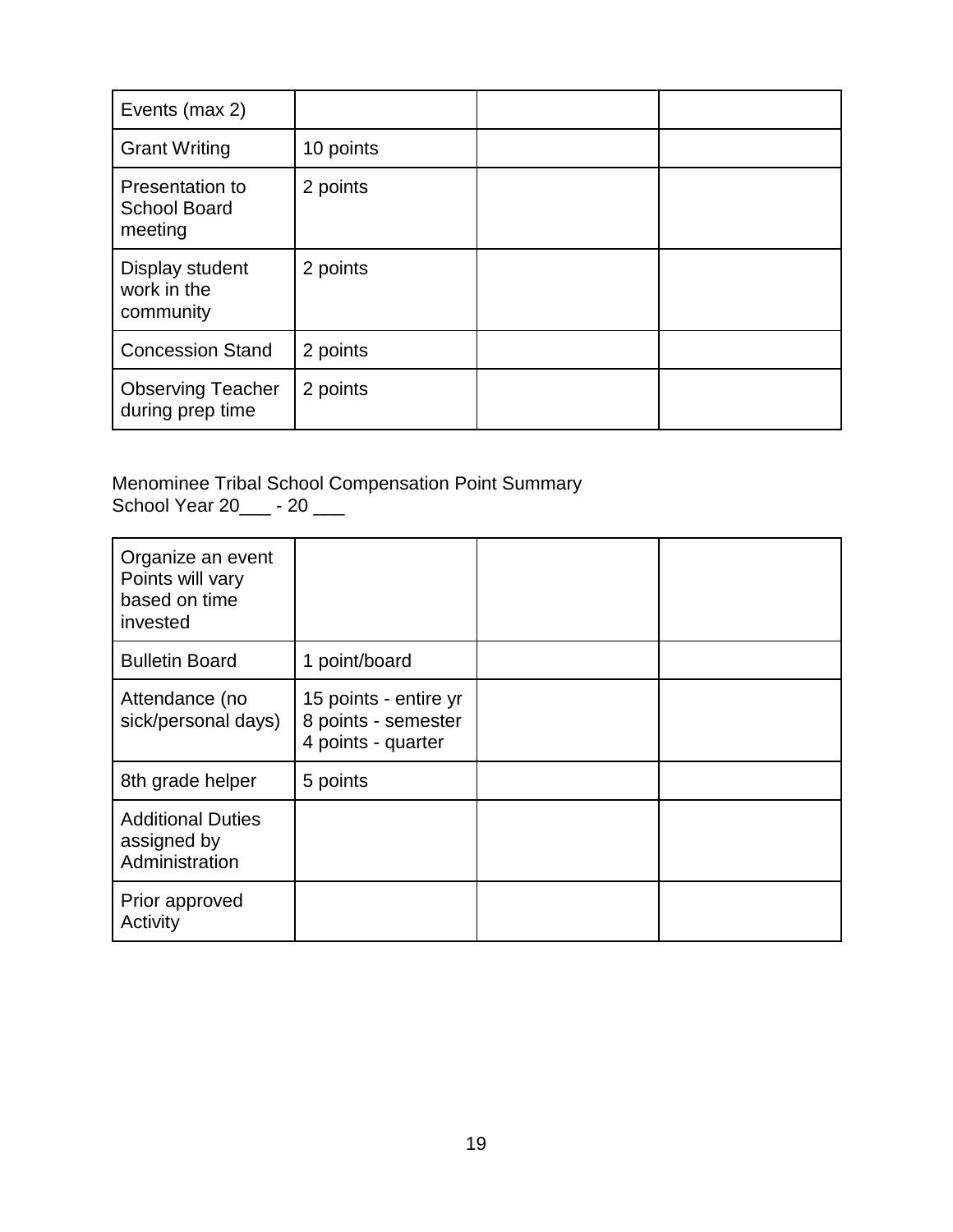## **Copying**

Copies are made for school purposes and the school reserves the right to limit copies or deny copies.

## **Dress Code**

Education is a profession and all staff members are role models, therefore, it is expected that all teachers, paraprofessionals, and student services staff (administration, office staff, and counselors) will avail themselves of the opportunity of impressing those about them with their professional status by their work, their behavior and their dress. The Administrator will give a friendly reminder if they feel that the staff member's attire including footwear is inappropriate (cut-offs, tank tops, t-shirts, sweat pants, faded jeans, flip-flops, etc.) If the staff member continues to wear inappropriate apparel in the school setting, it could lead to a Step One in the Remediation Process. Educational and student services staff may wear blue jeans on Friday or the last staff/student contact day of the week. Exempt departments: IT, Maintenance, and Food Service.

#### **Education of Teachers and other Staff Members**

The Menominee Tribal School encourages the educational advancement of all staff members. The Menominee Community will benefit as more people experience academic achievement. There are several opportunities for teachers and staff to have their education paid for and MTS is dedicated in identifying additional resources for all employees.

If a teacher or staff member desires to seek higher education opportunities, the following procedure must be adhered to:

- 1. If the teacher or staff member needs time off from their contracted or employment obligations a request must be made in writing to their supervisor before they register for their class.
- 2. If the Menominee Tribal School has made the obligation to pay for the tuition charges, a request for tuition must be made before the start of the class. **After-**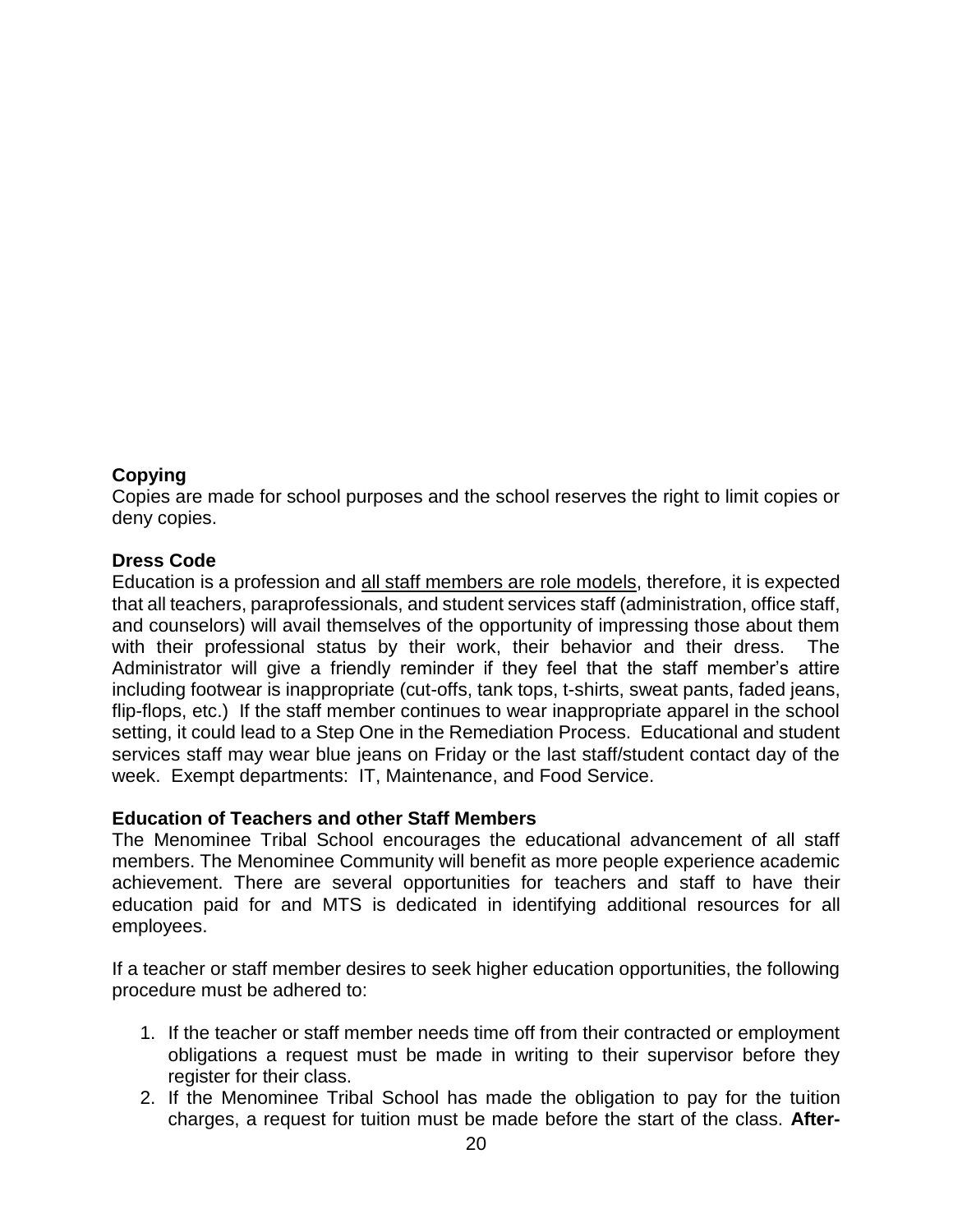**the-fact expenses cannot be reimbursed.** Preferential consideration will be given to those classes that directly relate to assigned contracted teaching position

- 3. A payment for a higher education opportunity will be for tuition only, not to exceed \$1,000 per year, unless mandated by Administration per job requirements. Staff requests for tuition reimbursement will be made on a case-by-case determination, and will be based on the availability of funds.
- 4. Grades must be submitted to the Administrator to demonstrate successful (B or above) completion of the coursework to continue an allocation from the Menominee Tribal School. Staff receiving below a "B" grade in a class will be responsible for reimbursing Menominee Tribal School the cost of tuition.
- 5. All paperwork in regard to higher education will be kept in the unofficial Personnel file kept at the school site.
- 6. Reimbursement for Tuition will be covered under this specific topic.
- 7. Tuition Reimbursement: Any staff member may apply for college credit tuition reimbursement from the Menominee Tribal School in writing. First the employee needs to attempt to secure tuition through scholarship opportunities or other funding sources. Tuition reimbursement will be reviewed on an individual basis based on the benefit it will bring to the school. Tuition reimbursement for Contracted Staff is outlined in the current Teacher Contract reads as follows: *"Educationally-based graduate credits in the following fields are eligible for tuition assistance: school administration, counseling, library science, computer technology, curriculum/instruction, core subject areas, special education, art education, physical education, and cultural studies per availability of funds. In order to facilitate this progression and encourage teachers to do so, MTS will share the cost of these credits with the Teacher; provided that Teacher satisfactorily completes these courses with a "B" grade or better.*

#### **Emergencies – Safety Manual & Emergency Routes**

Every room in the school will post a map that shows emergency exits for that particular room.

Every room in the school will have Emergency Procedures posted, for all staff to follow in case of an emergency situation. This Safety Manual has been developed and reviewed by the law enforcement agencies that are accessible on the Menominee Reservation. These include Menominee Tribal Police, Federal Bureau of Investigation, Menominee County Sheriff's Department, and the Menominee County Human Services Department. Procedures have been developed to address a variety of issues. The manual will be reviewed; however, it is the staff member's responsibility to be familiar with the required procedures that are available in this document.

#### **Evaluation**

Hourly personnel will continue to follow the evaluation form that is established by the Menominee Human Resource Department.

Teacher Evaluations:

a) All teachers will be evaluated, minimally, once per year. Evaluations may include formal or informal methods. The evaluation will consider how the teacher is meeting behavioral**,** instructional expectations and teacher quality standards.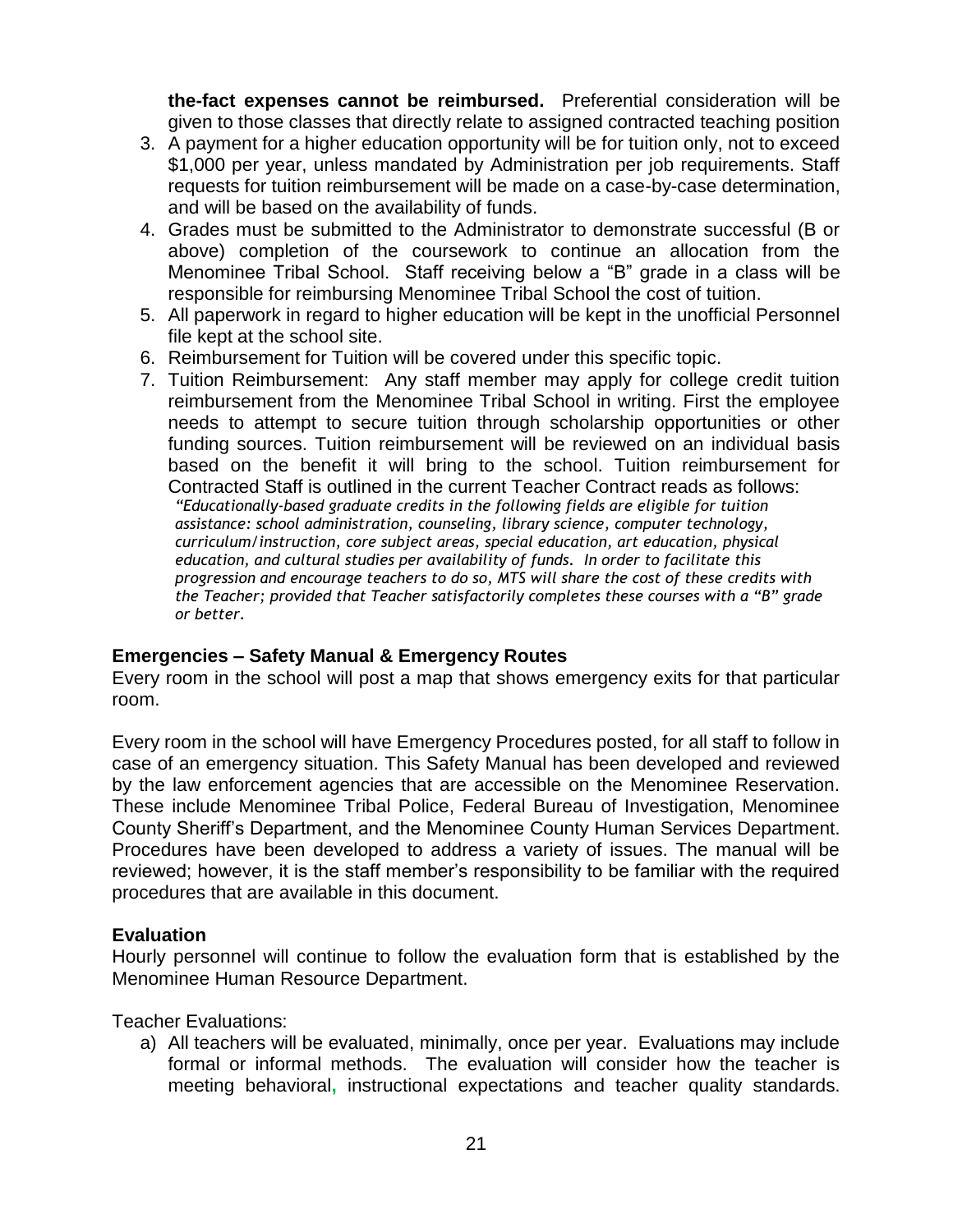Continuous monitoring and feedback will occur through the school year. Expectations will include the following:

- 1. Attendance
- 2. Lesson Plans
- 3. Committee and Community Service
- 4. Classroom Environment
- 5. Communication with Parents
- 6. Professional Development Activities

During the beginning of the school year in-service, each Teacher will receive a copy of any evaluation form(s) the Administrator intends to use for evaluation purposes. Information from teacher evaluations will be shared with the MTS Board of Education as requested. All evaluations will be forwarded to the MITW Human Resource Department.

b) If the performance of a Teacher is unsatisfactory according to his/her evaluation, the MTS Administrator will adhere to the remediation plan in the MTS Staff Handbook.

**Field Trips (due to COVID-19 Pandemic all field trips are cancelled for the 21-22 SY)** The purpose of field trips is to expose students to different experiences that may not be available in the classroom to enhance their learning. A Field Trip must have a clear educational value indicated on this request form. The following procedure will be followed by all staff for field trip approval:

1. Field Trip Request Form: A Field trip request form must be fully completed by requesting staff and submitted to the school secretary a minimum of 15 working days prior to the date of trip. The school secretary will stamp the date the request was received.

2. Approval. If approved by Administration, copies will be given to the Administrator, business manager, transportation, and kitchen staff, and other departments deemed necessary for the specific field trip.

3. Parent Notice: Planning staff will provide information to parents/guardians regarding all field trips. Student exclusion from the trip is made by the classroom teacher and the building administrator/s. Teachers must notify the parent of the student being excluded from the field trip. Administration must be notified at least two (2) days before the trip as to the arrangement for excluded students.

- **A. Walking field trips** need only approval by the building principal and/or designee
- **B. School Board approval** is needed for all overnight trips, trips over 300 miles, and trips that cost more than \$50.00 per student.
- **C. Chaperones and** all parents/guardians attending a field trip must pass a background check completed by the MITW Human Resources Department. Staff members, and parent/guardians will be prohibited from bringing additional family members on field trips.
- **D. Staff Supervision:** Teachers or other staff shall accompany students on all field trips and shall assume responsibility for their proper conduct. There must be a minimum of one adult chaperone for each group of 10 students or as appropriate. Teachers must notify the office and turn in Classroom Roster when leaving the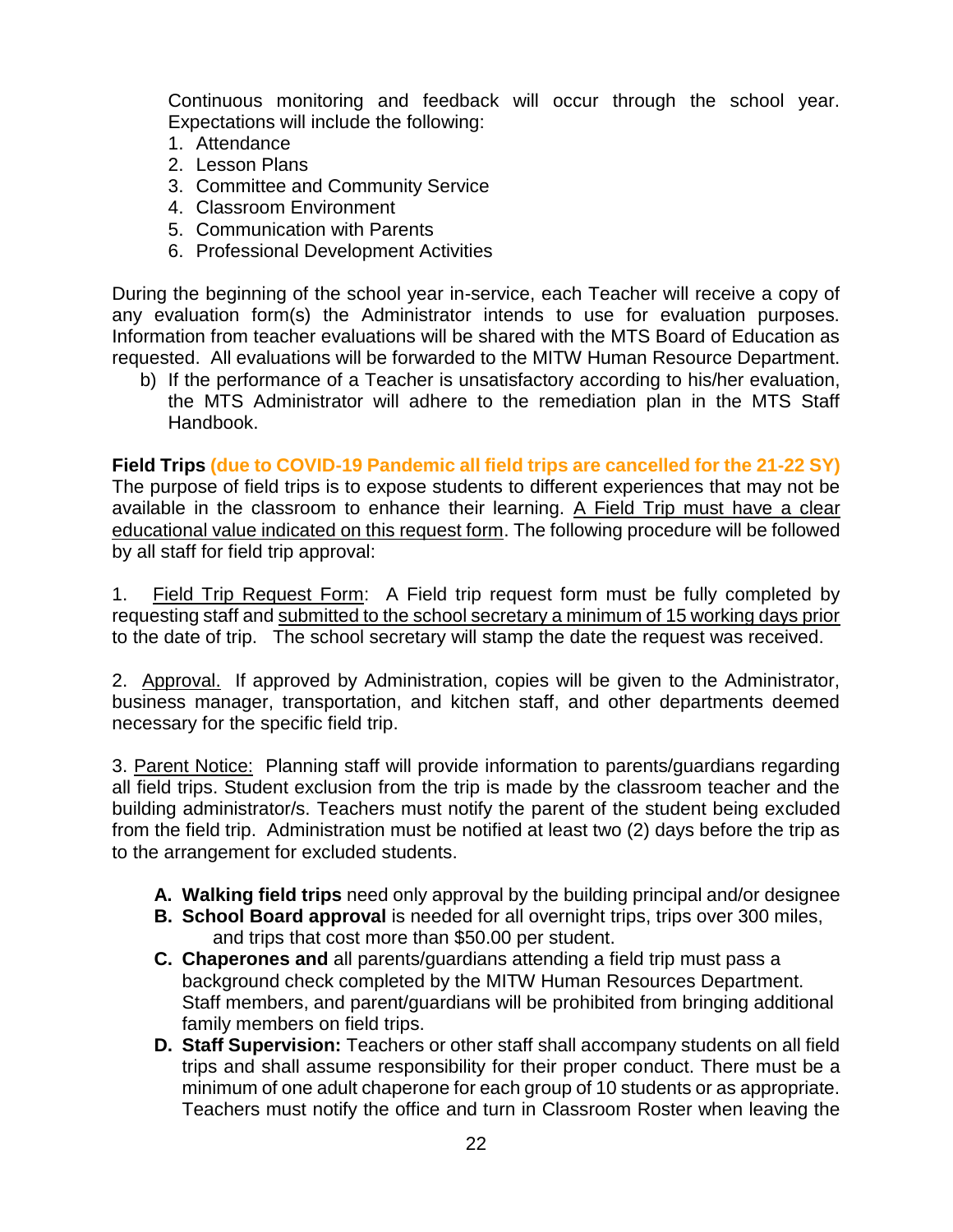building. Students participating in field trips are expected to follow established rules of student conduct.

- **E. One-day field trip** staff chaperones shall receive the regular eight (8) work day hours on their time card; however, anytime spent chaperoning beyond eight (8) hours will be considered one (1) volunteer event.
- **F. Overnight field trip** staff chaperones shall receive compensation in the amount of \$100 per night.

#### **Food Handling**

Foods that are made for student lunches need to be preplanned and documented daily on production sheets, and meet the standards of the Department of Public Instruction Food Program. The supervisor and cooks will closely monitor the handling of food in the kitchen. No staff member may remove food from the building.

#### **Food Service Requests**

Food Service Request Form: All requests for food for a special event, classroom project, or classroom party need to have a fully completed Food Service Request form (Appendix O) filled out and submitted a minimum of fifteen (15) working days prior to the event. The purpose of this form is to order food in a timely manner and charge to appropriate funding sources. This includes all food requests (popcorn, plates, cups, pickles, meals, etc.).

#### **Fund Raising**

Fundraising Form: Classrooms, teachers, or staff may conduct fund raising activities that are in compliance with the school's Wellness Policy and/or that are approved by administration. The purpose of the event needs to be clearly indicated in the advertising. A Fundraising Form needs to be fully completed and submitted to the office secretary a minimum of ten (10) working days before the event and be approved by the Administrator. Soliciting funds from businesses outside of the reservation need to be approved by the Tribal Chairman of the Menominee Tribe. Fundraising events that require a student to miss any of his/her classes need to have an anticipated absence form completed and signed by the student, parent, and teacher. All work should be complete prior to the fundraising event.

#### **Grading Students / Retention**

Parents and students need to be made aware of the school grading process. Midway through each quarter, a progress report will be sent home to parents. If the student demonstrates problems, the teacher is expected to make, or document that he/she attempted to make a contact with the parent and has requested assistance from the Student Support Team. Teachers will fill out their report cards in a timely manner as posted in the School Office in order to determine Honor Rolls, complete mailings to parents, and inform students. Teachers are expected to post their grades weekly into the NASIS Grading program. Teachers are to contact parents if a student's grades decline. Arrangements need to be made ahead with the special education teacher to determine who is responsible for giving a grade for any given student. All staff members are expected to have high expectations of Tribal School students.

#### **If the teacher believes that a student is not making adequate progress:**

● the teacher will notify the parent and administration at least by the end of the second quarter in order to initiate interventions with the student. Student plans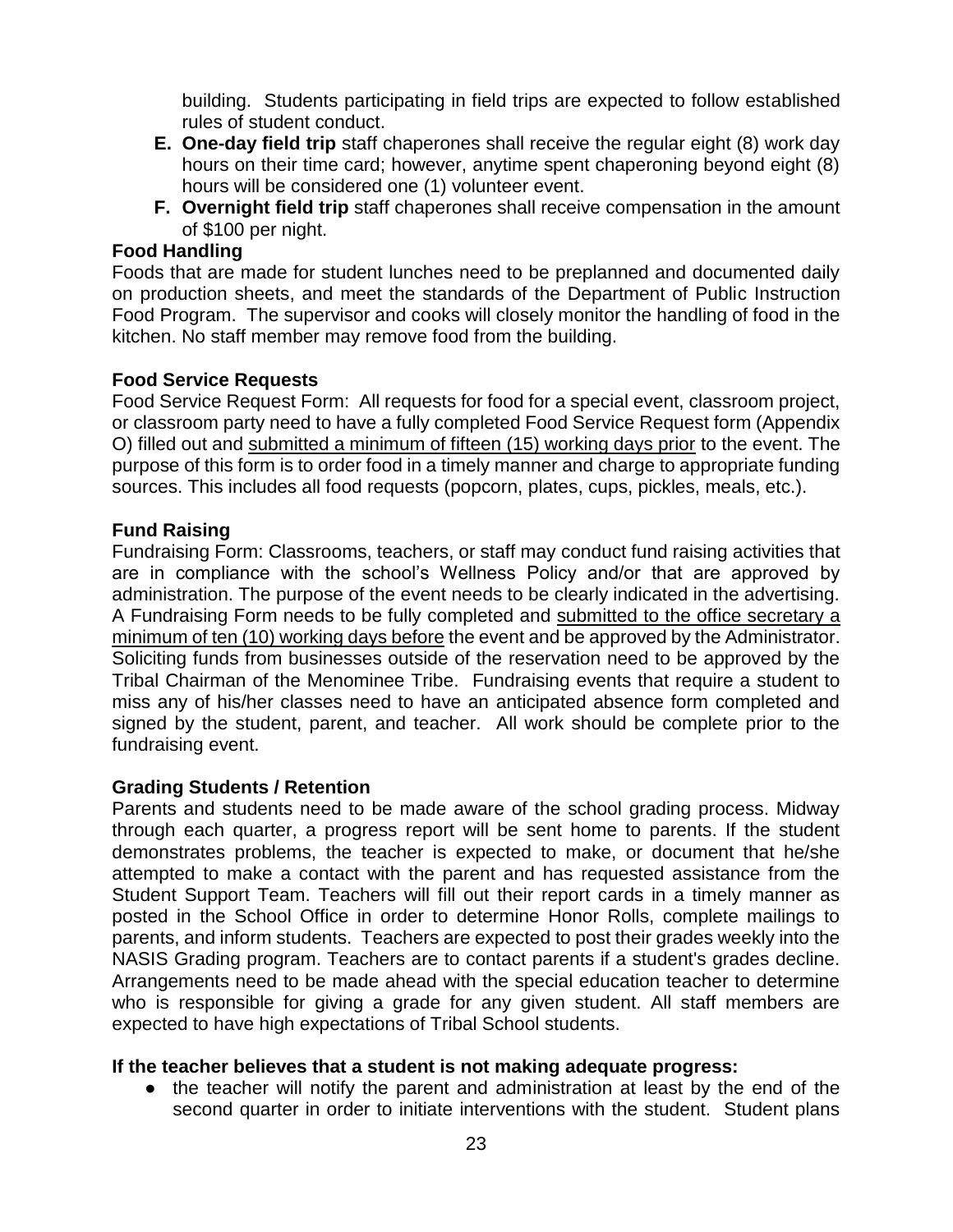developed from SST and/or SIT Meetings will be reviewed with school staff and parents.

- Parents will be notified in writing of the potential for a student to be retained at the end of the third quarter.
- If needed, a final SIT meeting will be held to determine whether the student will be promoted.
- When the student meets the criteria for being advanced to the next grade level the teacher will make the recommendation on the last report card.

#### **Homework**

Teachers are **required** to give Homework assignments at all grade levels (K-8) that are developmentally appropriate for the student. MTS is teaching students how to successfully complete their assignments as well as increasing their academic time on task. Homework assignments may also involve observation, data collection, or parental involvement. Homework is an effective instructional tool to let the parent be aware of what is happening at school, in addition to helping the student gain a better grasp of an academic theme. Students also need to learn how to be responsible for bringing their work back to the teacher, so as to have a better transition into the high school setting.

#### **Injury on the Job**

Incident Report Form: Teachers of the Menominee Tribal School are fully covered under Workers Compensation Insurance. To ensure that you have a proper claim, an Incident Report needs to be filled out with the school Administrator within 24 hours of the incident. Failure to do so could result in a denial of benefits. The Safety Committee of the school reviews incidents that occur in the building and if a staff member feels there is an unsafe condition, it needs to be reported to the school Administrator. Every effort will be made to keep the school a safe environment.

#### **In-School Event Request**

In-school Event Form: (Appendix S) The request form needs to be filled out when a teacher/staff member is holding an event. Examples of in-school events include parent nights, graduation ceremonies, guest speakers, etc. The event will be recorded with the school secretary to register on the monthly school calendar. It also coordinates the efforts of several departments to make the event run smoothly. The form needs to be filled out and submitted a minimum of ten (**10) working days before the event**. The School Secretary will be responsible to stamp "RECEIVED (date)" on each form and give to all departments involved. All areas of the form must be filled out or it will be returned.

#### **Lesson Plans**

All teachers will prepare daily/weekly lesson plans and must be submitted to the Administrator electronically. Providing lesson plans and daily classroom preparation is the professional responsibility of each teacher. Lesson plans are due Friday afternoon and need to be given to the Administrator or Administrative Assistant. If given administrator approval, a lesson plan may be submitted no later than 7:30 Monday morning. Lesson plans will be reviewed and used for observations. Lesson plan template will be provided by administrator and must include:

- Learning standards addressed
- Lesson objective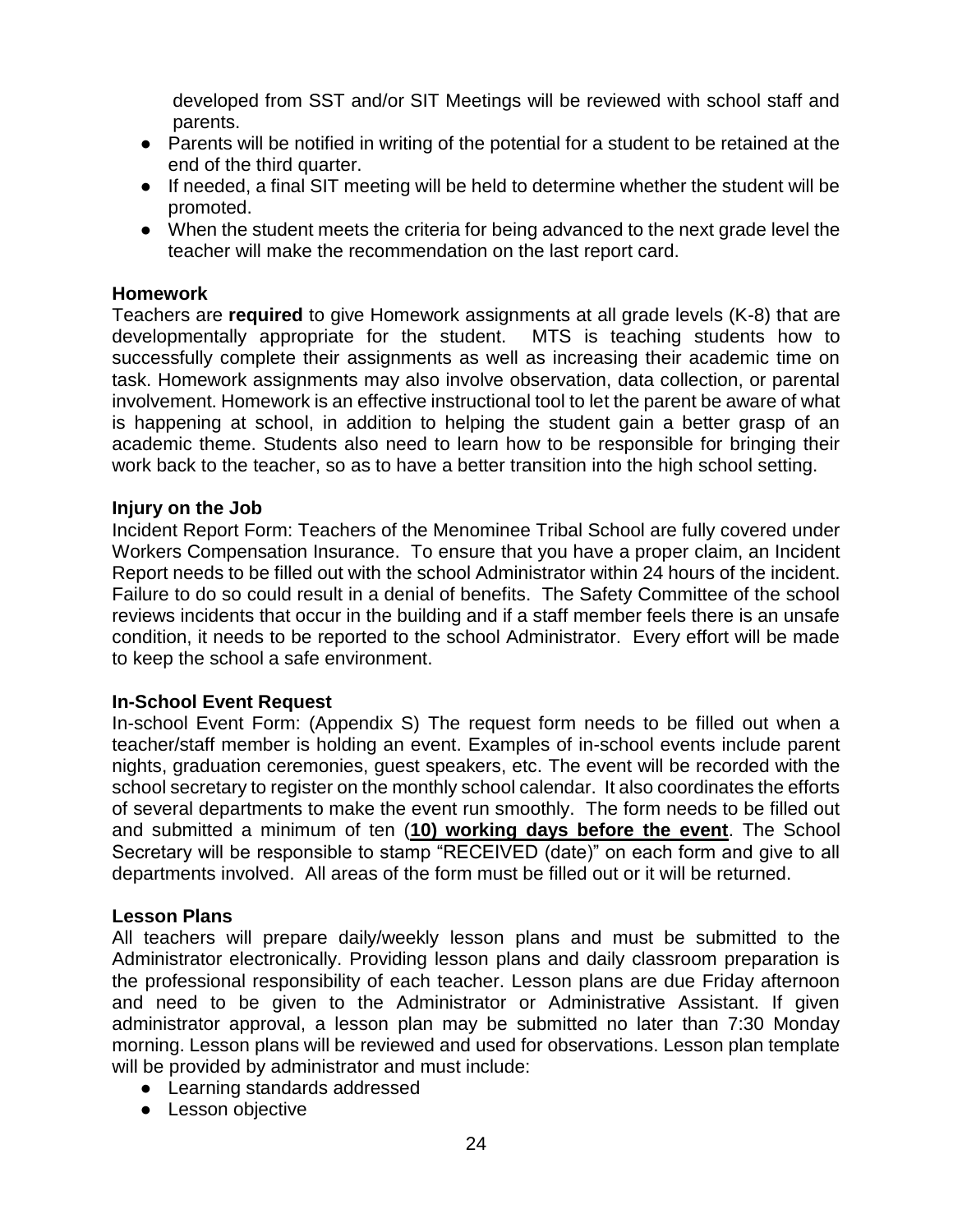- Materials
- Procedure and accommodations
- Assessment
- Homework
- Menominee language/culture integration
- On-line component

Suggestions for improvement or available resources may be made. All activities are to be indicated on the weekly Lesson Plan, including incentive parties, movies with guides, and field trips.

## **Remote Learning Days - Expectations for Staff/Students**

- 1. Each teacher will be responsible for filling out and organizing the remote learning days templates. One template is for staff to plan and one template is for students to be organized during remote learning days.
- 2. Teachers will be responsible for organizing in the provided folder everything that the child will need during their remote learning practice days.
- 3. For K-5 the areas will include enrichment materials/activities. Middle school will have the same template but they will google share it and each teacher will fill it out before giving it to the students. Middle school will have the same folder and same student template.
- 4. Teachers are responsible for grading and making sure the work is returned. If the student is not returning assignments and the teacher has reached out to the parent/s (twice) then families will be referred to the Dean of Students.
- 5. Homeroom teachers will communicate at least one time a week during the remote learning days.

## **Library Use**

All teachers are expected to learn the Library System. Library staff will be available to the teachers to help them learn how to access the Information Media Center from their classrooms. Staff will be providing opportunities for the teacher to learn how to use the Library system. This person is also available to help the teacher enhance their lessons through the library.

#### **Lunch Count**

The School Secretary or substitute will take a lunch count every morning by 9:00 AM. This count will be taken from the NASIS attendance program. All teachers are expected to have their attendance recorded in the NASIS system by 8:30 AM.

#### **Mandated Reporting**

It is the responsibility of all personnel to report if there is a suspicion regarding the safety or welfare of a child. The report is made directly to the Menominee County Human Services (MCHS) at 799-3861. Shawano County Human Services Info for students who live in Middle Village 715-526-4700 Because you are a mandated reporter you must make this call yourself. Be prepared to:

- state the child's name.
- parent's name,
- address,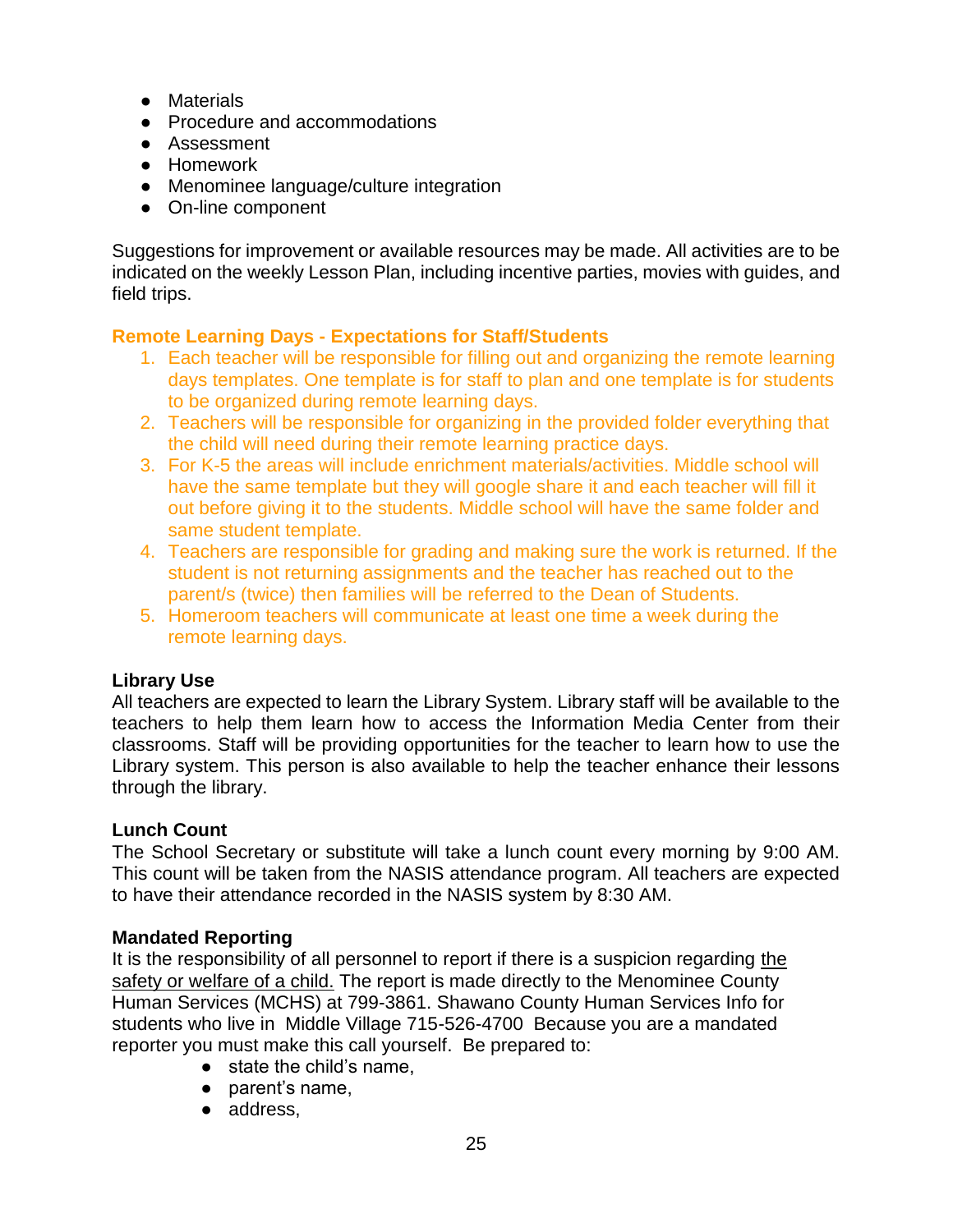- phone number,
- if other children are present in the home,
- and the details of the situation (where, what, why, and when), and a statement that made you suspicious of abuse occurring in the home. The social worker may ask you if you feel that the child is in imminent danger.

All staff members are mandated reporters of suspected child abuse, and may be held liable if they do not report any suspicions. All staff members are required to attend a meeting reviewing child abuse reporting yearly.

All reports made to MCHS must be reported to the school administrator. The administrator may also need to fill out a SCAN (Suspected Child Abuse or Neglect) form for submission to the Bureau of Indian Education, as well.

## **Mail – Incoming and Outgoing**

Designated staff will take the mail to the Neopit Post Office. Once a day at 2pm. All incoming mail must be put in mailboxes daily. Only office personnel will be trained to use the postage machine. Interoffice mail from the Menominee Tribal Offices will be picked up and delivered by office personnel a minimum of once a day.

## **Maintenance Repair or Cleaning Requests**

Maintenance Repair/Cleaning Request:If a staff member identifies a need in the building for a repair, he or she may fill out a Maintenance Repair/Cleaning Request (Appendix U). This form is then put into the Maintenance Supervisor's mailbox. The supervisor distributes the request to appropriate personnel. If you are not satisfied with the repair, the cleaning, or the manner in which the job was done, you are encouraged to write your concerns to the Maintenance Supervisor. The goal is to provide you with service in a timely efficient manner. The Maintenance Department would appreciate it if you would notify them ASAP about any spill in a room, so that they can address it immediately to maintain a high level of hygiene.

## **Medication Administration**

All student medications are to be stored in the isolation room. When medication is administered to students the following procedure must be followed:

- 1. All students receiving over-the-counter or prescribed medication must have a Medication Disbursement Form filled out and signed by a Physician and/or Parent/Guardian annually.
- 2. Every disbursement of medication is logged on the student's file. A copy will be kept in the student file.
- 3. Only trained office staff may disburse over-the-counter or prescribed medication to students.

Students with Diabetes will have his/her blood taken, sugar level checked, and insulin shot as prescribed by a doctor. A log must be kept for every time a student with diabetes comes to the office, checks his/her blood, and gives him/herself a shot. A medication box specifically for diabetic students is kept in the office. The box will contain emergency procedures, extra supplies, and contacts for the students. The staff will be introduced to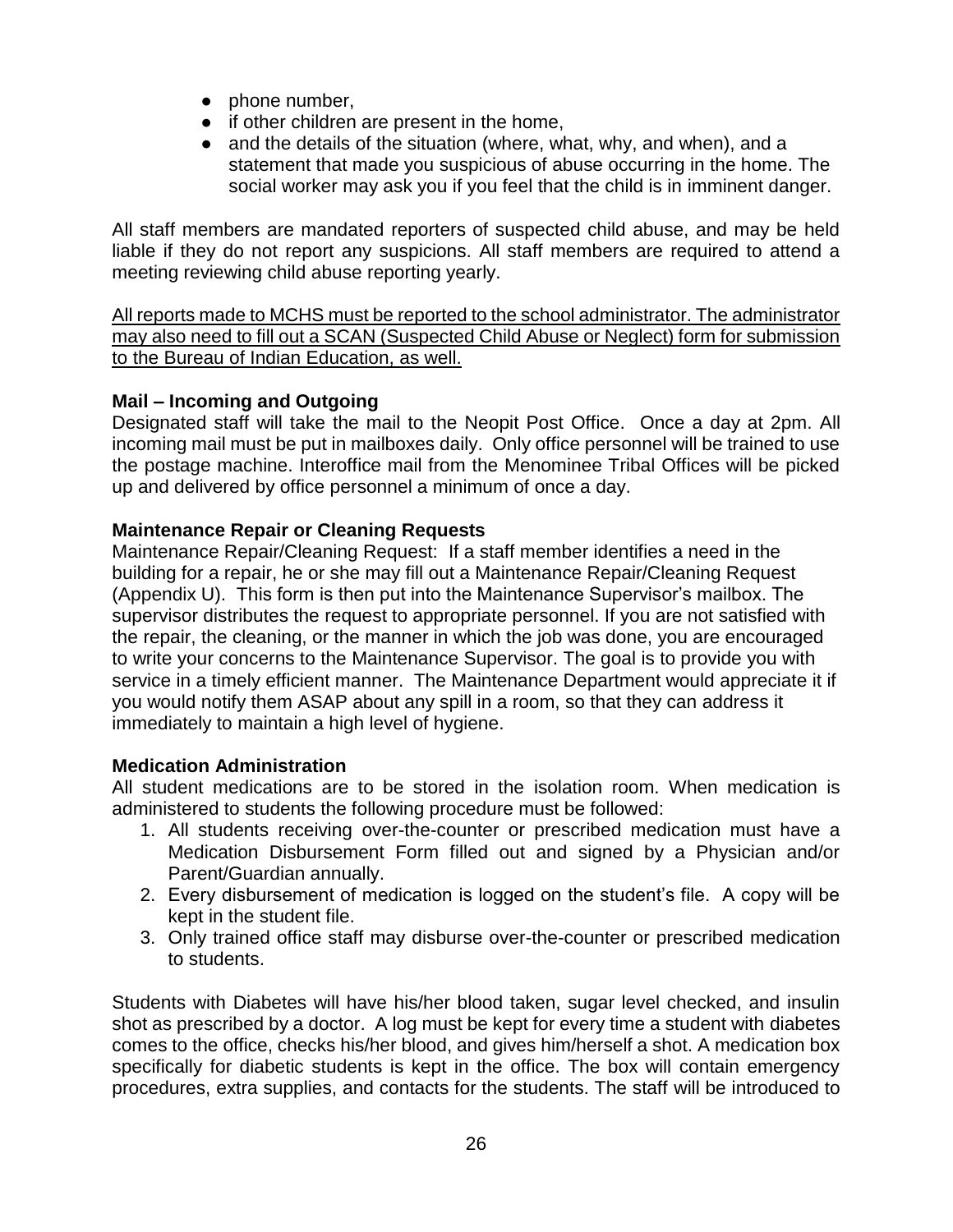a student with diabetes in order that any staff member can give appropriate service to this student in case of an emergency.

## **Meetings**

- Staff Meetings will be held minimally twice a month. All staff are required to attend. Topics will be discussed that affect the entire staff.
- Unit Team Meetings and School Leadership Team Meetings will be held every other week or as necessary. Team members are required to attend. As a part of the Response to Intervention process, Teachers and support staff will participate in Student Support Team (SST) meetings to review student issues, to make suggestions, and be supportive of classroom teachers as they work to address student needs. This may be used for concerns about student behavior, achievement, or personal issues. Any teacher may be asked to sit on this team to offer their support and suggestions.
- Committee Meetings are held throughout the school year as necessary and attendance by members is greatly appreciated to review pertinent issues. School administrators will meet weekly.

#### **Menominee Language, Culture, and History Training for Staff**

All staff agree to participate in all instruction or activities provided by the Menominee Language Teaching Staff. These trainings may include using the Menominee Language in daily or classroom conversation, cultural activities, or historical information on Menominee history. These trainings may take place at staff in-services, staff meetings, or other activities provided by the Menominee Language staff here at MTS, from the Language and Culture Commission, or the College of Menominee Nation.

#### **Mileage Reimbursement**

All employees are required to provide proof of vehicle insurance to be kept on file in the office. Mileage due to performing work duties may be reimbursed to any employee only with prior approval from the Administrator. The school maintains tribal vehicles that may be used for Tribal business. It is highly encouraged that these vehicles are used when performing duties for the school. Mileage reports need to be turned in to the Business Manager at the end of each month.

#### **Parties, Movies and Food in the Classroom**

Class/instructional time loss due to parties should be held to a minimum and only for special occasions. If teachers intend to show a movie in the classroom, the event needs to be recorded in the Weekly Lesson plan and must have educational value. The purpose of showing the movie must be directly related to the Lesson Objective. The movie needs to be clearly indicated on the Lesson Plan and a guide or set of questions must be used to emphasize the purpose of the movie as it relates to the objective of the Lesson. Movies may be used as an incentive, but the Administrator must approve all movies**,** unless the movie is from the school Instructional Media Center (IMC).

If food/snacks are to be served or made in the classroom by the teacher, approval needs to be secured by the Administrator. Teachers need to be aware of food allergies and emphasize healthy snacks and drinks whenever possible that meet the school's wellness policy criteria. If additional food service is needed from the kitchen, those arrangements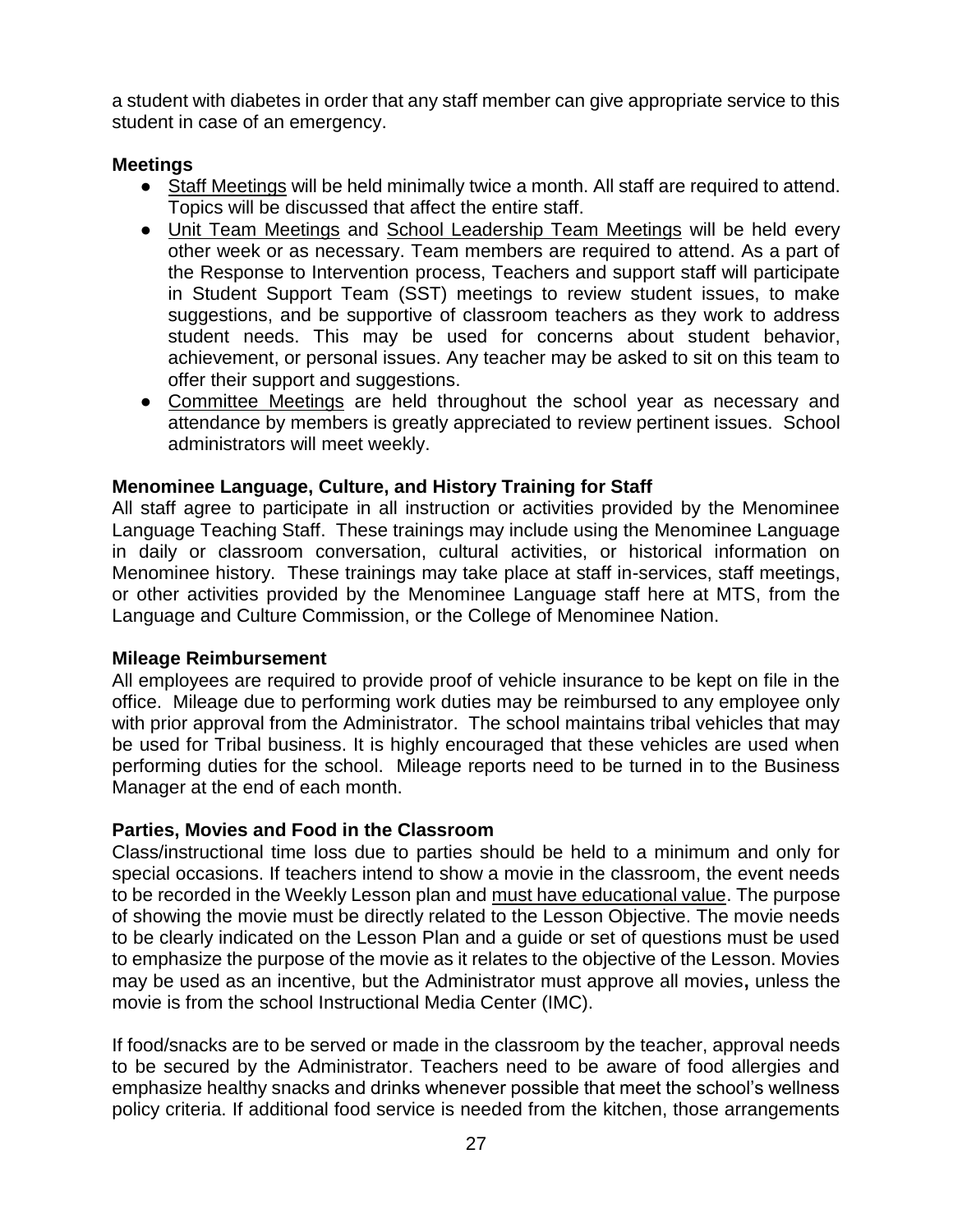must be made with the kitchen two weeks prior to the event to allow enough time to order goods. A Food Request Form needs to be filled out fifteen (15) days ahead of the event in order to charge costs to appropriate sources. Teachers are encouraged to use the assistance of parents whenever possible. The School Office needs to be aware of any parties in the classroom in case that parent should call or desire to leave items at the office for a student. **Due to the COVID-19 Pandemic, All snacks provided by parent(s)/guardian should be provided in individually wrapped packages.** It is appreciated if the teacher would encourage healthy treats.

## **Parent-Teacher Conference Expectations**

All teachers are mandated to be present for Parent-Teacher Conferences**.**

Parent-Teacher Conferences are held formally twice during the school year. The Teacher will make every effort to make contact by alternative method if the parents cannot be in attendance during the times indicated on the school calendar. Parents or teachers can initiate additional meetings. Conferences that are well planned can be a great source of help to both you and the students in your room. A few remarks or comments on a report card are limited in communicating to the parent the message, which you had in mind. In a fifteen-minute conference, it is very easy to exchange several thousand words, which can be very meaningful to you, the parent and the students. Each teacher should prepare him or herself to ensure that the conference is a successful experience. Additional assistance may be requested for challenging cases as necessary.

## **Positive Behavior Interventions and Supports (PBIS)**

Positive Behavior Interventions and Supports is a proactive approach to teaching and supporting positive behaviors and meeting the needs of ALL students. The school-wide approach to discipline focuses on building a safe and positive environment in which all students can learn. PBIS expectations at Menominee Tribal School are:

- Be Respectful
- Be Responsible
- Be Safe

This approach focuses on acknowledging students for consistent positive behavior. There are expectations posted in all settings for all students, parents, and staff. Direct instruction of expected behaviors will occur throughout the school year. Students and classrooms are rewarded with PAW (Positive Attitude Weskewat!) awards for expected behaviors. Problem behavior will be responded to with consistent consequences that are focused on re-teaching the expected behaviors.

#### **Pupil Services**

Services available to students include counseling, tutoring, educational assessment, first aid to injuries, and referrals to appropriate agencies for other concerns that a student may exhibit.

The Menominee Tribal School operates within the least restrictive environment model regarding students with disabilities. Students with a disability are included in the regular classroom to the maximum extent possible based on their individual educational plan. IEPs are monitored by the teachers in special education with the collaboration with the regular education teacher.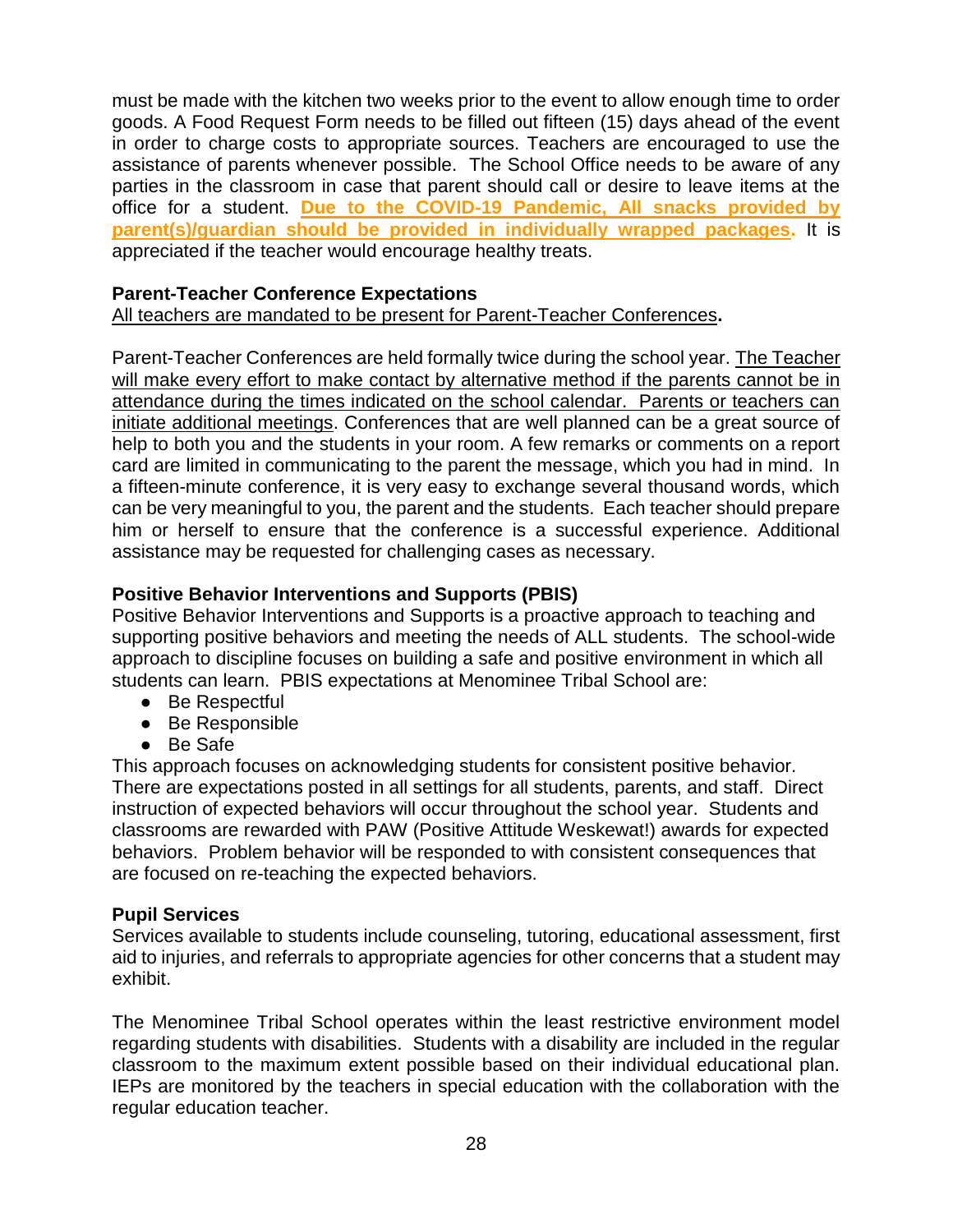The Pupil Services Coordinator/Vice Principal will be available for consultation in all curricular areas to help teachers understand the specific needs of individuals, different learning styles, and modifications in curricular materials in order to provide successful experiences for students with disabilities.

As a part of the Response to Intervention process, meetings will be held as necessary to discuss students and plan appropriate interventions to meet their needs. This includes students who are demonstrating academic, behavioral, attendance, or emotional concerns.

## **Reimbursement of Expenses**

All employees must plan for advanced expenses for their classrooms. The Menominee Tribal School is not liable for expenditures made for materials without prior approval. No reimbursements shall be made.

## **Remediation Plan for Teachers**

If a teacher does not receive a satisfactory evaluation; the point of dissatisfaction may be placed in a Disciplinary Action category according to the MITW Personnel Policies and Procedures manual. Remediation is given in the spirit of improvement for the benefit of the children that MTS serves. If the performance is unsatisfactory, the Administrator will adhere to the following procedure:

- i) Step One: Event or issue is placed in the general category for Discipline Actions as described in the MITW Personnel Policies and Procedures manual.
	- (1) A Professional Improvement Plan will be developed that identifies the area(s) of concern, activities to improve the area of concern, persons responsible, type of evaluation to be used, and timeline for assessments. All parties involved in the Remediation will sign this form. If progress toward goals is satisfactory, Step One will stay in effect for one full calendar year, and the teacher will be monitored.
- ii) Step Two: The Professional Improvement Plan may be revised if progress is not satisfactory with the teacher. The teacher will be notified that if satisfactory progress is not attained, employment may be terminated or the teacher contract not renewed at the end of the school year.
- iii) Step Three: Unsatisfactory progress is documented for a third time without significant progress. Termination may occur at this point or a non-renewal of the individual's contract at the end of the school year.

The Teacher has a right to appeal the decision of the Administrator after Step One, Two, or Three has been issued to them in writing. The Constructive Dispute Process will be followed. This process can be found in the MITW Personnel Policies and Procedures manual.

A copy of the remediation plan will be forwarded to the MITW Human Resource employee personnel file.

# **PROGRAMS**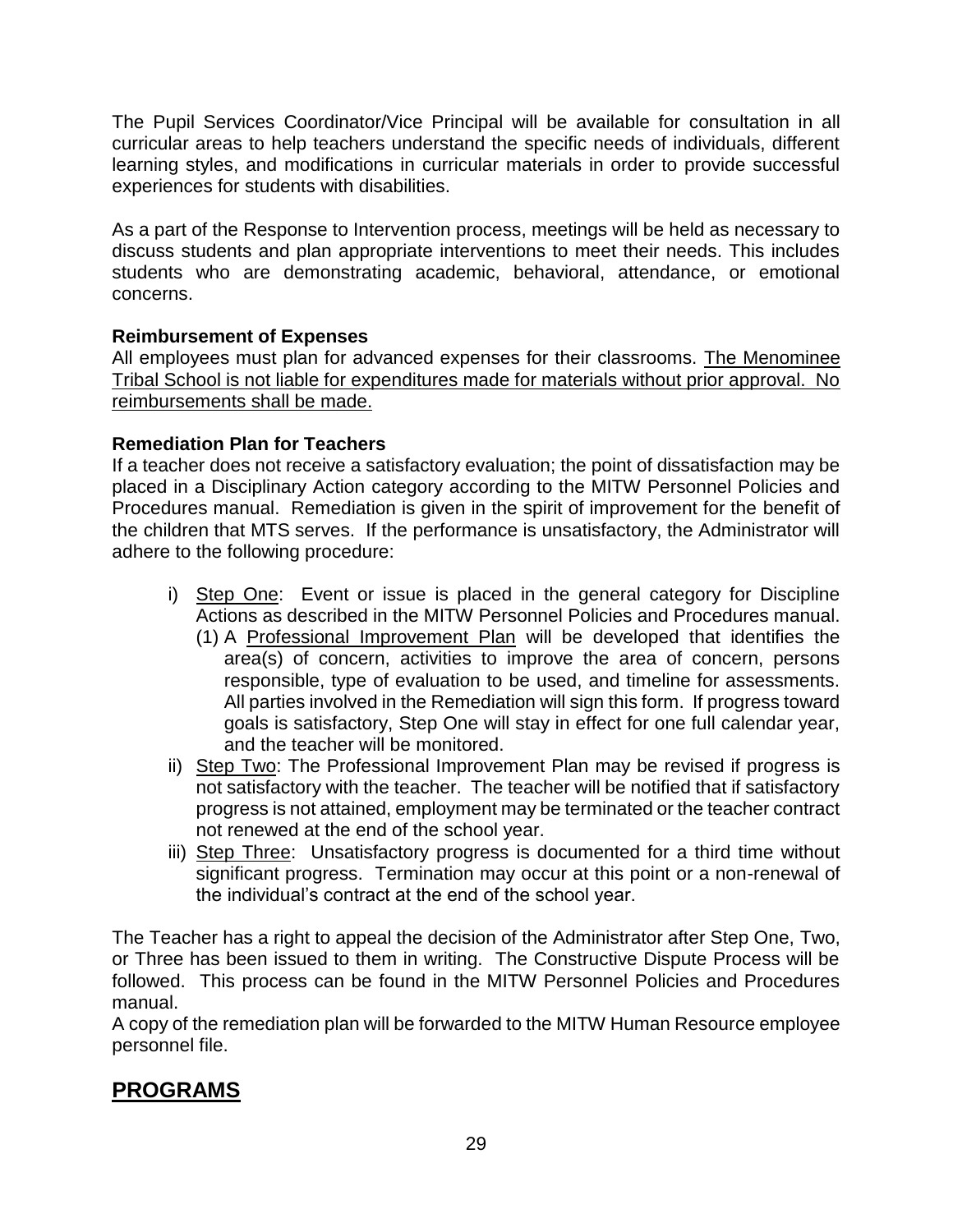#### **Menominee Tribal School follows the Common Core State Standards for English Language Arts and Math, the Next Generation Science Standards for Science, and the Wisconsin State Academic Standards for all other content areas.**

#### **Response to Intervention (RtI)**

Menominee Tribal School has implemented a general education student intervention program called Response to Intervention or RtI. RtI provides academic, behavior and/or social intervention support within the general education setting to students that have been identified as at-risk of achieving and/or maintaining grade level expectations. Identifying those students that may be in need of RtI supports may come from the following areas of concern: academic grades; school wide assessments such as the DIBELS Reading Assessment, BIE state assessment, STAR; behavioral referrals; attendance/truancy issues; as well as other parent and/or teacher concerns.

RtI is a process that works on a 4-tiered integrated system.

- Tier 1 includes all school-wide programs that are provided to all students. Examples include the general curriculum, instruction and assessments. Students that are demonstrating difficulty or that are not making adequate progress may be referred for additional supports from Tier 2. Student Support Team (SST) Meetings may be scheduled (see below).
- Tier 2 provides a student plan that includes additional academic, behavioral or social intervention support. Interventions may include additional instructional time or small group instruction. Student progress is routinely and closely monitored. SST Meetings continue and if needed, a request for a Student Intervention Team (SIT) Meeting may be requested (see below).
- Tier 3 provides a student plan that includes highly individualized and intensive interventions and supports for those students who are not making adequate progress from Tier 2 interventions. Interventions at this level include more intensive, individualized instruction as well as continuous monitoring of student progress. Student Intervention Team (SIT) Meetings are scheduled and continue as needed.
- Tier 4 is for students who are not making adequate Tier 3 progress and includes a referral for a special education evaluation.

Included in the RtI process are two (2) types of student intervention meetings among school personnel, administration and parents. MTS considers parents as vital members of all student intervention meetings and are highly encouraged to attend and participate.

Student Support Team (SST) Meeting: SST Meetings are scheduled when a teacher or parent has a student academic, behavior or social concern. SST Meeting participants discuss area(s) of concern and develop a plan of interventions. Members monitor student progress and determine if continuing supports or interventions are needed. Parents/guardians that have student concerns should contact their child's teacher to request a SST Meeting.

Student Intervention Team (SIT) Meeting: SIT Meetings are scheduled when SST Meeting participants determine that student progress remains a concern. SIT Meeting participants work collaboratively to develop a more intensive individualized student intervention plan. Student progress continues to be closely monitored. Ongoing meetings are scheduled as needed, or until team members determine that further evaluations or testing is required.

#### **Safekeeping of Valuables**

The Menominee Tribal School is not responsible for any articles of value, which are brought to school by students or staff. Teachers should not accept responsibility for articles of value, which students habitually bring to school. **During the duration of the**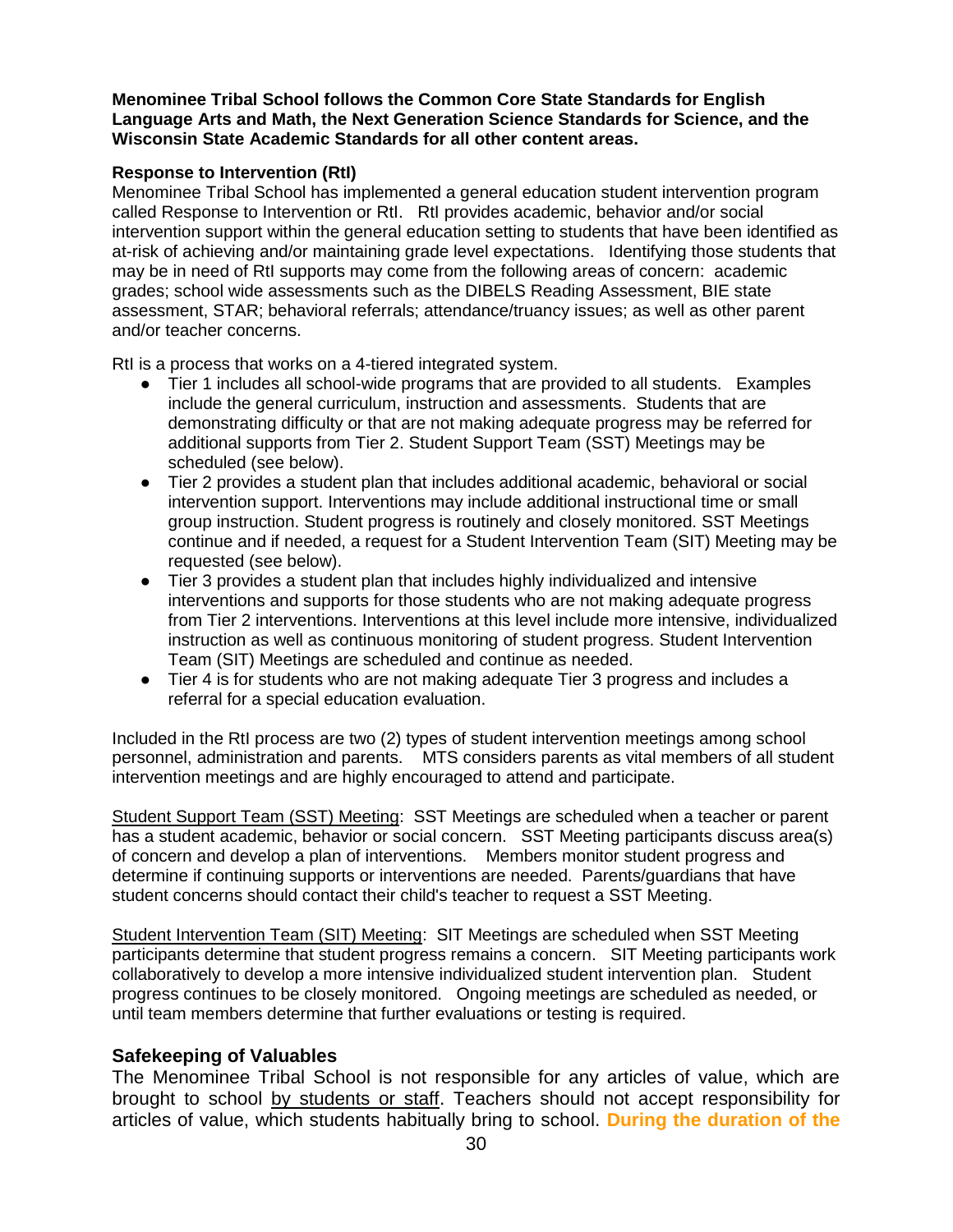**pandemic, student lockers will not be used, each student will be provided a plastic storage bin to be utilized in the classrooms.** In the event that the student, either inadvertently or because of some unusual circumstance, as in his/her possession an article, which he/she feels, is too valuable to be kept in these lockers, the student will be referred to the school office as a depository for the temporary safekeeping of such articles. If teachers accept valuable articles for safekeeping, they must individually accept the responsibility for those articles if a loss should occur. Teachers need to think in the same terms that personal items of value should not be brought to the school setting. Teachers may also ask if their item of value will be brought to the office for safekeeping. The school maintains no liability for such items.

Teachers are not to keep any fundraising money in their possession overnight, however, if circumstances leave no alternative, all monies are to be turned in to the school business office by the next business day. All funds must be turned in to the school office for proper accounting and safekeeping.

Keys checked out or duplicated for the staff members are not to be given to students. Teachers are responsible for the safekeeping of their keys.

#### **Safety Concerns**

All MTS personnel are responsible to bring safety concerns forward by means of filling out a Safety Concerns form (Appendix AA). This may reflect a seasonal problem such as ice in the parking lot, or identifying a potential dangerous situation such as a sharp edge being exposed in the hallway. Appropriate departments will be notified to remedy any given situation. The Safety Committee will also review concerns to address issues.

#### **School Assemblies**

Homeroom teachers must sit with and supervise their **students during school-wide assemblies and events**. If the homeroom teacher is involved in the assembly program, a designated supervisor is listed in the staff support for school-wide programs document. Teachers must review the behavior expectations and seating chart before an assembly to prepare students for the program. In addition to teachers, everyone is expected to assume responsibility as a staff member and assist in supervising students. Effective interventions will help make the assembly meaningful for all. Uncooperative students should be removed from the assembly and/or referred to the Dean of Students.

**All teachers** are expected to be seated among the students for better supervision. Supervision is more effective when teachers are distributed throughout the student body. Staff helpers have been assigned to each homeroom to sit and help with supervision. Together we can create a positive assembly environment.

In the event of a grade-level or unit assembly, specials teachers who are scheduled to teach a specific grade will be assigned to supervise said class during the assembly for the scheduled class time in order that the homeroom teacher may have his/her prep period.

#### **Snow Days**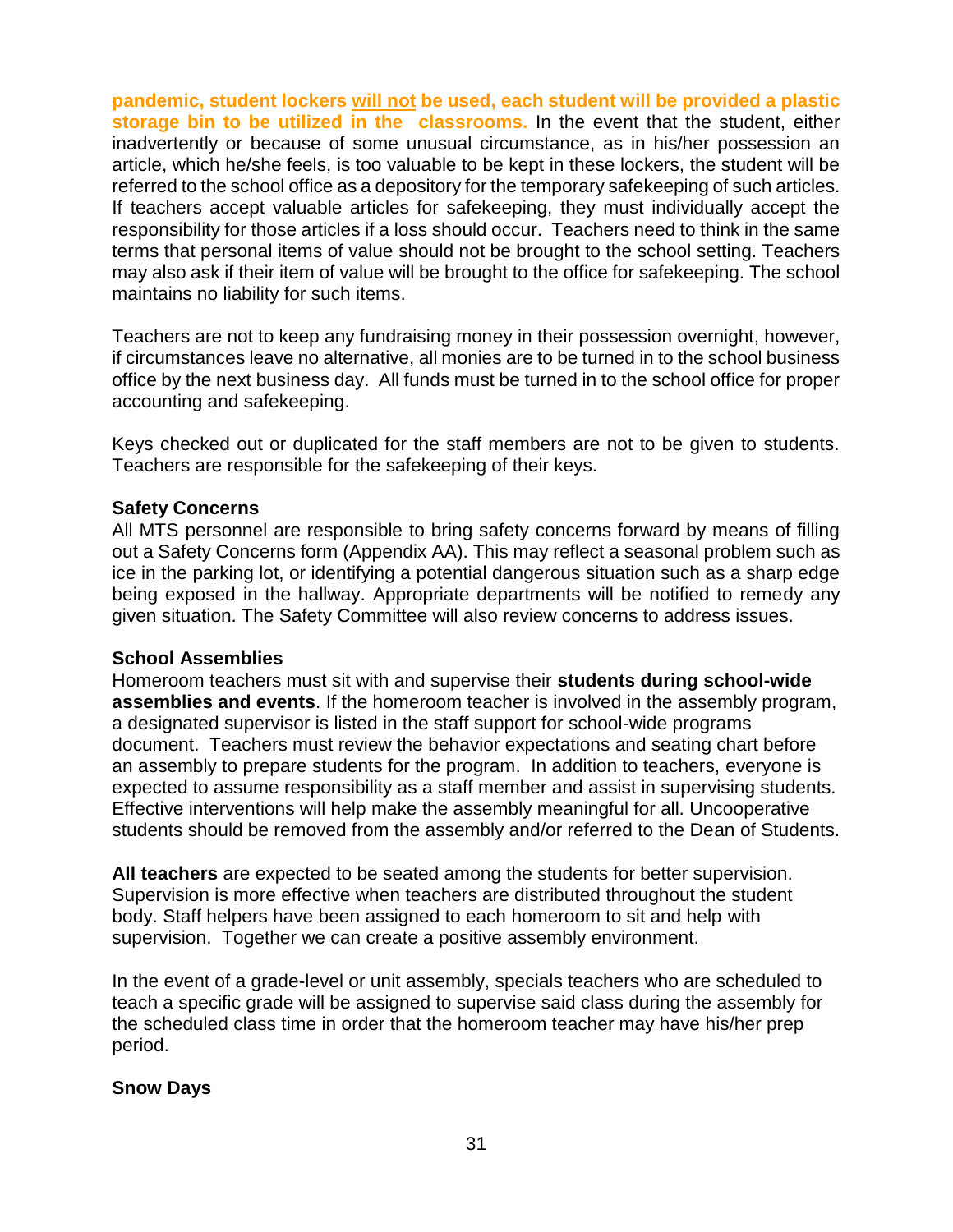#### **Snow days will become Remote Learning Days (refer to page 26). Teachers will follow all Remote Learning Days expectations for students and staff.**

#### **Solicitors**

Representatives of private businesses and organizations are not allowed to solicit funds, sell products or services within the buildings without prior approval from Administration.

#### **Staff Assistance**

In the event that a special situation presents itself, please feel free to discuss it with the Administrator for any special consideration. MITW offers an Employee Assistance Program (EAP) and services are available through the Human Resource Department.

#### **Staff Professional Development Travel and Training Requests**

Since professional development is designed in part to benefit the entire school system or a major part thereof, one factor to be weighted in considering requests will be the extent to which the "role of the person" enables him/her to have routine communications and contact with others on the faculty and staff.

The current curriculum and instructional goals or emphasis and/or concerns of the School Improvement Plan in addition to availability of funds will influence the requests approved.

The considerations for approval may include the following:

- Need and value of the meeting to the Menominee Tribal School
- Demonstrated interest
- Current assignment on specific committees or projects
- Availability of adequate substitutes
- Location of the meeting
- Budget limitations

Requests for Attendance to Trainings, Workshops, or Conferences

- 1. Staff members will need to fill out a Travel Request Form (Appendix AA) with estimated costs including registration, estimated travel expenses and per diem and submit the form to immediate supervisor for approval or denial.
- 2. School personnel may be asked by his/her supervisor to attend a special conference, workshop or convention, which because of an identifiable need, his/her specific interest or work on a particular committee or project undertaken in the school system and would benefit the schools from such attendance. Expenses for such attendance are to be paid according to existing policies.

The Administrator recognizes the need to limit the amount of time individuals can be away from their roles in the organization. These limits will be determined by the administration.

#### **Travel Request Forms**

1. The Travel Request Form needs to be submitted to the Administrative Assistant in a timely manner in order to obtain school board approval. **After the trip, the employee submits lodging receipts, actual mileage, and actual parking lot, toll expenses, or taxi/shuttle/uber receipts.** The employee will be responsible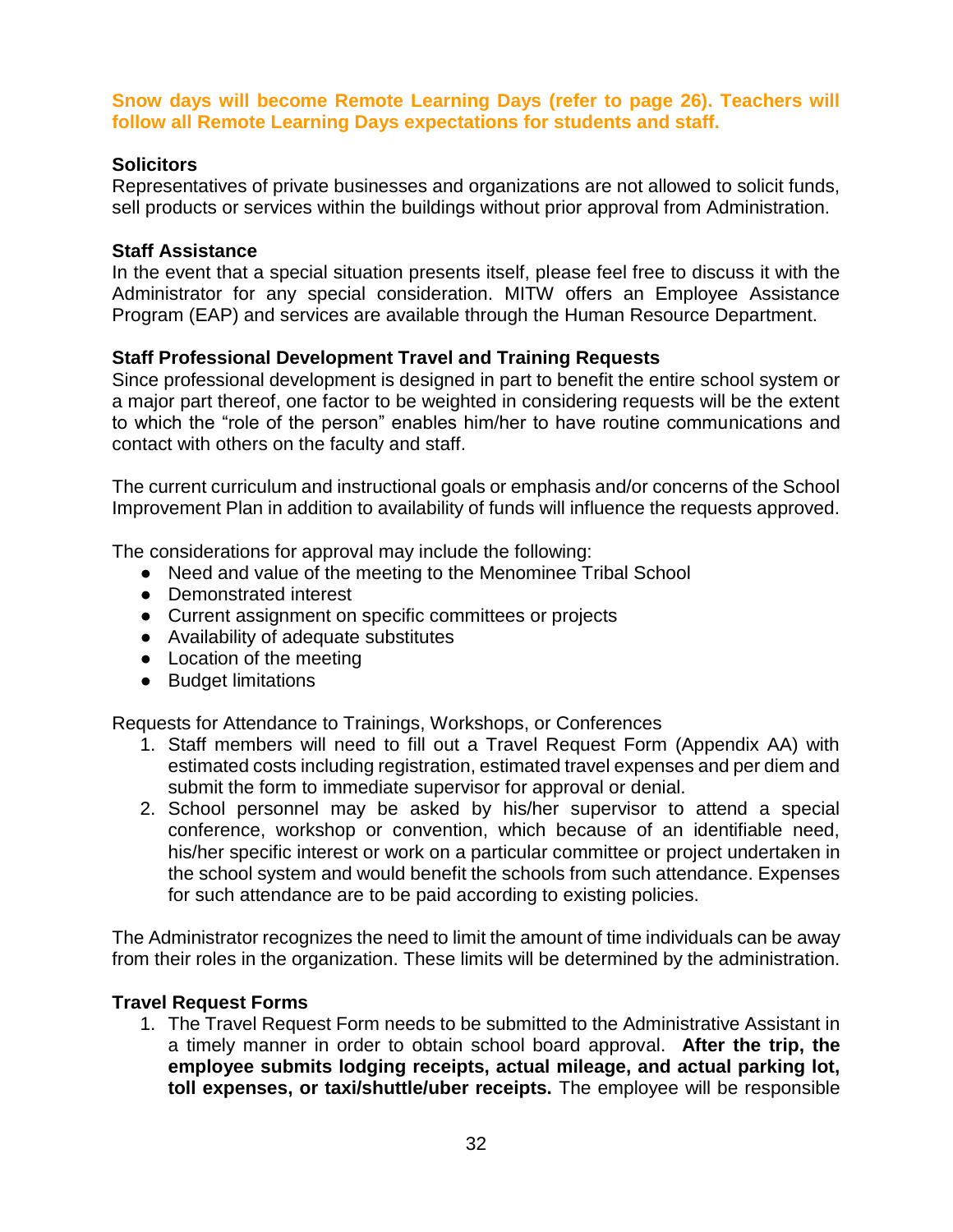for any additional charges that are not pre approved. If travel is not reconciled then further travel by that individual is prohibited.

- a. Transportation Transportation shall be by the most practical means. When two or more persons are planning to travel by automobile to the same conference or meeting, it is expected that they will make arrangements to ride together whenever possible. Specifically, transportation is provided as follows:
	- (1) Travel by automobile (as per current federal rate), airplane or other means of travel, whichever is the least expensive. Consideration should be given to lost time away from the job with the slower means of transportation.
	- (2) Air travel is limited to coach travel, unless not available.
	- (3) Airport limousine and taxi fare are permitted as part of the travel expense.
	- (4) Receipts must be submitted for all commercial transportation expenses to be paid by the Tribe.
	- (5) A receipt is necessary for actual parking lot and toll expenses.
- b. Lodging Lodging is to be secured in hotels or motels that are moderate in price. A receipt is required for all lodging.
- c. Registration Fees The Tribe provides registration fees for the conference or convention attended. A receipt for registration fees must be submitted with the expense report.
- d. Meal Costs Meal costs are provided on a per diem basis.
- e. Alcoholic beverages may not be included as a reimbursable expense.
- f. Car Rentals Car rentals are discouraged by the Tribe, however, may be approved on a case-by-case basis depending on the circumstances.

#### **Staff Emergency Information**

All staff members are required to fill out a Staff Emergency Information form (Appendix AC) that identifies any potential or pre-existing medical condition that the school should be prepared in case of a sudden illness. The name of the employee's physician, hospital preference, and names of persons to contact in case of an emergency are identified. Each year a new form is filled out to keep information up to date.

#### **Stolen Property**

It is the responsibility of all staff members to report any property that has been stolen to the School Administrator immediately. Upon a written report of stolen property and the conditions that existed in regard to the theft, the Administrator or designee will do an investigation of the matter. The perpetrator of the theft will be prosecuted by Law Enforcement as necessary and/or receive consequences from the Assistant Principal depending on the situation.

#### **Student Absenteeism**

Attendance is taken on a daily basis within the classroom. In the event that a student is absent and the parent/guardian has not called the school by 9:00 a.m. to report the absence, the School Secretary will send out a NASIS call. It is the responsibility of the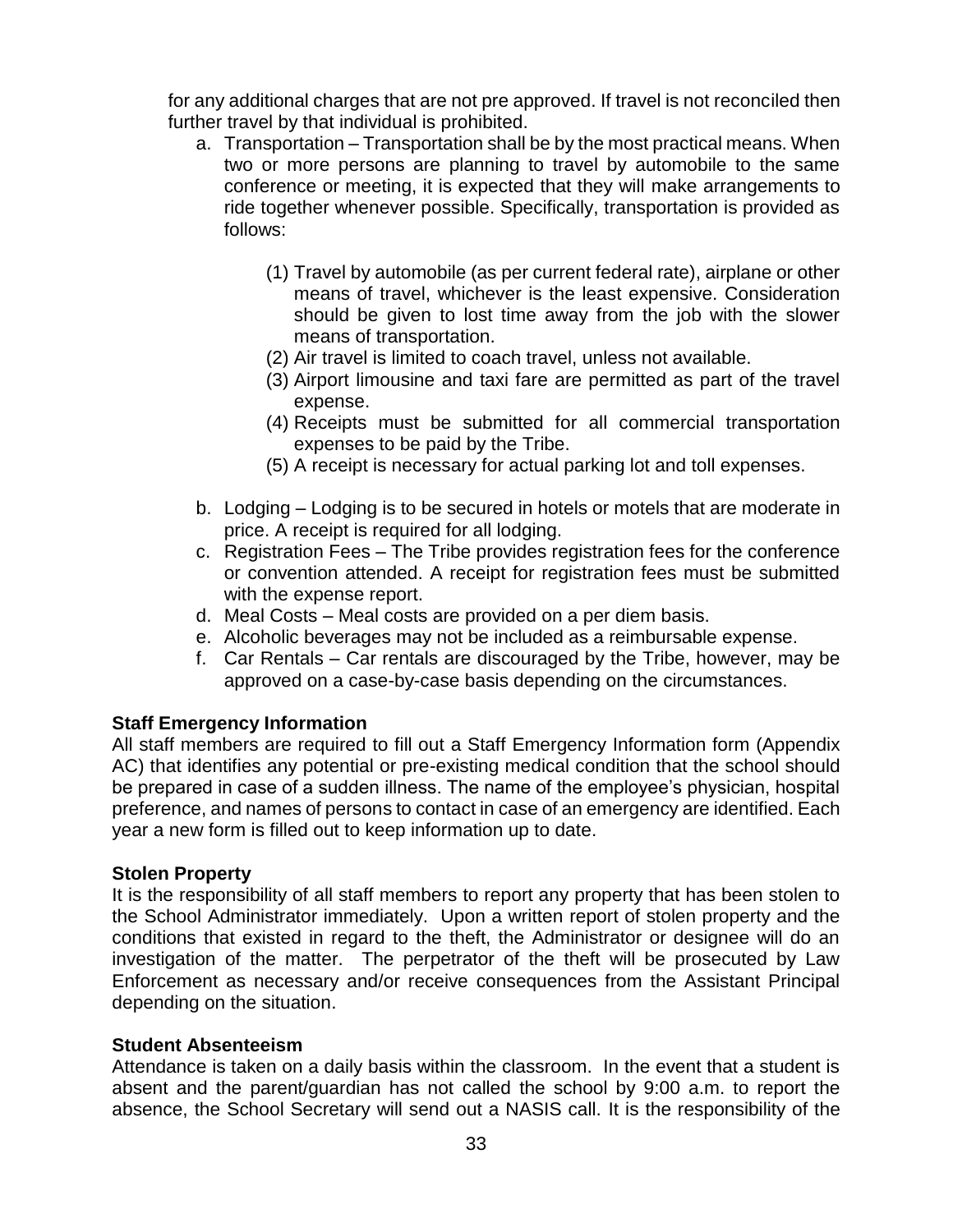School Secretary or other designated personnel to keep updated records for truancy. If a student is late, the student will need a late slip to be admitted to class. This will have to be entered into the NASIS program with detail for the reason and time the student came in late. Parents must also sign in/out students during the school day. When a student is absent their parent/guardian must call in for them and/or send a note excusing them. There is a list generated every day for the students that parents call in for; this will be kept in a file. Any student absent three or more consecutive days must provide a doctor's excuse upon return to school. The policy can be found in the MTS Parent-Student Handbook.

#### **Student Checkout List**

If a student should leave from the Menominee Tribal School during or at the end of the school year, the student needs to have the Student Checkout List (Appendix AD) form filled out. This form has the student make sure that he/she returns all books and/or materials that may be the property of the Menominee Tribal School. If materials are not returned, the parent/guardian is responsible for replacement costs.

#### **Student Conduct**

Menominee Tribal School students are taught to take responsibility for their actions. Selfdiscipline is one of the important ultimate goals of education. Our policy is as follows:

- 1. Students shall respect all persons within the school. This shall include conformity to school rules and regulations and those provisions of law, which apply to the conduct of juveniles or minors.
- 2. Citizenship in a democracy requires respect for the rights of others and demands cooperation with all members of the school community. Student conduct shall reflect consideration for the rights and privileges of others.
- 3. High personal standards of courtesy, decency, morality, clean language, honesty and wholesome relationships with others shall be maintained. Respect for real and personal property, pride in one's work, and achievement within one's ability shall be expected of all students.
- 4. Every student who gives evidence of a sincere desire to remain in school, to be diligent in studies, and profit by the educational experience provided, will be given every opportunity to do so and will be assisted in every way possible to achieve scholastic success to the limit of individual ability.

Primary responsibility for discipline and student conduct is placed with the classroom teacher. Each teacher should avail himself or herself of every opportunity to emphasize student responsibility for respecting authority and the rights of others. Every effort should be made to help students achieve self-respect through self-discipline.

It is the responsibility of the teacher to complete and submit all student referrals.

In the classroom you, as a teacher, must concern yourself with the above objectives of student conduct and discipline. To this end, you will use all knowledge and skills, which you possess in solving the problems in your own classroom. Administration is there to support you, to counsel with you, to handle the more difficult cases and to coordinate and unite efforts when a problem extends into more than one classroom. You should always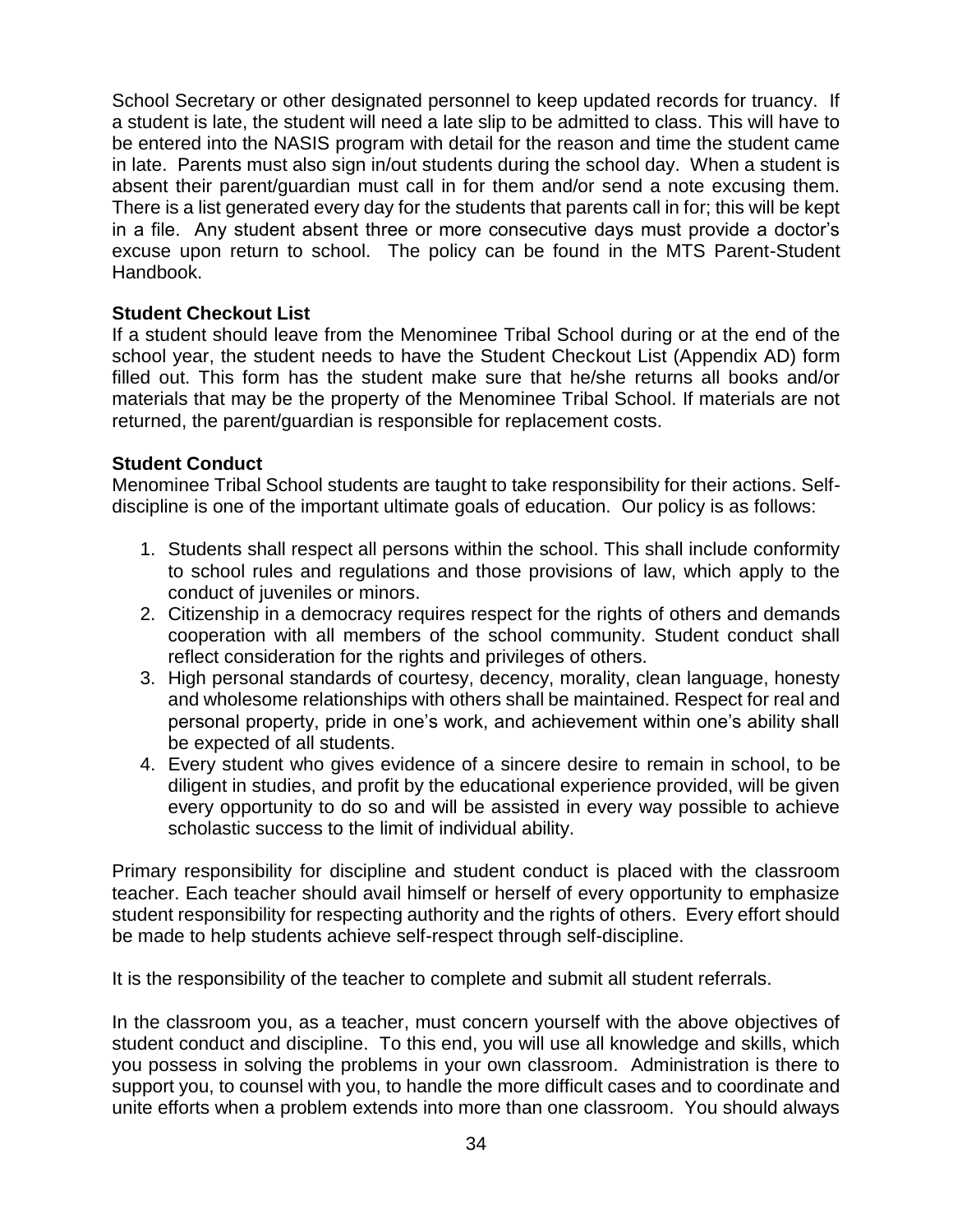feel free to discuss with Administration any case with the assurance that he/she will support your action, as well as, the fact that you must support Administration in the event that it is decided that he/she is to assume responsibility for a particular case.

### **Student Conduct - Use of Physical Force**

In order to be confident that all incidents involving the physical contact of a student by a staff member are reported to the Administrator, the following administrative policy is to be followed:

In the event of any incident where a staff member has physical contact against a student, a written report by the teachers and/or other school personnel providing as much detailed information as possible is to be submitted to the Administrator by the close of the school day in which the incident has taken place.

Upon receipt of the written report, the Administrator will interview all of the individuals involved as soon as possible. The Administrator will prepare a written report based on the interviews and other aspects of the investigation and forward it to the Human Resource Director.

It is understood that the foregoing steps will be taken care of as soon as possible so that as little time as possible is permitted to lapse between the time of the incident and the completion of the investigation.

This procedure is designed to insure an immediate, accurate and well-documented investigation. It is not designed to provide disciplinary action for any of the involved parties. The Administrator will take any disciplinary action or the placement of any reports in student or personnel files only after an interview with the accused personnel. Discipline actions will follow the steps identified in the Menominee Tribal Personnel Policies and Procedures.

#### **Student Files**

Change in Student Status: The appropriate form should be utilized when making any changes with a student in order to notify all relevant personnel. If a student is transferring in or transferring out, the following staff should be notified of a new student.

- Homeroom Teacher
- Pupil Services Coordinator/Vice Principal
- Technology Coordinator/Assistant
- Library Personnel
- Specials Teachers
- School Secretary to create a new file and send for school records. If a student is Transferring Out, all fines must be paid.

#### **Student Illness/ Injury**

*When a student is ill*, the teacher needs to assess the situation. The teacher then sends the student to the isolation room if it is deemed necessary. Office personnel will take the student's temperature and make a list of the symptoms that he/she is experiencing. **Due to a pandemic, we will follow the CDC and MITW guidelines.**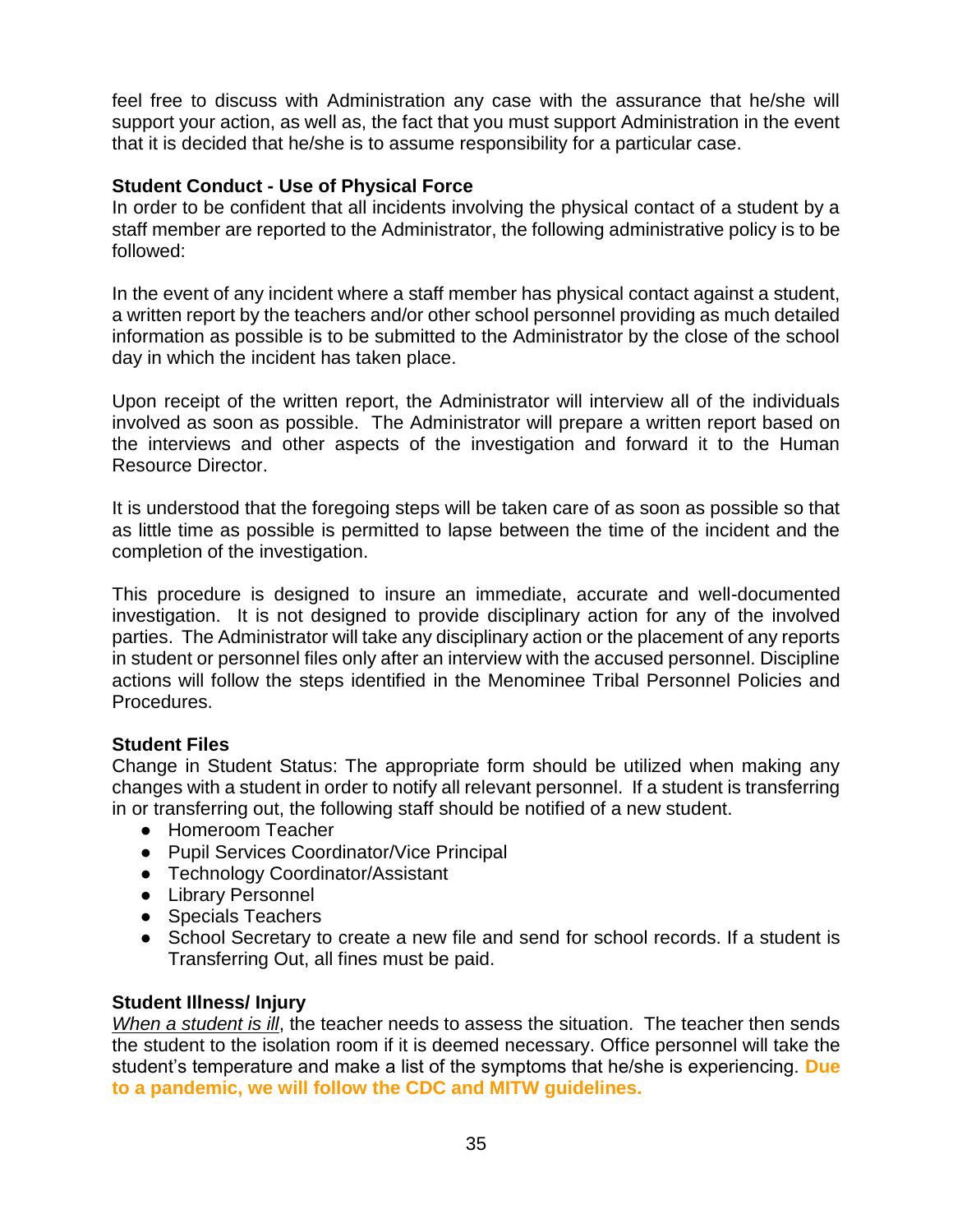*When there is a confirmation that a person infected with COVID-19 was on school property***, MTS will contact the local health department immediately. MTS will work with the local health department to assess factors such as the likelihood of exposure to employees and students in the building, the number of cases in the community, and other factors that will determine building closure. It is the responsibility of the local health department to contact the person confirmed with COVID-19, inform direct contacts of their possible exposure, and give instructions to those involved with the confirmed case, including siblings and other household members regarding self-quarantine and exclusions. The individual who tested positive will not be identified in communications to the school community at large but may need to be selectively identified for contact tracing by the local health department.**

**If a closure is determined necessary, MTS will consult with the local health department to determine the status of school activities including extracurricular activities, co-curricular activities, and before and after-school programs.**

**As soon as MTS becomes aware of a student or employee who has been exposed to or has been diagnosed with COVID-19, the custodial staff will be informed, so that impacted building or bus areas, furnishings, and equipment are thoroughly disinfected. If possible, based upon student and staff presence, the custodial staff will wait 24 hours or as long as possible prior to disinfecting. However, if that is not possible or school is in session, the cleaning will occur immediately.**

#### *Preventative Measures*

**The priority for preventing the spread of the disease in the school setting is to insist that sick employees and students stay home. Additionally, students and employees should remain home if someone in the household has COVID-19 symptoms or is being tested for COVID-19. Sharing this message with the school community and having a policy in place that ill persons must stay home for a minimum of 72 hours before returning to school is the first and most important step MTS will take. MTS will review any attendance bonus or similar attendance reward programs and will modify or suspend such programs to avoid encouraging employees and students to come to school when they are sick.**

**Some people can be infected with COVID-19, but show no signs of illness even though they are contagious and can spread the disease to others. It is also unknown how contagious people are the day or two before they begin to exhibit illness symptoms. Thus, these employees or students may be present at school, will show no signs of illness, but be capable of transmitting the disease to others. In these situations, the three most important mitigation strategies are social distancing, frequent handwashing, and appropriate PPE.**

**Social distancing can be accomplished in many different ways and it is up to the school to determine which strategies would work best in each unique situation. Handwashing and avoiding touching your face, eyes, nose, or moth are also important steps a person can take to avoid becoming sick or spreading germs to**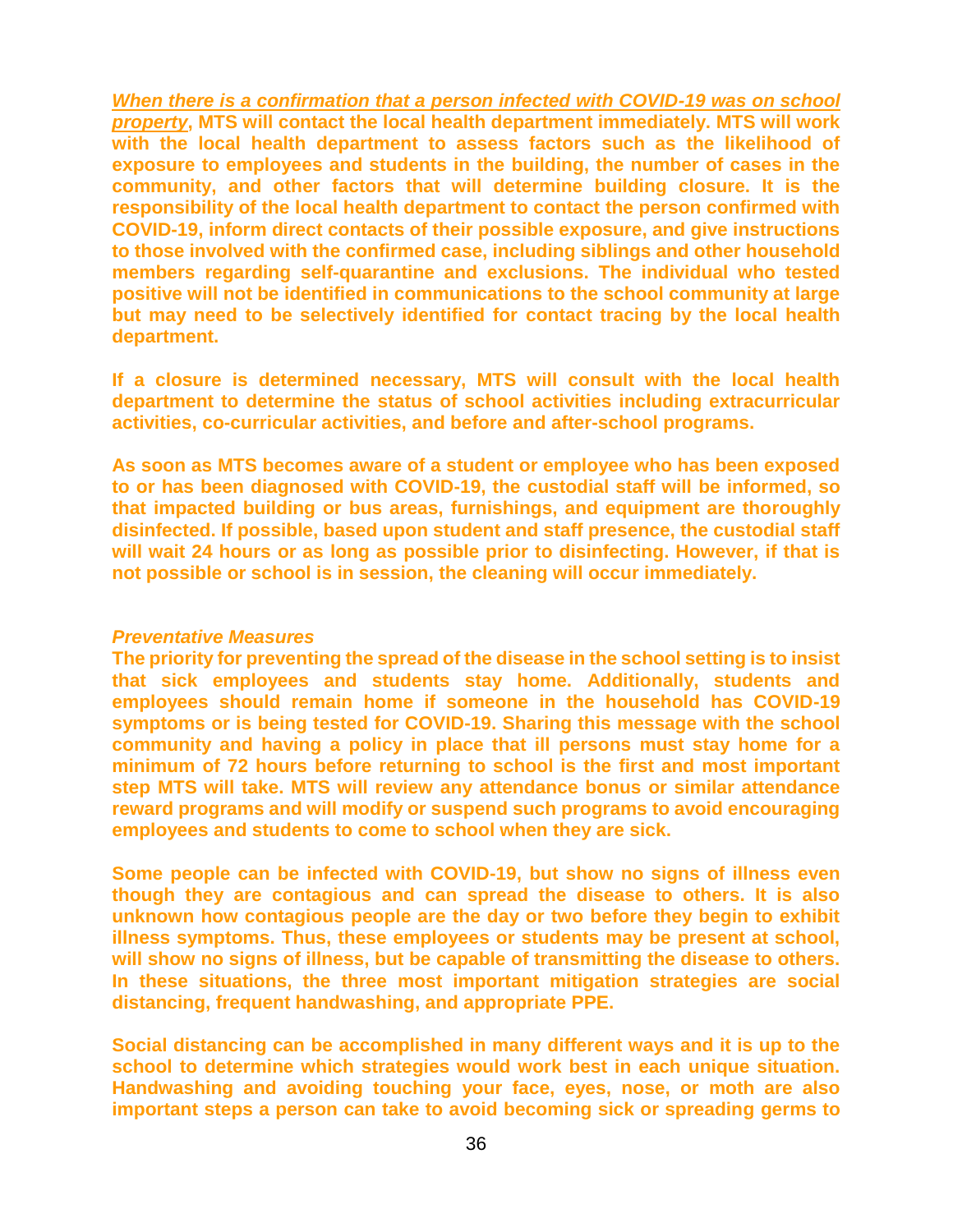**others. The school will insist that employees and students wash their hands often and if soap and water are not readily available, use a hand sanitizer that contains at least 60 percent alcohol. MTS will incorporate key times into the school day when all persons should wash their hands. Reinforcing healthy habits regarding hand washing is expected. These key times will be done in a staggered class pattern to maintain social distancing between students and include:**

- **Start of the school day**
- **Before eating**
- **After using the restroom**
- **After blowing nose, coughing, or sneezing**
- **After using shared equipment. Water fountains should not be utilized in schools until further notice. Water should be accessible. More information regarding preventative measures can be found below.**

#### *Exchange of Resources to and from School*

**Every effort will be made to reduce the amount of materials, supplies, and personal belongings going to and from school. The same consideration will be given to reducing student exposure to high-touch, shared resources at school.**

**Students will be provided a bin or some kind of storage to reduce shared resources.**

#### **Students will be provided with a folder in which they will bring home their COVID break days work.**

*If a student is injured*, the school secretary and other school personnel on the CPR and First Aid Training List may give first aid assistance. The person in charge (Administrator or designee) will give directive to call the ambulance as necessary for assistance. Parents or emergency contact must be notified. All injuries are documented on a Student Accident Report and placed in a designated binder for the safety committee to review.

Emergency contact information is available on the NASIS program and can be accessed by school personnel.

#### **Suggestions**

Constructive suggestions are welcome from all departments at the Menominee Tribal School. Our goal is to provide staff with a safe and pleasant environment to help you provide the best education to the students of MTS. Suggestions may be given or shared at the School Board, Unit Team Meetings, Committee Meetings, Administrative Team Meetings, or with the Administrator. Each suggestion will be carefully considered, and reviewed with the School Board.

#### **Supervision**

The Administrator will supervise all teachers in regard to daily attendance, time cards, weekly lesson plans, monitoring of adherence to school policies, and team workability with the exception of staff working with the special education students. The Pupil Services Coordinator/Vice Principal will supervise these personnel. The School Administrator will be the primary supervisor to review the teacher's ability to give instruction to students, to participate in required activities, to adhere to the discipline policy, to produce a quality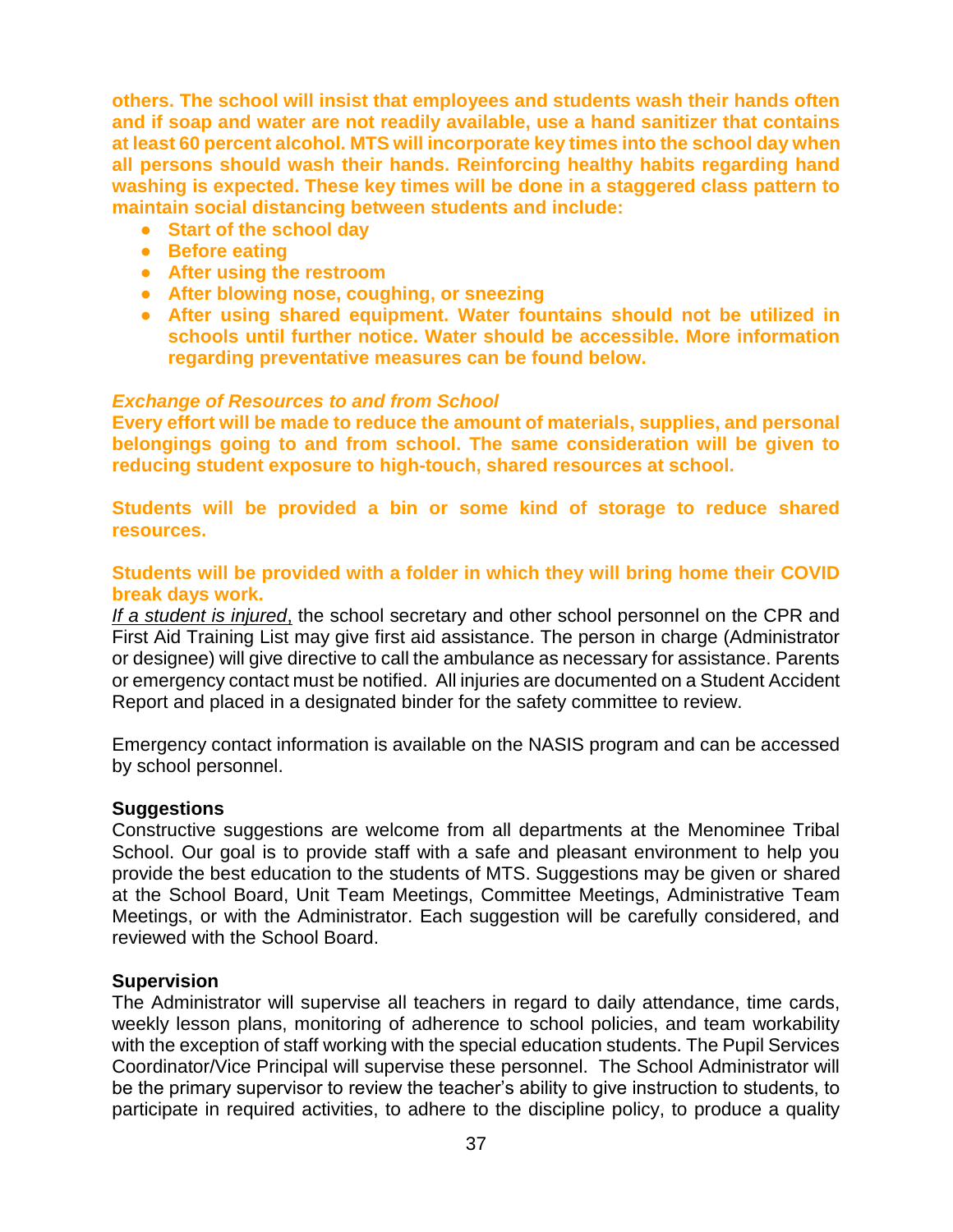lesson plan that demonstrates clear instructional objectives, and to evaluate the teacher. Since supervision is the process of improving instruction, different approaches and activities may be introduced. A Personal Plan of Action may be initiated if significant improvements are necessary for the Teacher.

## **Support Staff**

There are many important people who are not teachers who help to operate the school system. Consideration and thoughtfulness on the part of the teachers will make their work much more pleasant, and vice-versa. Your consideration is greatly appreciated. If there is a situation that is of concern, please report it to the School Administrator or the Unit Team Leader. Teamwork involves all staff members of the Menominee Tribal School.

#### **Teacher End-of-the-Year Check Out**

To ensure that all year-end responsibilities are fulfilled, the Teacher will get signatures on the End-of-the-Year Checkout form (Appendix G) that acknowledges the return of school property.

## **Teacher's File**

The Human Resource Department keeps the official personnel file for each teacher. The file should contain a complete record of your training and experience, as well as a transcript of your credits and must have a copy of your current license. Each teacher must bring to the school a copy of a current license. Teachers are responsible to bring in updated material to place in their HRD Official Personnel File. **A current license is the responsibility of each teacher and a condition of employment.** Teacher's evaluation, and related communications of positive or negative nature are also a part of this file. Teachers may review their files with twenty-four hours written notification.

#### **Teachers Responsibility for Enforcement of School Rules**

It is the responsibility of each teacher to enforce the school rules and policies. If the teacher does not understand any given policy, it is their responsibility to request further explanation to gain that understanding.

#### **Technology Repair Requests**

If you ever need assistance from IT with a computer issue, please submit a Help Ticket that can be accessed from your computer.

1. Address requests to the IT Helpdesk at 799-5117, ithelpdesk@mitw.org or use the IT Help Desk application on your desktop.

All other requests need to be submitted to the Technology Coordinator's office with a Computer Work Request form.

## **Technology Staff Acceptable Use Agreement**

The staff of the Menominee Tribal School will have use of the technology resources through staff accounts and shall adhere to the Menominee Tribal Technology Use Policy and Procedures. An agreement will be signed every year. A copy of this agreement is in appendix B. Use of technology resources is viewed as a privilege, not a right. Use of the technology resources shall be for educational purposes consistent with educational objectives of the school.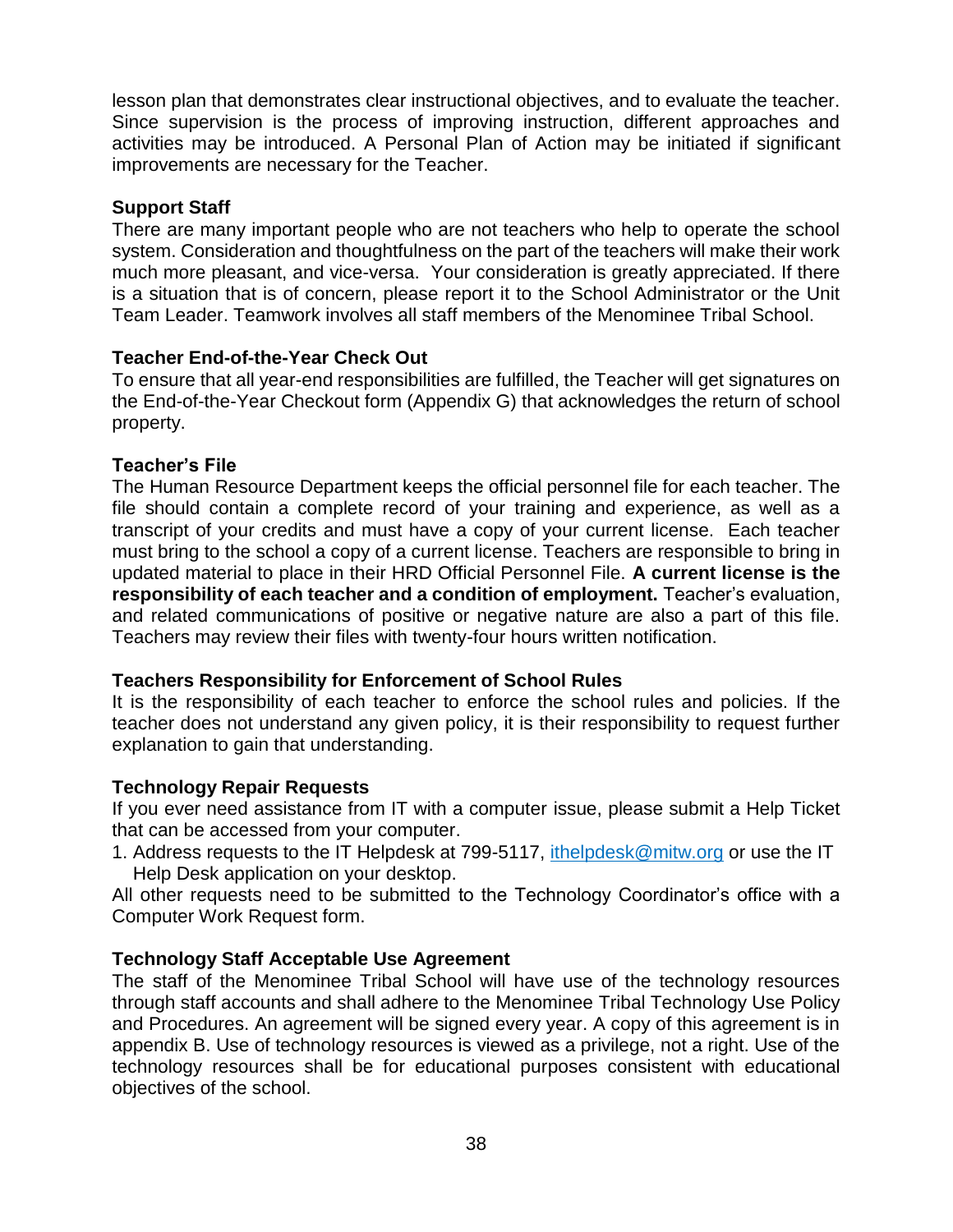- Misuse of the technology resources may result in loss of access privileges, school disciplinary action, possible legal action and/or compensation for damages to school property.
- Excessive use of personal email, inappropriate messages, or use of Internet sites may result in Disciplinary Action as described in the Menominee Personnel Policies and Procedures.
- Staff shall make every effort to supervise use of school owned student electronic devices and promote proper care of equipment.
- Any and all damaged equipment must be reported to MTS IT Coordinator immediately. Failure to report damages may result in the replacement cost of equipment at staff expense.
- All Staff members need to remember that all correspondence on Tribal Computers is the property of the Tribe and can be reviewed by the Technology Coordinator.
- Offenses may be subject to termination.

## **Telephone Calls/Cell Phone Usage**

All phone calls come into the main desk in the school office. Teachers will have their do not disturb mode on when they are in session, in order that messages can be transferred to the room telephones. Otherwise the School Secretary will take a message and put it into the staff member's mailbox.

Telephone calls to the Administrator, Pupil Services Coordinator/Vice Principal and the Dean of Students must be screened. The office personnel who answer shall ask whom the phone call is for, whom it is from, and what the phone call may be regarding before transferring it to the Administrator, Pupil Services Coordinator/Vice Principal or the Dean of Students. If Administration is unable to take a phone call, the office personnel will give the caller the option of leaving a message with them or on voicemail.

Staff members are advised to inform the office staff of outgoing calls that messages have been left to return in order that these calls may be directed to the correct party.

Student use of phones in the classrooms is prohibited. Emergency calls may be made from the office as necessary, but are discouraged.

Staff use of cell phones while supervising students is acceptable if work related .

## **Textbook Selection and Adoption**

Textbooks are chosen for the students of the Menominee Tribal School that are culturally sensitive and relevant to the advancement of their studies. Selection will be made after a building committee thorough reviews of all recommendations, consultation with educational professionals as necessary, and school board approval. Every effort will be made to have textbooks be correlated to the Common Core State Standards as well as the Wisconsin Model Academic Standards.

## **Tutoring / Enrichment**

After school tutoring and/or enrichment activities are available for students as funding allows. Personnel will be hired as the budget allows. Referrals for the tutoring program may come from the teacher, administrator, parent, or student.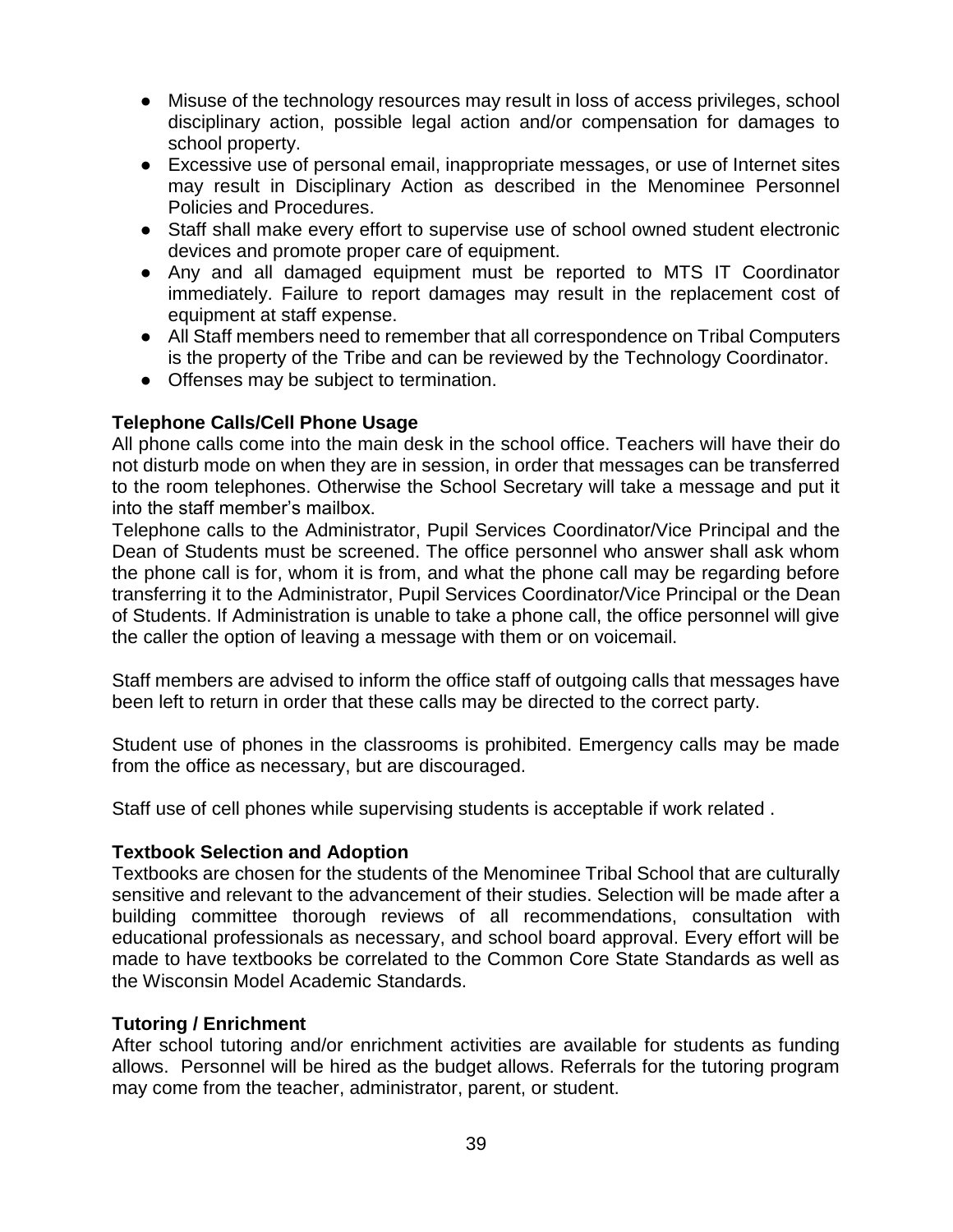## **Use of School Equipment**

School personnel or other Menominee Tribal Departments may request to use school equipment. There is a Use of Equipment Form (Appendix H) to be filled out that designates what the use is for and the agreement for liability for loss or damage of the equipment. The Menominee Tribal School reserves the right to deny any request.

### **Use of School Facilities or School Grounds**

Teachers and other Menominee Tribal Departments need to secure permission from the Administrator to use the Facilities or school grounds. A Facility Request Form (Appendix J) needs to be completed. Security of the building will be balanced with the need of the Teacher or Tribal Department to use the building after hours. Cost will be determined by the personnel needed to supervise building and operations expenses. The Menominee Tribal School reserves the right to deny any request.

All items in the Menominee Tribal School are the property of the Menominee Tribe. Personal items are not to be housed within the facility. The administration or their designee may remove any items within the facility when there is reason to believe that the contents may threaten the safety or welfare of the students or employees and/or is in violation of any policy or statute affecting the Menominee Tribal School.

#### **Vehicle Use Policy**

In the event it is necessary for a staff member to transport students for school-related purposes. The staff member acknowledges that he/she has a duty to comply with the Menominee Tribe's Vehicle Use Policy, if he/she drives for any purpose related to the operation of the school.

MTS discourages staff from transporting students in his/her own vehicle for any purpose related to the operation of the school. In the event that a staff member makes the autonomous decision to transport students in his/her own vehicle, the staff member assumes total responsibility and agrees to hold harmless and indemnify the Board, School, and Tribe against any damages or injury resulting from such transportation.

#### **Visitor Registration**

**Due to the COVID-19 pandemic, no visitors will be allowed into the building during the school days.**

**Definitions** 

- a. A "school visitor" is any person seeking to enter the Menominee Tribal School who is not a School Board Member, employee, student teacher assigned to the school or a student enrolled in the school. The term school visitor includes contractors who perform routine maintenance or deliveries. i.e. dairy, food, pest control, copier maintenance, etc…
- b. An "unauthorized visitor" is any person who has been denied access to the school, or after being granted access to the school, has been asked to leave the school.

All school visitors shall secure a visitor's pass from the main office. The school visitor will be asked to present an ID, sign-in, given a badge, and escorted to their destination. After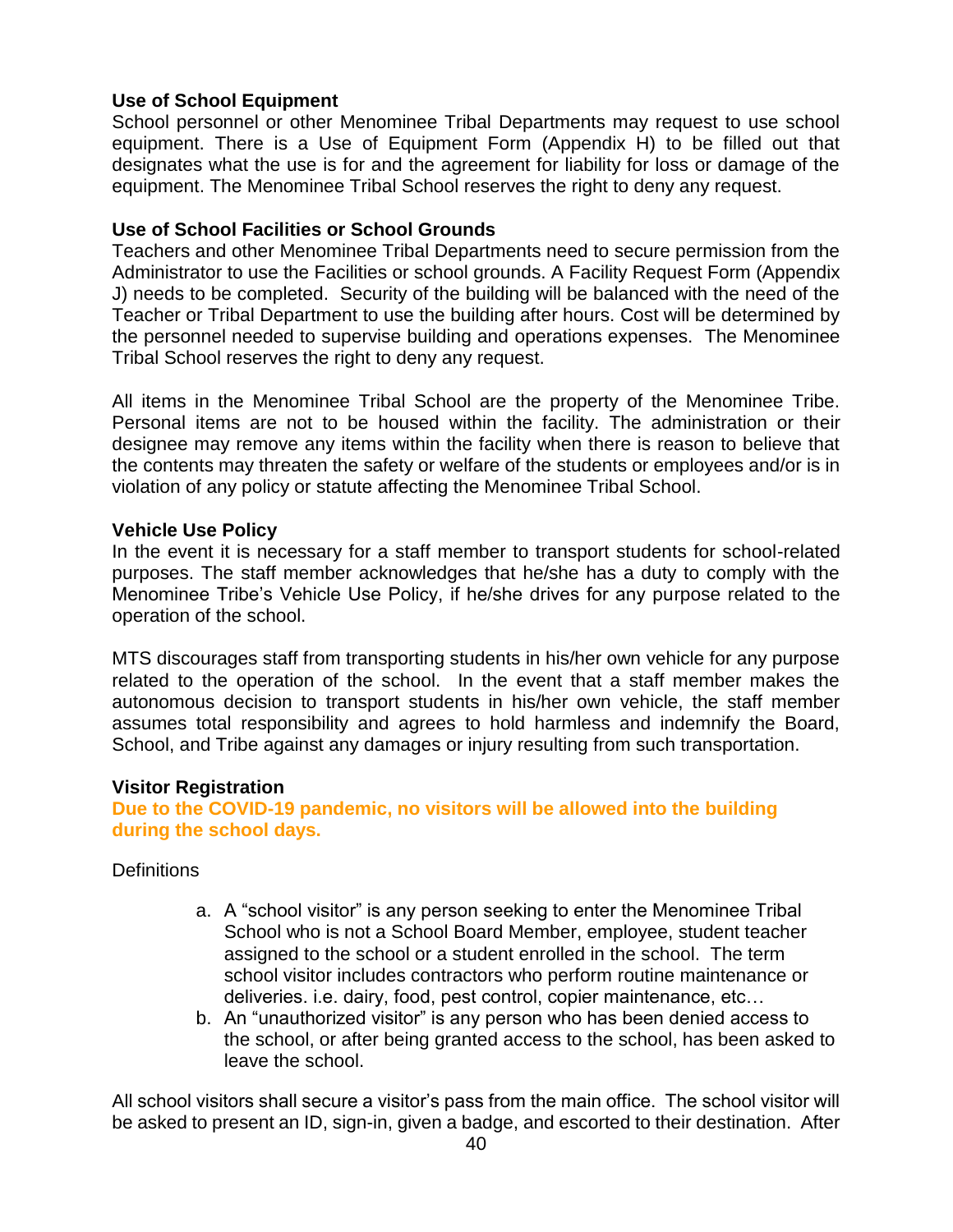completion of business, the school visitor will be escorted back to the main office, turn in their badge, and sign-out prior to exiting the building.

Visitors that are subjected to a background investigation will be required to complete a questionnaire authorizing the Menominee Tribal School to perform a background check. The individual must sign/date and certify, under penalty of perjury, a statement verifying the truth of all information provided in the questionnaire.

Unless an exception provided by law exists, individuals required to register as sex offenders shall provide notification to the Menominee Tribal School prior to being on the school premises. After receiving such notification, the Principal, in consultation with the Human Resource Director shall determine whether the registered sex offender will be allowed to be present on the Menominee Tribal School premises for the proposed purpose or event and what, if any, conditions may be placed on the registered sex offender.

#### **Work Hours**

For staff that provide educational services to students, the workday will be from **7:30 A.M. to 3:30 P.M**, unless otherwise specified in the school calendar.

On the last day of the week, teachers may leave after the last regular bus leaves. On days school is closed because of inclement weather, teachers may leave after the students have left the building. Teachers will be informed via the PA system by the administration when students have left the building.

**Leave without Pay will be granted by the Supervisor on a case-by-case basis.+**  However, the supervisor reserves the right to ask for additional documentation for the additional loss of time from the employee, such as a statement from their doctor, an appointment card for other family member, or any other documentation requested by the supervisor. If the absenteeism causes deficits in the performance of the job, it will be dealt with through the Menominee Indian Tribe of Wisconsin Policy #208 Negative Job Performance and the Disciplinary Actions suggested in the Menominee Tribal Personnel Policies and Procedures will be followed. There are to be no after school activities conducted if school is dismissed early due to inclement weather. The school building may remain open for Maintenance, Technology, Business, Food/Transportation, Administration, and office personnel. If hourly employees need to be absent due to weather, they will need to use their personal time as determined by the MITW Policies and Procedures.

> **Menominee Indian Tribe of Wisconsin Emergency Paid Sick Leave Policy 04.23.2020**

**Pursuant to the requirements of the Families First Coronavirus Response Act (the "Act"), and the Tribe's commitment to the safety and well-being of its employees and other member of the community, the following Emergency Paid Sick Leave ("EPSL" Policy (the "Policy") shall be effective from April 1, 2020 to December 31, 2020. In the event of any conflict between the Policy and the emergency paid sick leave provisions of the Act, those terms of the Act shall apply.**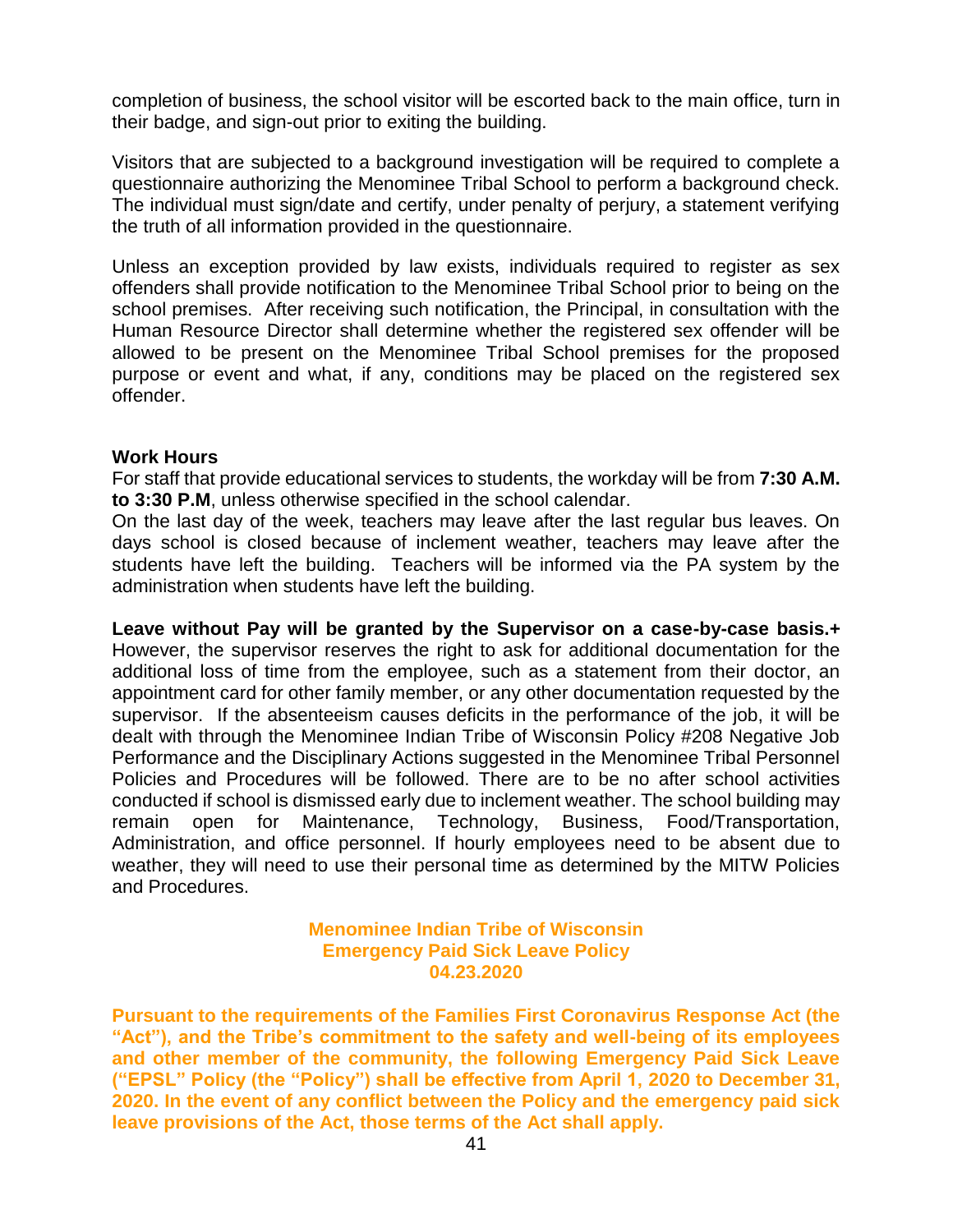## **1. Eligibility**

**All employees, with the exception of employees exempted pursuant to Section 13 of this Policy, are eligible for EPSL. Full-time employees are eligible for up to a maximum of 80 hours of EPSL this calendar year. Part-time employees are entitled to a prorated amount of EPSL based on the average number of hours the employee works during a two-week period (e.g., if a part-time employee works 48 hours during a normal two-week period, they will be eligible for up to 48 hours of EPSL). For a part-time employee whose schedule varies from week to week to such an extent that the Human Resources Department ("HRD") is unable to determine with certainty the number of hours the employee would have worked if the employee had not taken EPSL, HRD will calculate an average number of hours consistent with the provisions of the federal Families First Coronavirus Response Act.**

## **2. Reasons for Emergency Paid Sick Leave**

**An employee may use this EPSL if the employee is unable to work or telework because:**

**(a) The employee is subject to a federal, state, or local quarantine or isolation order related to COVID-19;**

**(b) The employee has been advised by a health-care provider to selfquarantine because of COVID-19 concerns;**

**(c) The employee is experiencing COVID-19 symptoms and is seeking a medical diagnosis;**

**(d) The employee is caring for an individual who is subject to a federal, state, or local quarantine or isolation order related to COVID-19, or who has been advised by a health provider to self-quarantine due to concerns related to COVID-19;**

**(e) The employee is caring for the employee's son or daughter because the child's school or place of child care has been closed, or the child's child care provider is unavailable, due to COVID-19 precautions; or**

**(f) The employee is experiencing any other substantially similar condition as may be specified by the Secretary of Health and Human Services in consultation with the Secretary of the Treasury and Secretary of Labor.**

**3. Carryover**

**This EPSL will not carry over to the following calendar year and is in addition to any paid leave currently provided by the Tribe.**

#### **4. Request to use Emergency Paid Sick Leave**

**An employee who seeks to use this EPSL shall request such leave in writing to the HRD, stating the reason the leave is required.**

**5. Reasonable Notice**

**After the first workday (or portion thereof) an employee receives EPSL under this Policy, the Tribe may, in its sole discretion, require the employee to provide reasonable notice of the need for additional EPSL in order to continue receiving such EPSL.**

**6. Separation**

**If an employee's employment should end for any reason, any unused EPSL will not be paid out as wages upon termination, and shall be forfeited by the employee.**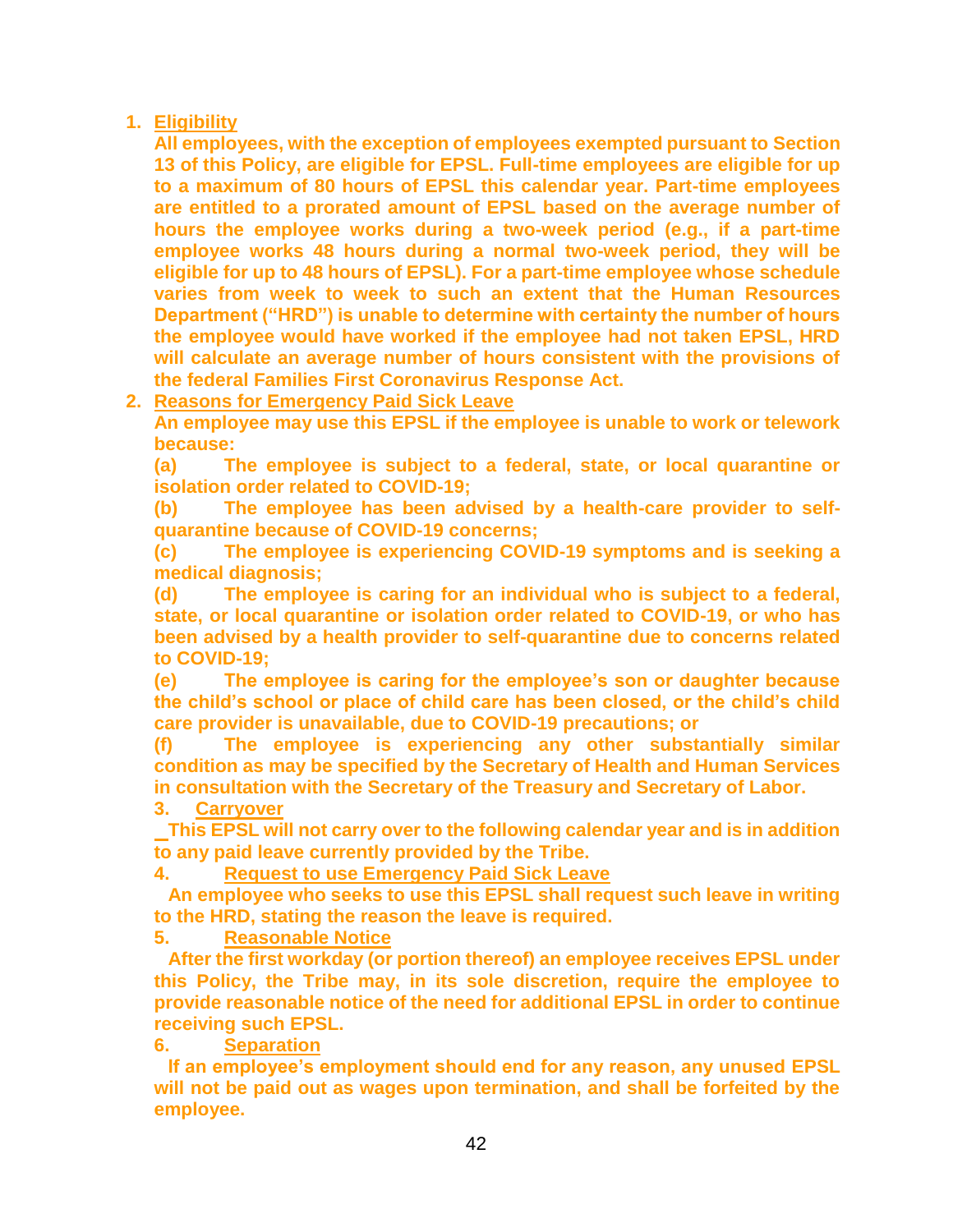#### **7. Calculation of Rate of Pay During EPSL**

**Employees will receive their full pay (not to exceed \$511 per day and \$5,110 in the aggregate) during any period of EPSL that is taken for a use described in Paragraph (a), (b), or © of Section 2 of this Policy. Employees will receive ⅔ of their regular rate of pay (not to exceed \$200 per day and \$2,000 in the aggregate) during any period of EPSL that is taken for a use described in Paragraph (d), (e), or (f) of Section 2 of this Policy.**

**8. Return to Work**

**Prior to returning to work, employees will be required to complete a Confidential Health Form, certifying that the employee does not present a risk of spreading COVID-19 in the workplace.**

**9. Termination of EPSL**

**Once the reason for which the employee took EPSL has concluded, the employee shall return to work on the employee's next regularly scheduled workday or shift.**

**10. Overtime**

**EPSL does not count as hours worked for purposes of calculating an employee's entitlement to overtime.**

**11. Documentation**

**The Tribe may, in its sole discretion, request that employees provide documentation to support a request for EPSL, and will notify employees if documentation will be required.**

**12. No Need for Replacement Employee**

**Employees who take EPSL are not required to search for or find a replacement employee to cover the hours during which the employee is using EPSL.**

**13. Exempt Employees**

**Employees who are exempted from this policy include anyone employed at any doctor's office, hospital, healthcare center, clinic, post-secondary educational institution offering health care instruction, medical school, local health department or agency, nursing facility, retirement facility, nursing home, home health care provider, any facility that performs laboratory or medical testing , pharmacy, or any similar institution, employer or entity. This includes any permanent or temporary institution, facility, location or site where medical services are provided that are similar to such institutions. Emergency responders are also exempted from this policy. Emergency responders includes, but is not limited to military or national guard, law enforcement officers, correctional institutional personnel, fire fighters, emergency medical services personnel, physicians, nurses, public health personnel, emergency medical technicians, paramedics, emergency management personnel, 911 operator, child welfare workers and service providers, public works personnel, and persons with skills or training in operating specialized equipment or other skills needed to provide aid in a declared emergency, as well as individuals who work for such facilities employing these individuals and whose work is necessary to maintain the operation of the facility.**

**Exempted employees are excluded from the provisions of the Emergency Paid Sick Leave Act. This policy, however, shall be made applicable to such**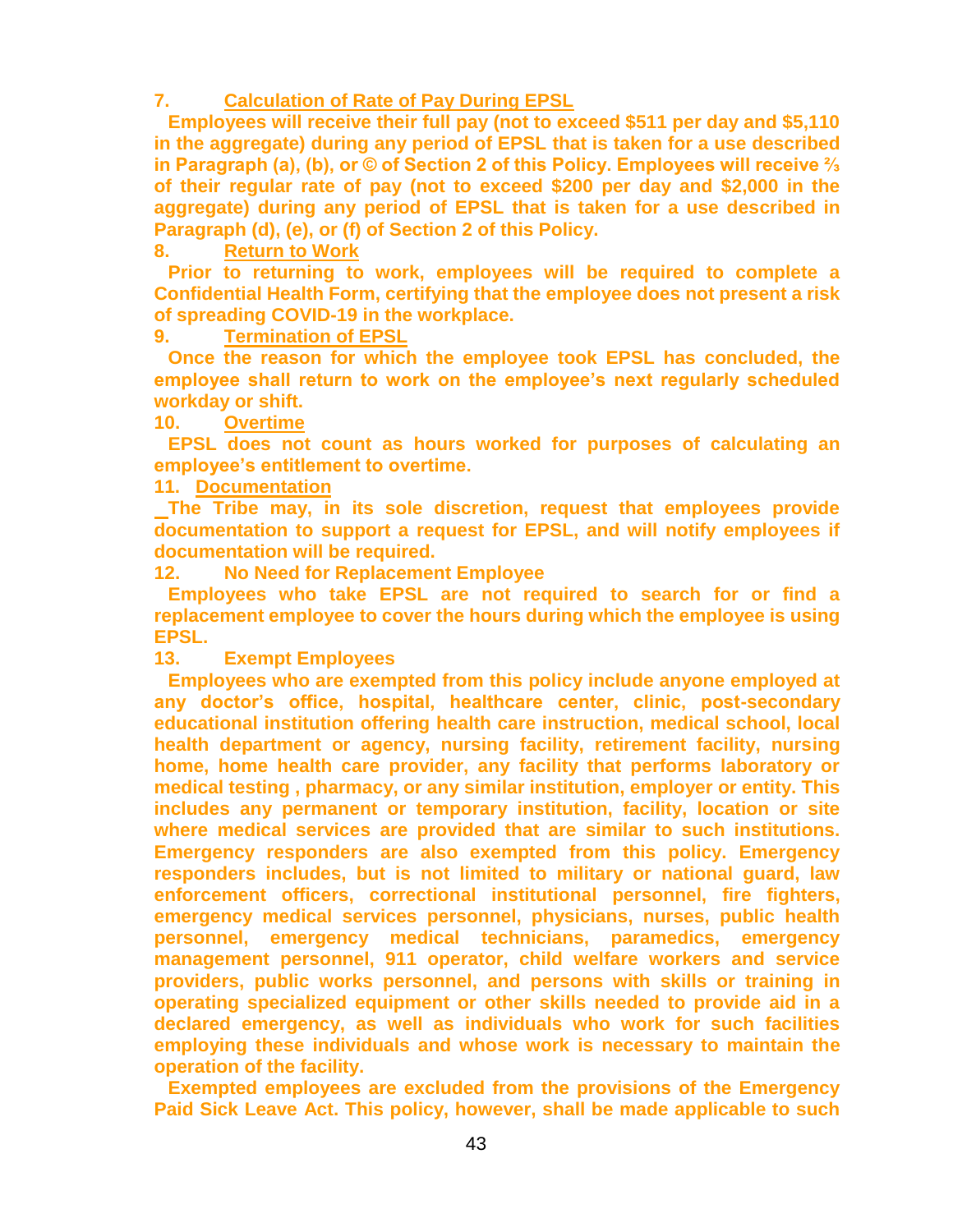**exempted employees upon the approval of said employee's supervisor after making a determination that granting such leave does not endanger the health, safety, and welfare of the community.**

**END OF POLICY**

## **BULLYING PREVENTION**

#### **Introduction**

Menominee Tribal School strives to provide a safe, secure and respectful learning environment for all students in the school building, on school grounds, school buses and at school-sponsored activities. Bullying has a harmful social, physical, psychological and academic impact on bullies, victims and bystanders**.** Menominee Tribal School staff consistently and vigorously addresses bullying so that there is no disruption to the learning environment and learning process. When dealing with bullying, it is important to assess and protect the safety of all students and to provide consequences that teach appropriate behavior and promote the empathy of others.

## **Definition**

#### MTS defines bullying as:

*Bullying includes an imbalance of power and is any intentional written, verbal, electronic, or physical act that a student has toward another particular student more than once, and the behavior causes both mental and/or physical harm to the other student, is sufficiently severe, persistent, or pervasive that it creates an intimidating, threatening, or abusive educational environment for the other student, student, is sufficiently severe, persistent, or pervasive that it creates an intimidating, threatening, or abusive educational environment for the other student.*

Bullying behavior can be:

- 1. Physical (e.g. assault, hitting or punching, kicking, theft, threatening behavior)
- 2. Verbal (e.g. threatening or intimidating language, teasing or name calling, racist remarks)
- 3. Indirect (e.g. spreading cruel rumors, intimidation through gestures, social exclusion and sending insulting messages or pictures by mobile phone or using the internet – also known as cyber-bullying) Not all undesirable behavior, especially when viewed in isolation, will constitute bullying.

## **Prohibition**

Bullying behavior is prohibited in the school building and grounds, property and educational environments and vehicles owned or leased by the school including school busing. Educational environments include, but are not limited to, every activity under school supervision.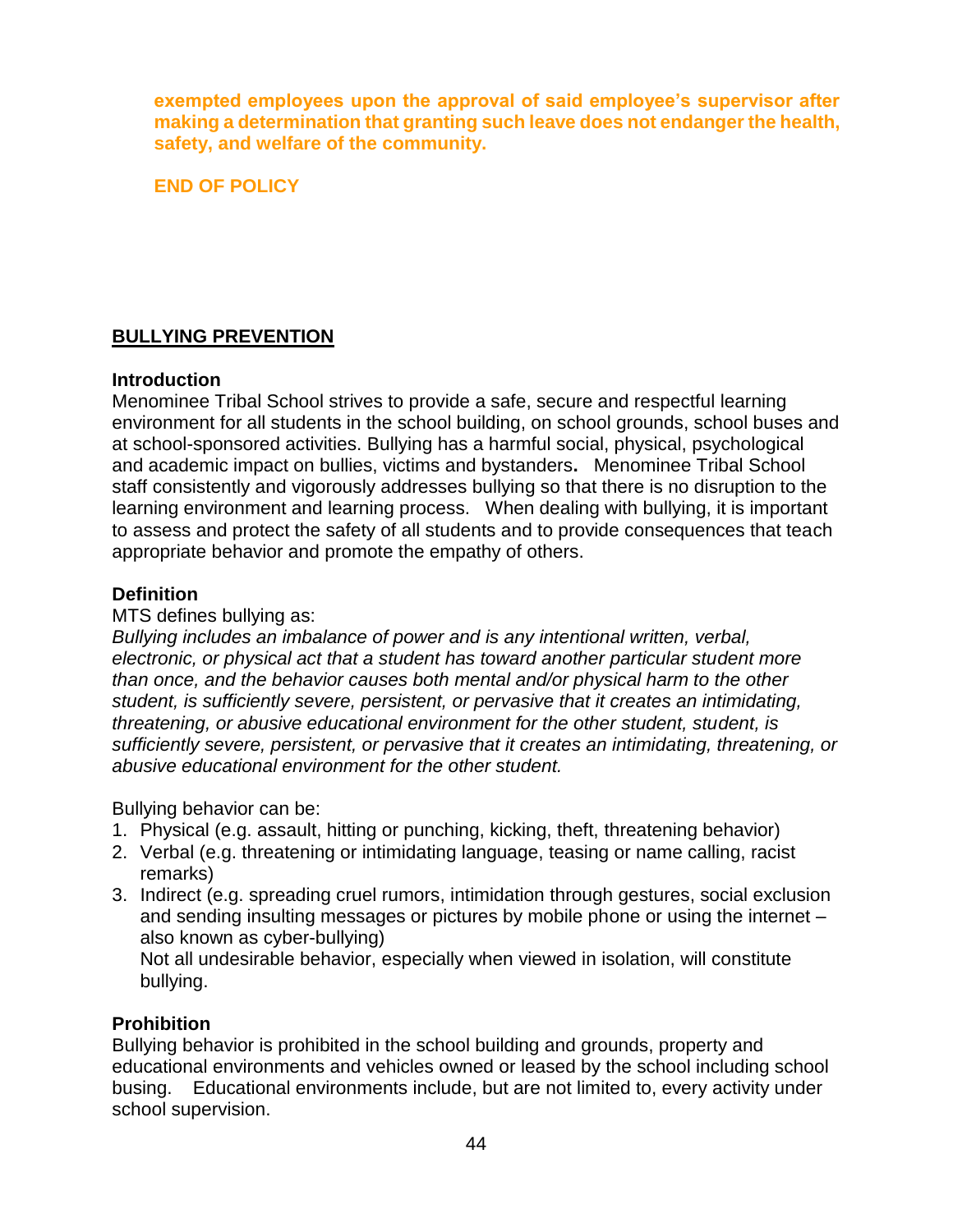## **Bullying Reporting Procedures / Retaliation**

All MTS staff that observe or become aware of bullying are required to report the act or incident to a school administrator or his/her designee. Any other person, including students, who is either a victim of bullying or is aware of the bullying are also encouraged to report the act to an administrator or his/her designee. Reports of bullying may be made verbally or in writing as well as confidentially. All reports will be taken seriously and a school investigation will begin within 1 school day of the reported incident.

## Reporting Steps:

Upon a reported bullying act or incident…

- 1. A MTS Report of Bullying/Harassment Incident Form will be completed by reporter and school staff administrator or designee.
- 2. An investigation will be conducted within 1 school day of being reported. Investigative practices will include viewing any available film, interviewing the bullying victim(s) and/or reporting person(s) as well as others as to determine the facts and seriousness of the report.
- 3. Parents and/or guardians of each student involved will be notified prior to the conclusion of the investigation.
- 4. A written record of the report and investigation will be documented and filed. The school shall maintain the confidentiality of the report and any related pupil records to the extent required by law.

There shall be no retaliation against individuals making bullying reports. Individuals involved in retaliatory behavior will be subject to disciplinary action

## **Sanctions and Supports**

If it is determined that the student(s) participated in bullying, or retaliated against anyone due to the reporting of the bullying behavior, an appropriate consequence per the MTS Parent/Student Handbook Behavior Matrix will be given. However, depending on the severity of the incident, the MTS administration and the school board may take disciplinary action including: suspension, expulsion and/or referral to law enforcement for possible legal action. Additional consequences may include student/teacher conferencing, behavior contract(s) and/or written report or presentation on bullying and its effect on others. The aggressor(s) will also receive anti-bullying education and social skills counseling.

All bullying victims will receive support through the MTS counseling department and/or other support staff.

Staff at Menominee Tribal School will do the following things to prevent bullying and help children feel safe at school.

- Closely supervise students in all areas of the school and playground
- Watch for signs of bullying and stop it when it happens.
- Teach the "Second Step" curriculum
- Respond quickly and sensitively to bullying reports.
- Take seriously families' concerns about bullying.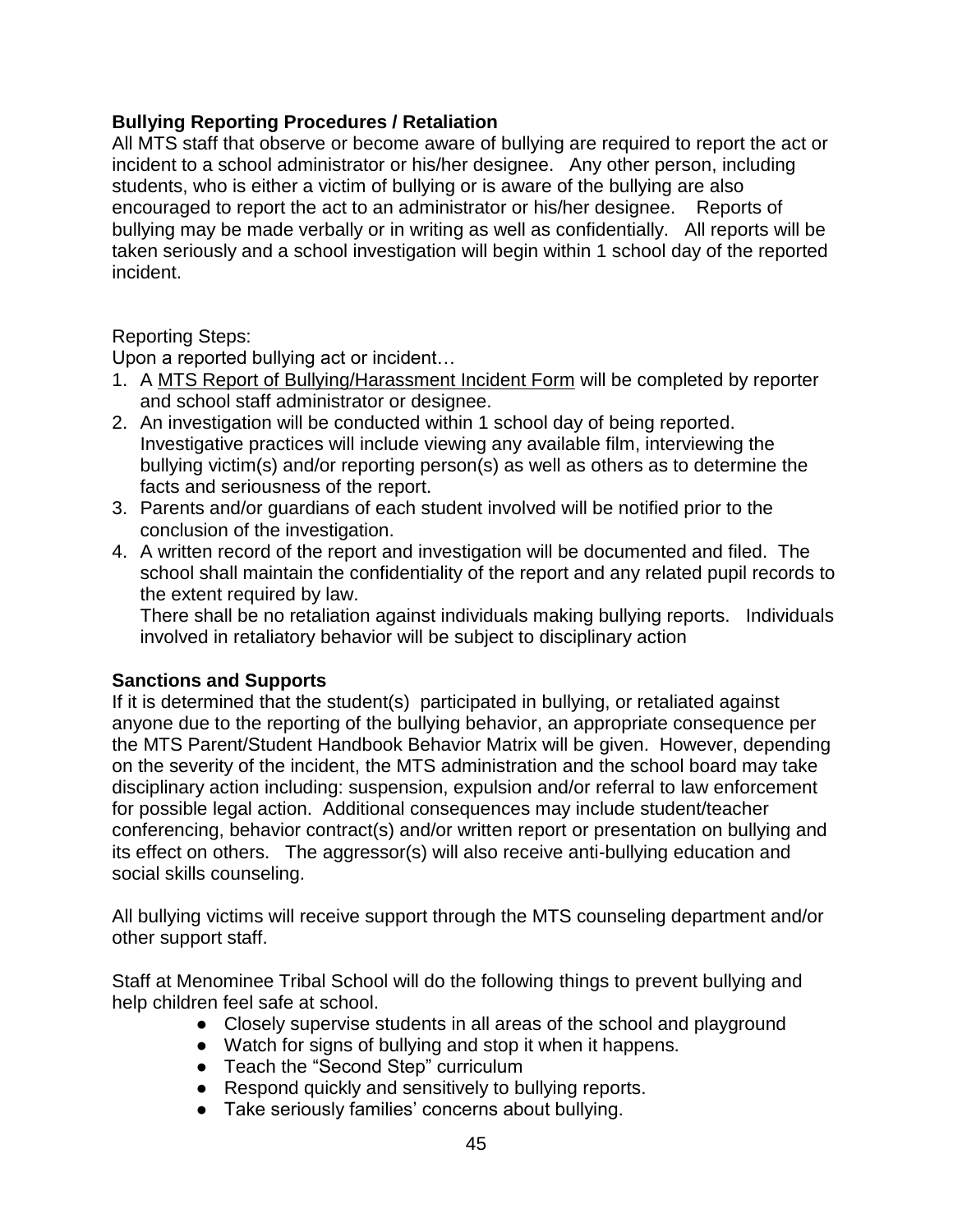- Look into all reported bullying incidents.
- Assign consequences for bullying based on the school discipline code.
- Provide immediate consequences for retaliation against students who report bullying.

## **Disclosure and Public Reporting**

The policy shall be distributed annually to all students enrolled at MTS, their parents/guardians and employees. It will also be distributed to organizations within the community that have cooperative agreements with MTS. The school will also provide a copy of this policy to any person who requests it.

Records will be maintained on the number and types of reports made, the imposed sanctions and consequences for all incidents found to be in violation of this bullying policy. An annual summary report will be prepared and presented to the school board and will include trends in bullying behavior along with recommendations for reducing further bullying behavior.

| <b>Reviewed by the Board of Education:</b> | May 16, 2017          |
|--------------------------------------------|-----------------------|
| <b>Approved by the Board of Education</b>  | May 16, 2017          |
| <b>Reviewed by the Board of Education</b>  | April 17, 2017        |
| <b>Approved by the Board of Education</b>  | April 17, 2018        |
| <b>Reviewed by the Board of Education</b>  | June 11, 2019         |
| <b>Approved by the Board of Education</b>  | June 11, 2019         |
| <b>Reviewed by the Board of Education</b>  | <b>August 6, 2020</b> |
| <b>Approved by the Board of Education</b>  | <b>August 6, 2020</b> |
| <b>Reviewed by the Board of Education</b>  | <b>March 24, 2021</b> |
| <b>Approved by the Board of Education</b>  | <b>March 24, 2021</b> |

# **STUDENT CLASSROOM PLACEMENT**

When new students are admitted and accepted into the Menominee Tribal School, the Admission Team will determine what class roster is appropriate and in the best interest of the child. The placement of returning students is made by the Administrator or designee, and teachers in the units (K-2, 3-5, 6-8) that the child is being served.

## **Criteria for placement**

**Due to COVID-19 pandemic all class sizes will be limited to a 9:1 ratio (9 students/1 teacher) until COVID-19 restrictions have been lifted**. This decision will be made based on the following criteria:

- The child's placement will encourage a setting that allows for potential optimal performance.
- The number of students in each classroom must follow the approved guidelines agreed upon with contracted teachers. (Kindergarten student population may not exceed 17 and  $1<sup>st</sup>$  through  $8<sup>th</sup>$  grade classrooms may not exceed 20 students). If the classroom limit has been made, no change in placement may be made.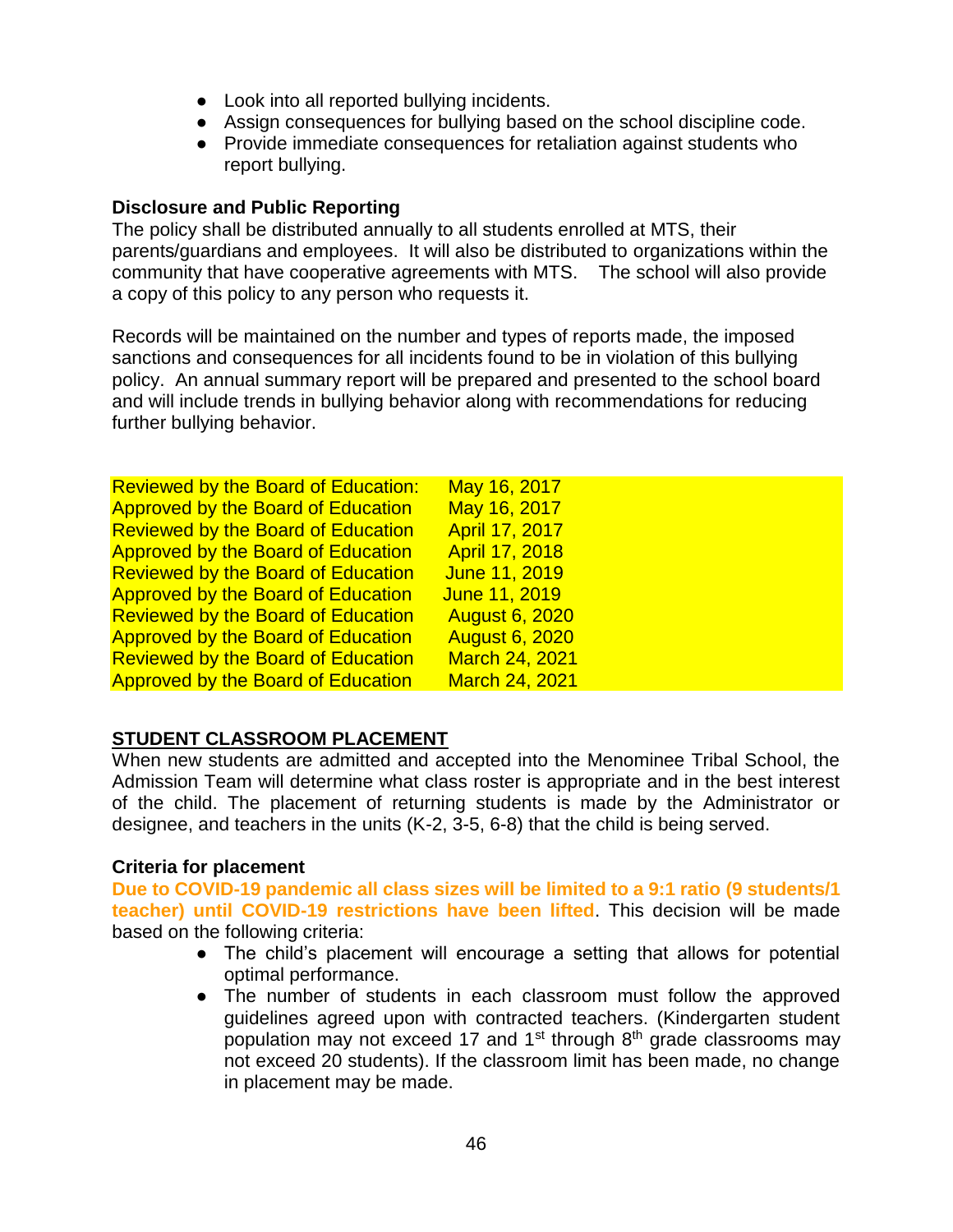• The number of students that are identified with special educational needs in any given classroom must be proportionately distributed between the classes at any given grade level.

### **Change of placement**

During the course of the school year there may arise the need to change the placement of the student. If there is more than one classroom at the student's grade level, the following steps may be taken:

1. The teacher may request that a student be changed from one classroom to another if the student is demonstrating maladaptive behavior (increase of inappropriate behavior, poor grades, truancy, or personal conflicts with other students or teachers). The suggested change will be in the best interest of the student to improve behavior and/or achievement.

2. The parent/guardian may request that his/her child be changed from one classroom to another if they are not satisfied with their child's educational experience.

In order to follow through on these requests the following procedure must be followed:

- The request for Change in Placement must be in writing, complete with the child's current grade, classroom teacher, and reason for request, and submitted to school administration.
- Administration will review the request with the student's teacher(s).
- Administration will consider the request based on the above Criteria for Placement and notify the teacher and/or parent of the final decision.

## **APPEAL TO DECISION**

The parent has the right to appeal the decision to the Administrator in writing within five (5) working days of the decision. The procedure that will be followed will be the same as the complaint procedure (p. 27).

**The Menominee Tribal School follows the Personnel Policies and Procedures Manual developed by the Menominee Indian Tribe. This document is available in the library as well electronically through the MenomiNet site under Policies.** 

**[http://menominet.tribe.mitw.org/includes/secure\\_file.cfm?ID=492&menuID=7](http://menominet.tribe.mitw.org/includes/secure_file.cfm?ID=492&menuID=7)**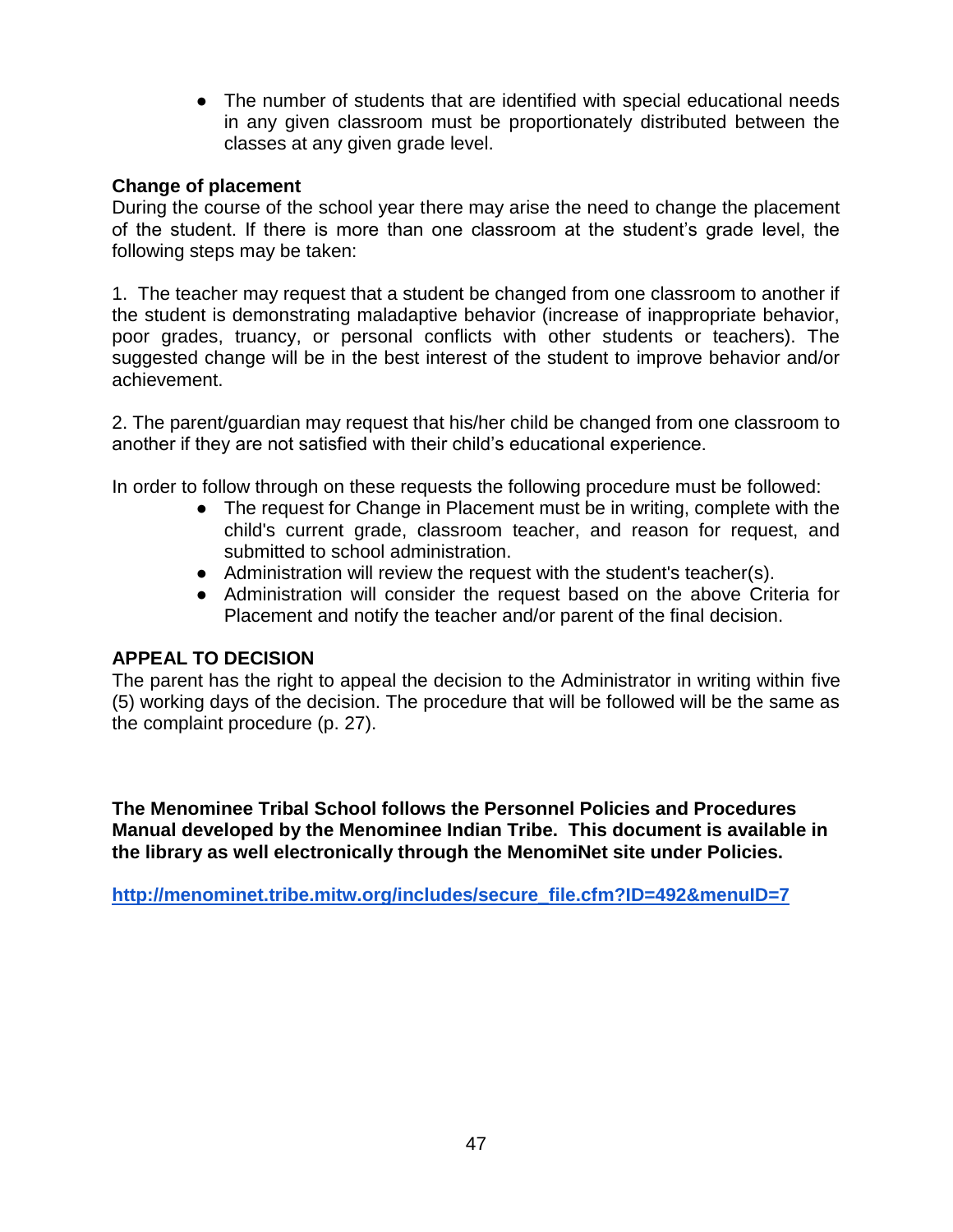# **Menominee Tribal School Wellness Policy/Plan**

Menominee Tribal School (MTS) shall promote school wellness, including good nutrition and physical activity in the school's educational programs, as well as community activities and meal programs that contribute to the development of lifelong wellness practices. MTS recognizes that wellness and healthy eating are important to the physical and academic achievement of all children. This Policy shall be consistent with the Child and Nutrition and WIC Reauthorization Act of 2010 and has been updated to meet the 2016 final rule. Throughout this plan the term "normal school day" is referenced repeatedly with the definition being 30 minutes before and after the starting time of school.

# **I. Designation In-District Wellness Plan Leadership and Public/Stakeholder Involvement**

The following administrative or supervisory position(s) with MTS have the primary responsibility for the school-wide implementation and oversight of the MTS Wellness Plan:

- Food Service Manager
- MTS Administrator

MTS will also have a Wellness Committee whose primary function will be involvement in the periodic assessment, review and updating of this Wellness Policy. Committee participants will be limited to no more that thirteen and emphasis will include recommending possible changes or modifications to the plan. At minimum, there will be one annual open meeting scheduled with the coordinator which will facilitate the meetings, provide, documented agendas, take minutes and meeting notes, and keep all on file in the school office.

School administration will monitor to ensure that the Wellness Committee be comprised of, at minimum, the following staff and student personnel: one staff member from each instructional unit (K-2; 3-5; 6-8), one health and/or gym teacher, one member of the food staff, and on 7th or 8th grade student representative. Administration will also actively recruit out of school participants including school board members, parents,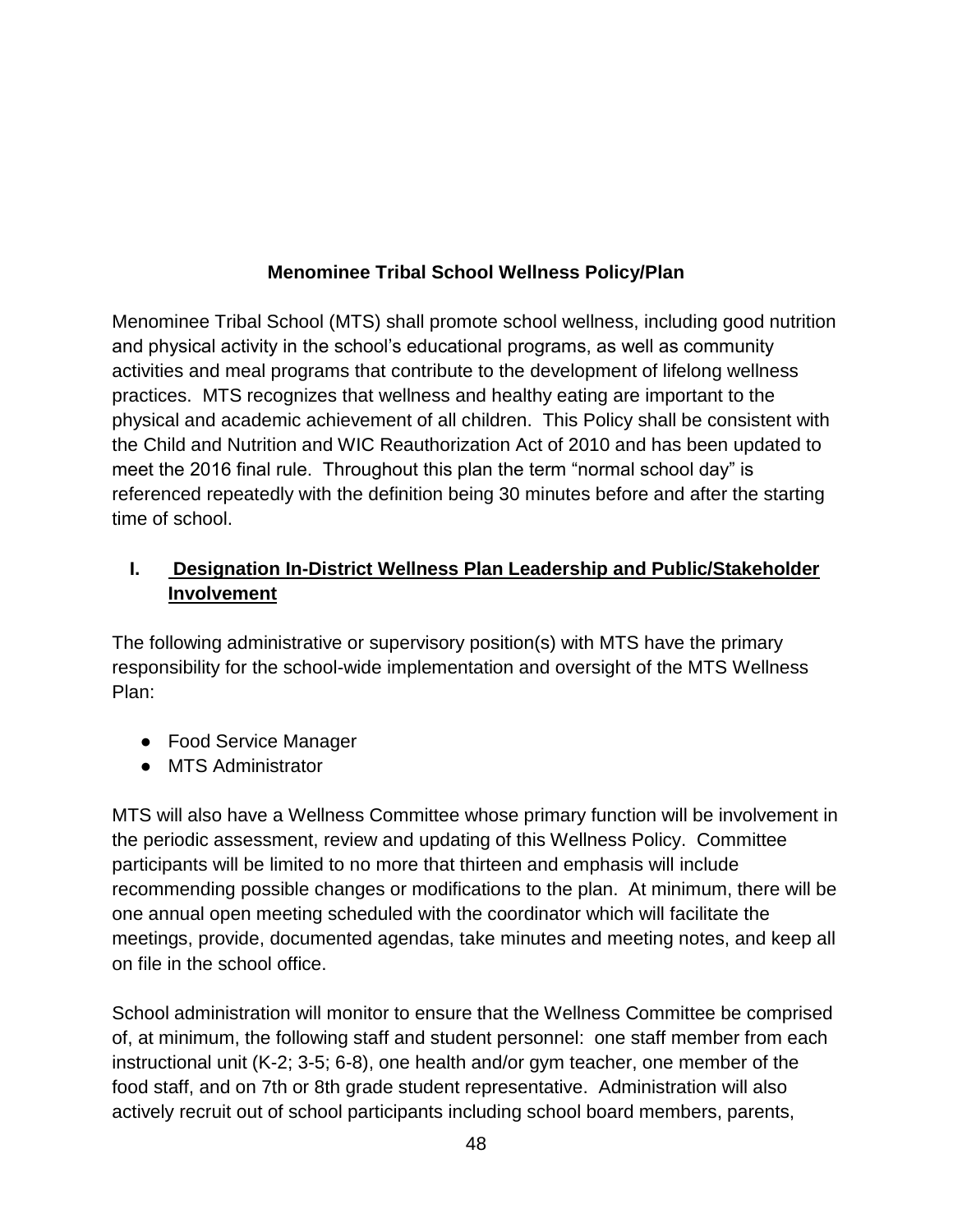community health care professionals, and other interested community members. Recruitment will be done through school brochures, "all group" email, school sponsored family nights and other events, Facebook posting and the MTS school webpage. Committee membership will be reviewed and determined annually and any vacancies that occur throughout the school year may be replaced and appointed by the school administrator.

# **II. Locally Selected Wellness Plan Goals**

## **Nutrition Education Goals**

Menominee Tribal School nutrition goals are intended to support and supplement statemandated curricular elements that relate to health and nutrition, for the purpse of providing students with the knowledge and skills necessary to appreciate the benefits of and make sound decisions related to eating habits and nutrition.

- Support and promote good nutrition in all school-based activities during normal school operating hours;
- Will incorporate weekly nutrition education classes in all classrooms;
- Students will be involved in enjoyable, developmentally appropriate and culturally relevant participatory activities such as the school's sugar camp and maple syrup processing as well as collecting and harvesting wild rice, food promotions and taste testing;.
- Links with school meal programs, other school foods and nutrition-related community services.
- When grant funding is available, all students will be provided with fresh fruit and vegetable snacks three times per week.
- Include training for teachers and other staff.

# **Physical Activity Goals**

Because physical fitness has a significant impact on a student's ability to learn and to live a healthy life it is the goal of MTS that every student shall have opportunities to acquire the knowledge and skills to participate in physical activities and appreciate the short and long-term benefits of personal fitness. The goals listed below, which focus on students directly engaging in physical movement and exercise, will support and supplement the school's comprehensive physical education curriculum.

- Support and promote an active lifestyle for students and staff.
- Shall adopt and implement a comprehensive health and fitness curriculum, consistent with state standards.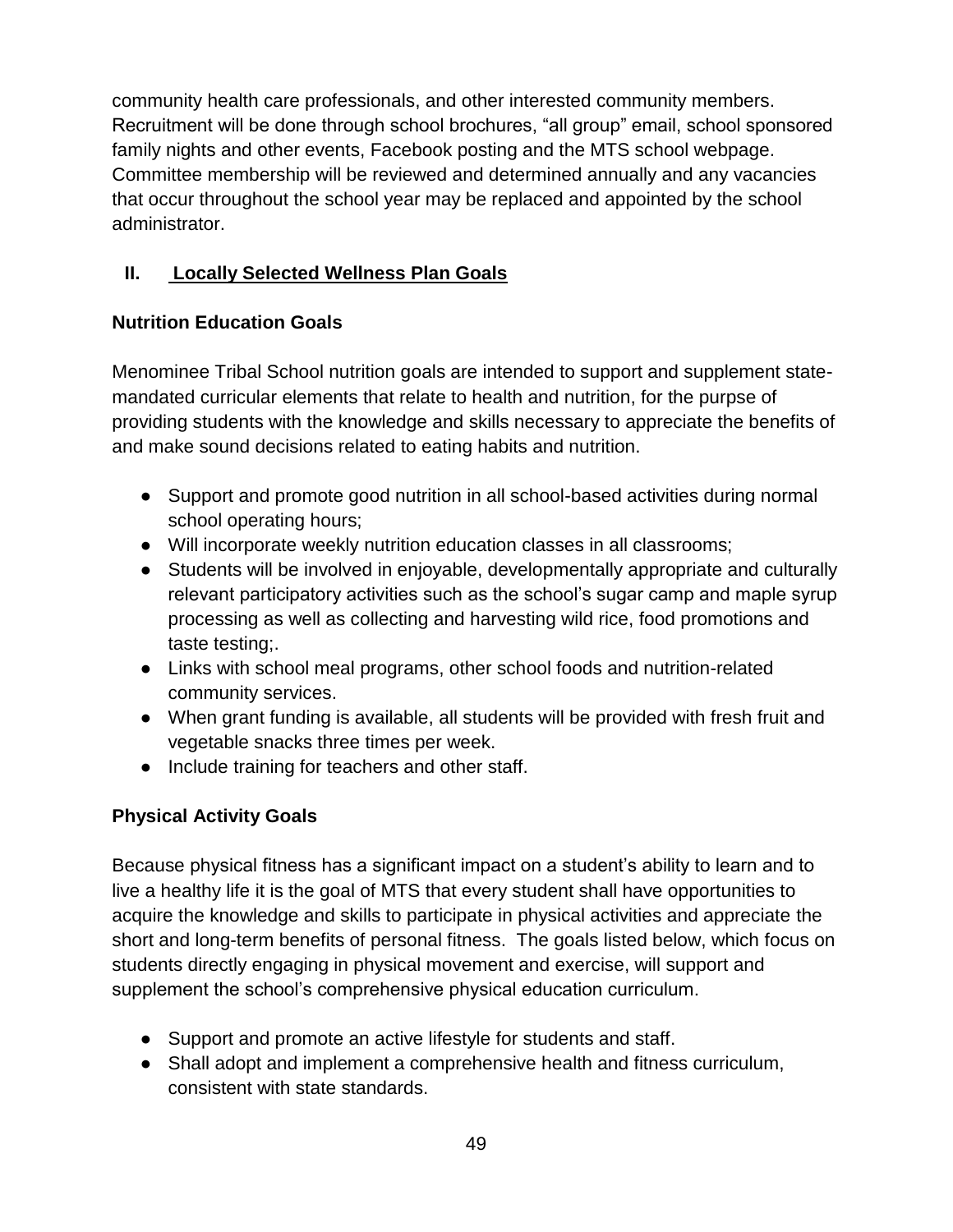- All students receive physical education instruction [adaptive P.E. by a certified physical education teacher or an adaptive physical therapist] by a certified physical education teacher for the entire school year: K-5 :60/week and 6-8 :50/week
- Encourage after school student participation in athletic programming for students
- Promote the use of physical activities for class parties, holidays and school reward incentives: bowling, sledding, fishing, hiking, basketball tourneys, scavenger hunts, card making, seasonal crafting, etc.
- Promotes physical activity and provides additional opportunities for students to be actively engaged in physical activity during the day as well as special programs or events. Examples include, but not limited to:
	- 3-minute 'brain breaks' periodically throughout the day
	- Yoga and mindfulness activities during morning meeting sessions
	- Chair exercises, dancing and body stretch breaks
	- Movement break sticks' 1 minute activities that are written on tongue

depressors, one is picked for each break.

- Provides daily recess period(s) for students, featuring time for unstructured but supervised active play
- Provide professional development training and opportunities for staff yoga, mindfulness, meditation
- Exceptions will be made to meet IEP goals and students with medical excuses.

## **Nutrition Promotion Goals**

By establishing nutrition promotion goals, the school will provide resources and opportunities for students, staff and others that will help students to recognize, develop, and practice healthy eating habits within the school environment, at home, and/or in other community settings. The school will promote nutritious food and beverage choices consistent with the current Dietary Guidelines for Americans and Good Guidance System published jointly by the U.S. Department of Agriculture. In addition, Menominee Tribal School will establish procedures to control food sales that compete with the school's non-profit food service in compliance with the Child Nutrition Act.

- Weekly health classes will provide activities that promote student involvement of making posters and snack menus that promote healthy, nutritious foods.
- Promote field trips that include Farm 2 school locations that enrich student understanding of healthy, fresh, local foods: pumpkins patch, dairy farm, apple orchard, and fishing.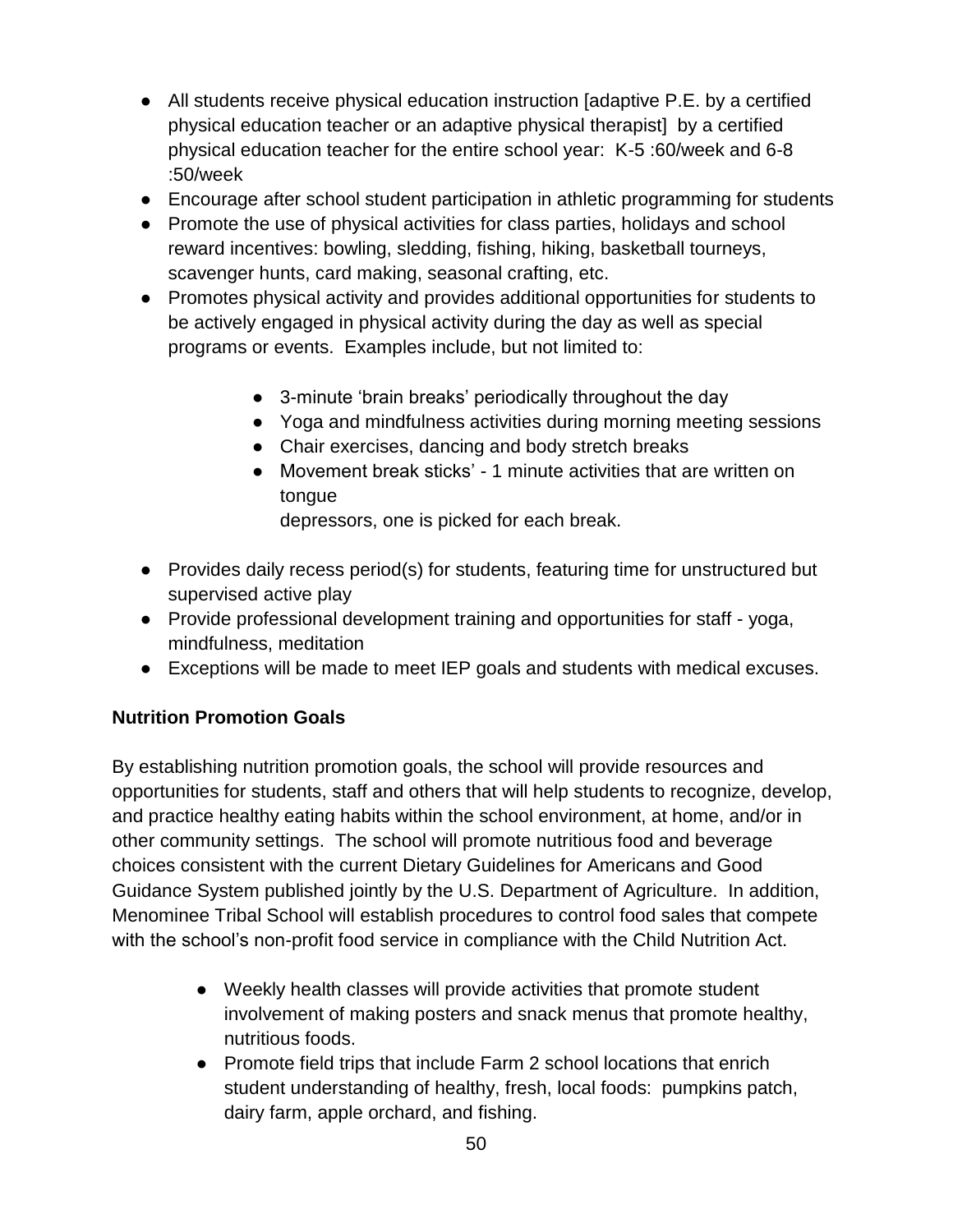## **Goals for Other School-Based Activities that Promote Student Wellness**

In establishing the following goals for other school-based activities that promote students wellness within the Wellness Plan, the school attempts to recognize that activities and initiatives can be integrated across a variety of school related settings. Activities can extend beyond the school's food service program and are intended to engage and encourage physical activities that involve families and other community partnerships.

- Promote and encourage staff involvement in health initiatives provided through the Tribal Clinic: annual health screening and individual health planning; weightloss challenges; physical fitness classes.
- Encourage families to participate in school sponsored physical activities: Color Run, Powwows, walk to school, community awareness walks, etc.

# **III. Standards and Nutrition Guidelines for Foods and Beverages Available to Students**

## **Food sold to students at School**

The following nutrition standards and guidelines apply to foods and beverages offered for sale to students on school promises before the start of the school day, during the official school day, and within 30 minutes after the official school day.

- Reimbursable meals and snacks, (lunch, breakfast, afterschool snacks) will meet the statutory and regulatory nutrition standard established for such meals and snacks.
- Foods and beverages sold to students during the official school day that are not included as part of the school meal program shall meet at least the USDA minimum. For further clarification and guidance please refer to Appendix A, Smart Snack in Schools and Competitive Foods nutrition standards.
- Fundraising is an essential component of student activities that support quality programs at MTS; therefore, fundraising is encouraged. During all food related fundraisers, MTS promotes healthy nutritional choices for our students/families/community. Fundraising events that involve physical activity and increase overall wellness are highly encouraged. Suggested fundraising activities that do not promote the use of food may include but are not limited to: car washes, lawn clean up including raking and shoveling, pet walking and/or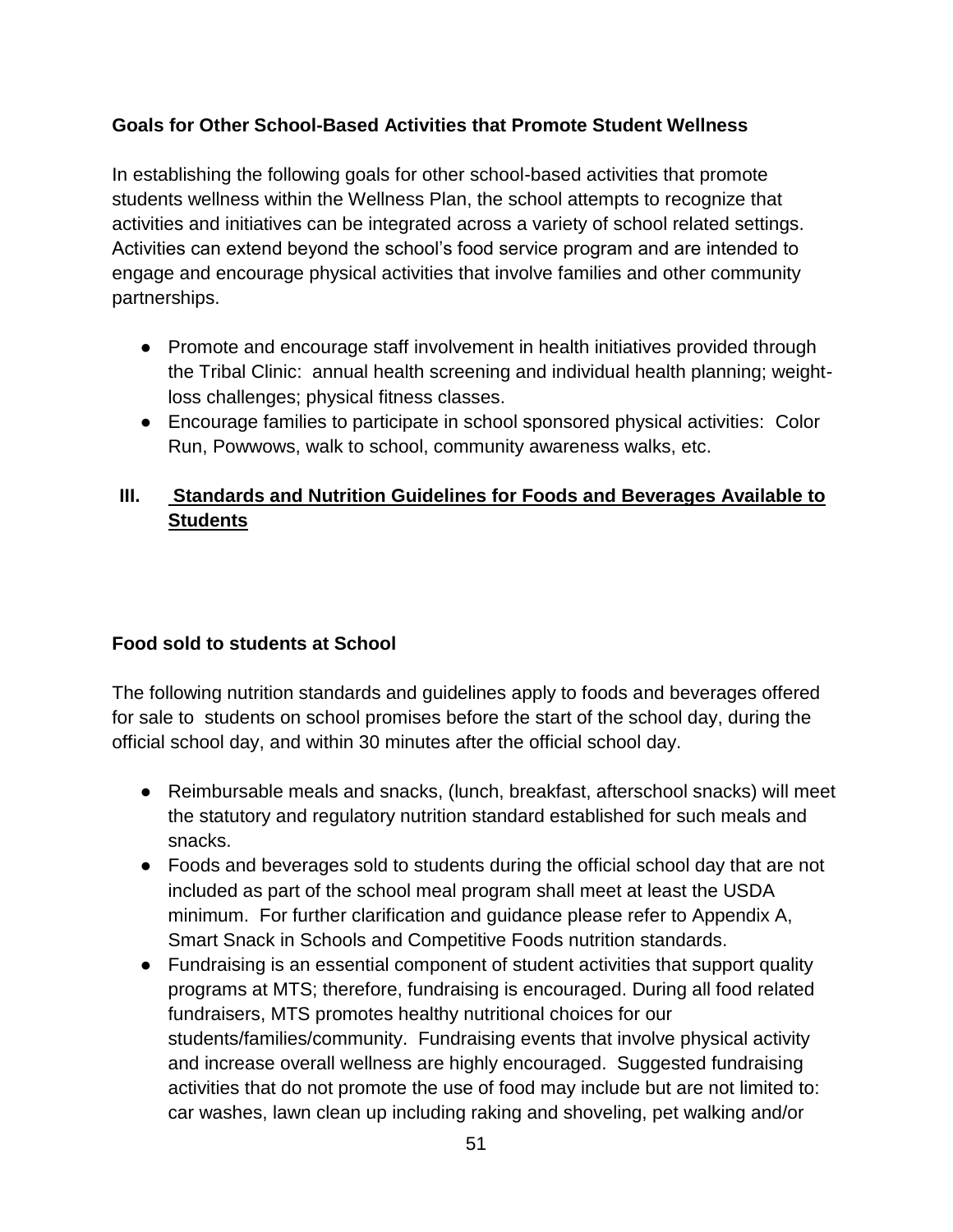dog washing, pledge for walk-a-thons, singing telegrams, and raffles including 50/50 raffles of donated items. This plan allows the school administration or food coordinator to approve up to two exempt fundraisers per student organization per year involving the sale of food or beverage items that do not meet any minimum nutrition guidelines. Any approved exempt fundraiser may not exceed two weeks and NO sales will be allowed during any school meal program.

● Administration approved food orders that are delivered to the school building that are not intended to be consumed on school premises (ex. Frozen food fundraisers) are not subject to any specific nutrition standards or location restrictions.

## **Foods Provided or Distributed, but Not Sold to Students**

• Beverages: Any beverage that is not listed or does not meet the quidelines included below should not be served or distributed during the official school day without receiving permission from school administration. ( Note: No-calorie or low calorie beverage options are not an option for K-8 students)

| <b>Beverage</b>                                                              | <b>Portion Size</b>           |
|------------------------------------------------------------------------------|-------------------------------|
| <b>Plain water</b>                                                           | No limit                      |
| Unflavored low-fat milk                                                      | 8oz for K-5<br>12oz for 6-8   |
| Flavored or unflavored fat free milk or<br>milk alternatives                 | 8oz for K-5<br>12oz for $6-8$ |
| 100% fruit/vegetable juice                                                   | 8oz for K-5<br>12oz for 6-8   |
| 100% fruit/vegetable juice diluted with<br>carbonated or noncarbonated water | 8oz for K-5<br>12oz for 6-8   |

● Classroom celebrations, receptions, and special occasions, as previously included in this plan, should promote healthy options whenever possible. A listing of healthy snack options (Appendix B) will be provided to staff and parents. Occasional celebrations such as birthday and holiday, whose food includes items that do not meet healthy snack or food meal standards are allowable in moderation unless otherwise directed by school administration of the food service coordinator. Healthy snack suggestions may include but are not limited to the following items and should be served after student lunch hours: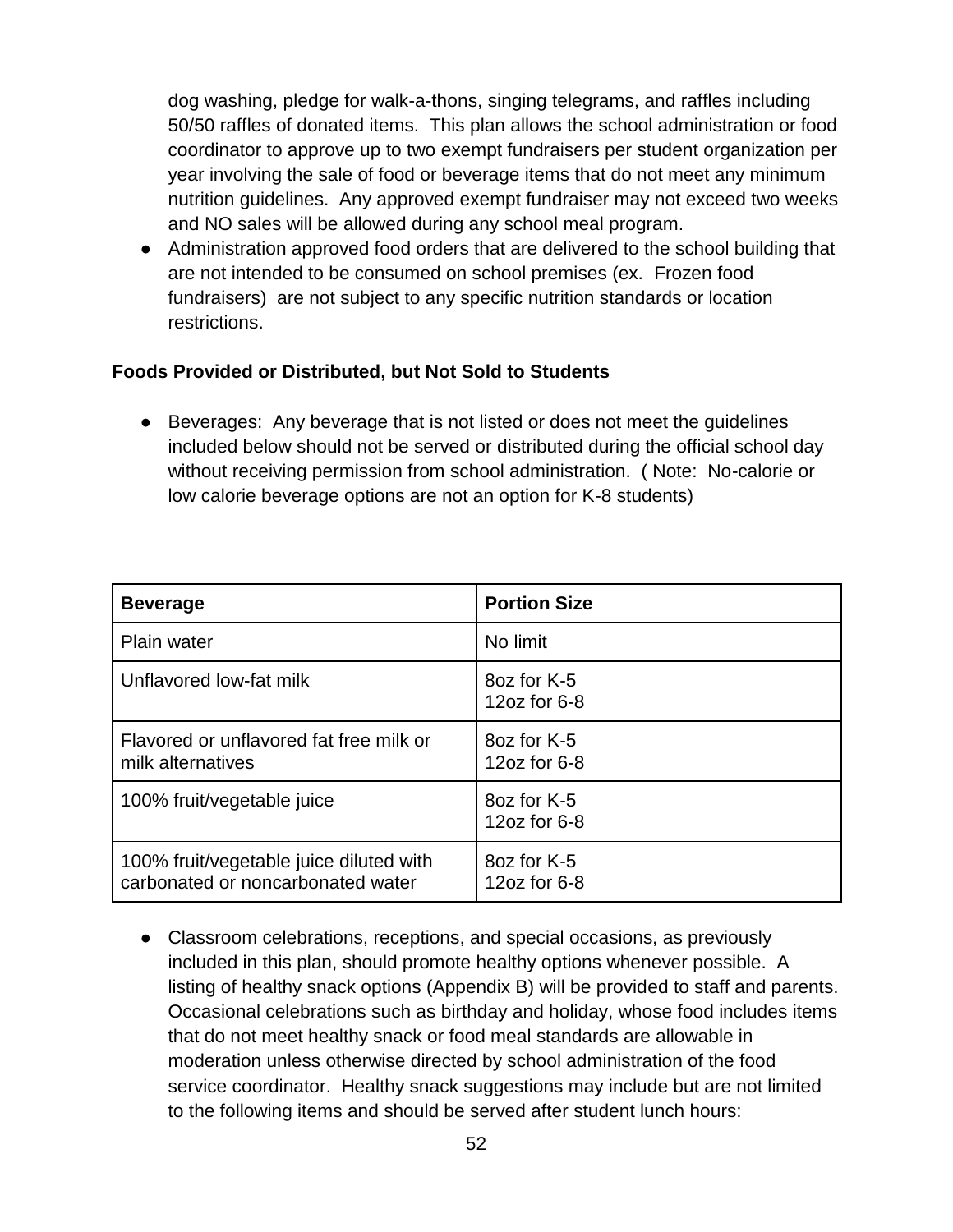| Fresh veggies and low fat dip | Yogurt                         |
|-------------------------------|--------------------------------|
| <b>Dried fruits</b>           | Pretzels                       |
| Fresh fruit or fruit cups     | Trail/ Cereal mixes (no candy) |
| <b>String Cheese, cubes</b>   | Popcorn                        |
| Whole grain crackers          | Low fat muffins                |
| Other low fat crackers        |                                |

- Other meetings and events that occur during normal school hours that involve students and/or staff that do not fall under previously mentioned sections shall follow the school's nutritional guidelines for food, snack and beverages sold in the school during the normal school hours unless previously approved by the school administrator or food program coordinator.
- Food that a student may bring from home is not affected by this wellness policy, but it is encouraged that families provide their children's food items with healthy, nutritional items.

# **IV. Marketing of Food and Beverages**

No school official, employee or agent shall prospectively authorize or allow the marketing (advertising or promoting) of foods or beverages on school grounds during the normal school day that do not meet the minimum federal nutrition standards for foods and beverages that are sold to students outside of the school meal programs. Examples of this include posters, cupd, food trays, coolers, etc. Allowable exclusions:

- Materials used for educational purposes within a classroom.
- Existing scoreboards and other equipment
- The display of a general brand that is considered healthy
- Materials that are displayed for approved fundraisers
- Personal items such as clothing, lunch boxes, backpacks, water bottles, etc.

# **V. Assessing the Wellness Policy and its Implementation**

The primary means of measuring the implementation of the school's compliance with this Wellness Plan is through a formal assessment that will occur at least once every three years. The assessment will be completed under the direction of the school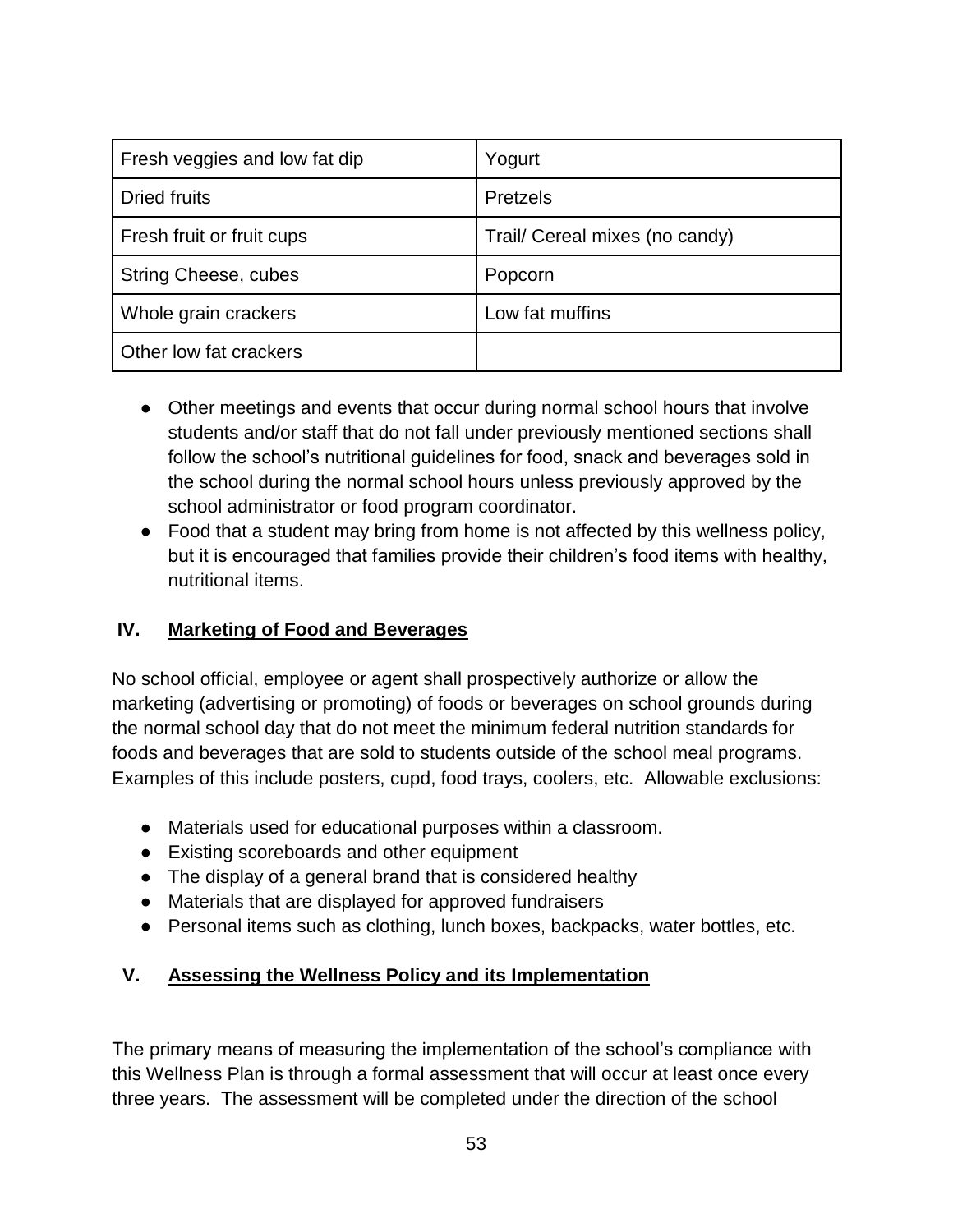administrator or food program coordinator. A report will be generated and provided to all stakeholders and will address at least all of the following areas:

- 1. The extent to which MTS is in compliance with the Wellness Policy
- 2. A narrative of the progress made in attaining the goals using quantitatively and/or qualitatively collected data to the extent that is practical and appropriate
- 3. The extent to which the MTS Wellness Policy compared to one or more model local school wellness plans/policies.
- 4. A statement of any recommended changes to the MTS Wellness Policy, or a statement that no specific changes are recommended, will be provided to wellness committee members and then to school administration for final approval.

The final report as well as any other periodic assessment reports shall be presented to the school board.

- 1. Identify the data and other records that will be used to reasonably document and evaluate the progress that is being made with the specific goals, nutritional standards, and other requirements included in the Wellness Policy.
- 2. Communicate expectations to school personnel related to tracking school level data that will be needed to effectively assess the policy/plan
- 3. Periodically meet with school-based personnel to serve as a support resource regarding the plan implementation and to review the school's compliance and progress to date.

# **VI. Reports and Other Communication related to MTS Wellness Policy**

The primary means of keeping families, community members and the general public informed of the Wellness Policy will be through the Menominee Tribal School public website. In addition to uploading the most current plan a " Wellness Corner" will be included that will provide readers with wellness related school activities, healthy nutritional information, school wellness personnel contact information, upcoming meetings, and plan elevations summary reports(s)

# **USDA Nondiscrimination Statement and Compliant Information**

In accordance with Federal civil rights law and U.S. Department of Agriculture (USDA) civil rights regulations and policies, the USDA, it agencies, offices and employees, and institutions participating in or administering USDA programs are prohibited from discrimination based on race, color, national orgin, sex, disabiltily, age or reprisal of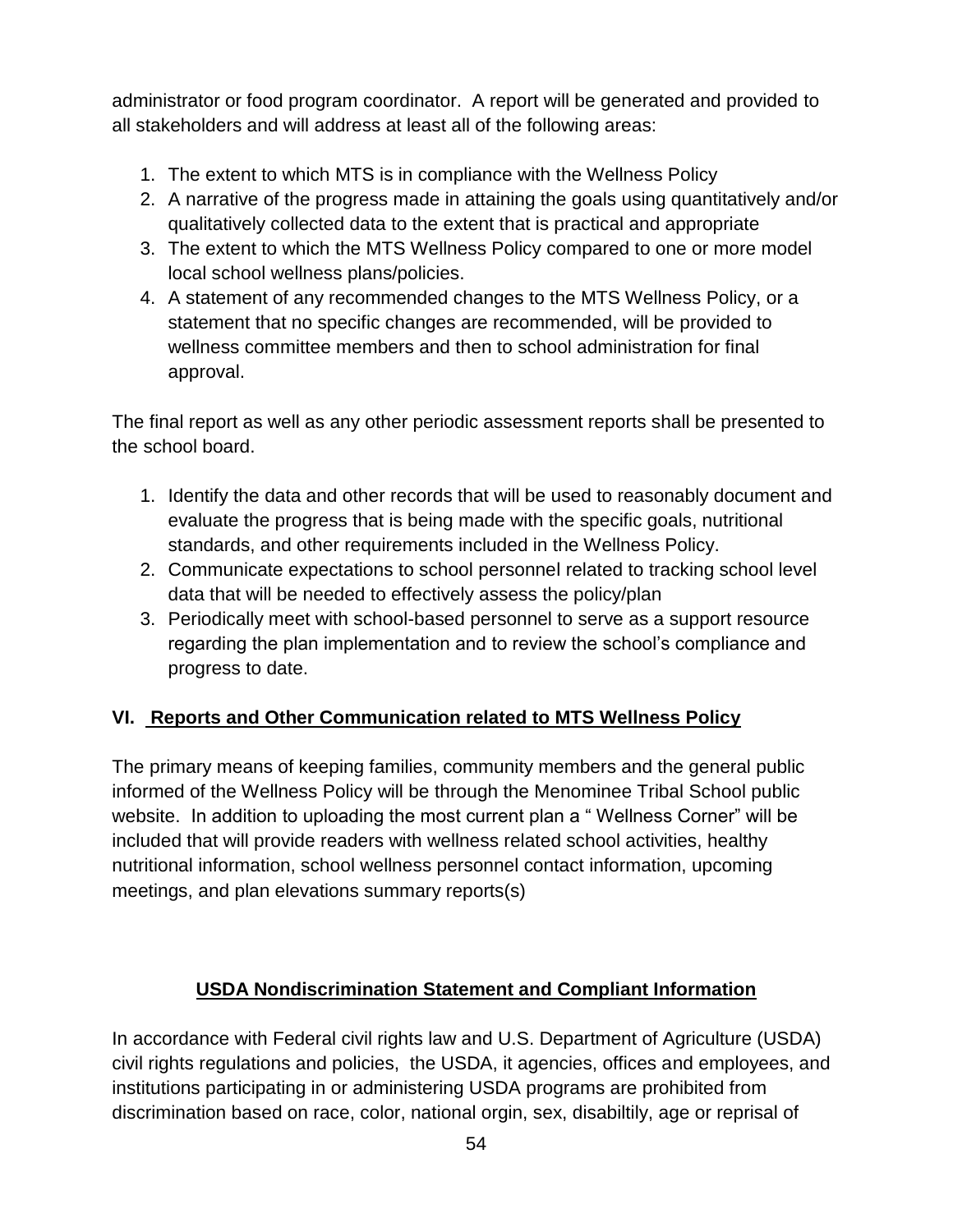retaliation for prior civil rights activity in any program or activity conducted or funded by USDA.

Persons with disabilities who require alternative means of communication for program information (e.g.Braille, large print, audiotape, American sign language, etc.) should contact the Agency (state or local) where they applied for benefits. Individuals who are deafm hard of hearing or have speech disabilities may contact the USDA through the Federal Relay Service at (800(877-8339. Additionally, program information may be made available in languages other than English.

To file a program complaint of discrimination, complete the USDA Program Discrimination Complaint Form, (AD-3027) found online at [http://www.ascr.usda.gov/complaint\\_filingcust.html,](http://www.ascr.usda.gov/complaint_filingcust.html) and at any USDA office, or write a letter addressed to USDA and provide in the letter all of the information requested in the form. To request a copy of the complaint form, call (866)632-9992. Submit your completed form or letter to USDA by:

- 1. Mail: U.S. Department of Agriculture Office of the Assistant Secretary for Civil Rights 1400 Independence Avenue, SW Washington D.C. 2025-9410
- 2. Fax: (202)690-7442; or
- 3. Email: *program.intake@usda.gov* This institution is an equal opportunity provider

Adoption date: July 13, 2020 Wellness Committee Members: Shawn Bonnin, Ashley Soik, Michelle Koehler, Samantha Anderson, Kathy Peters - Food Service, Amy Kasten-Food Service Coordinator.

## **Alternative Healthy Food Options**

# **Appendix B**

Tribal School will promote and encourage the use of alternative healthy food options that meet the Smart Snack in School Standards/Guidelines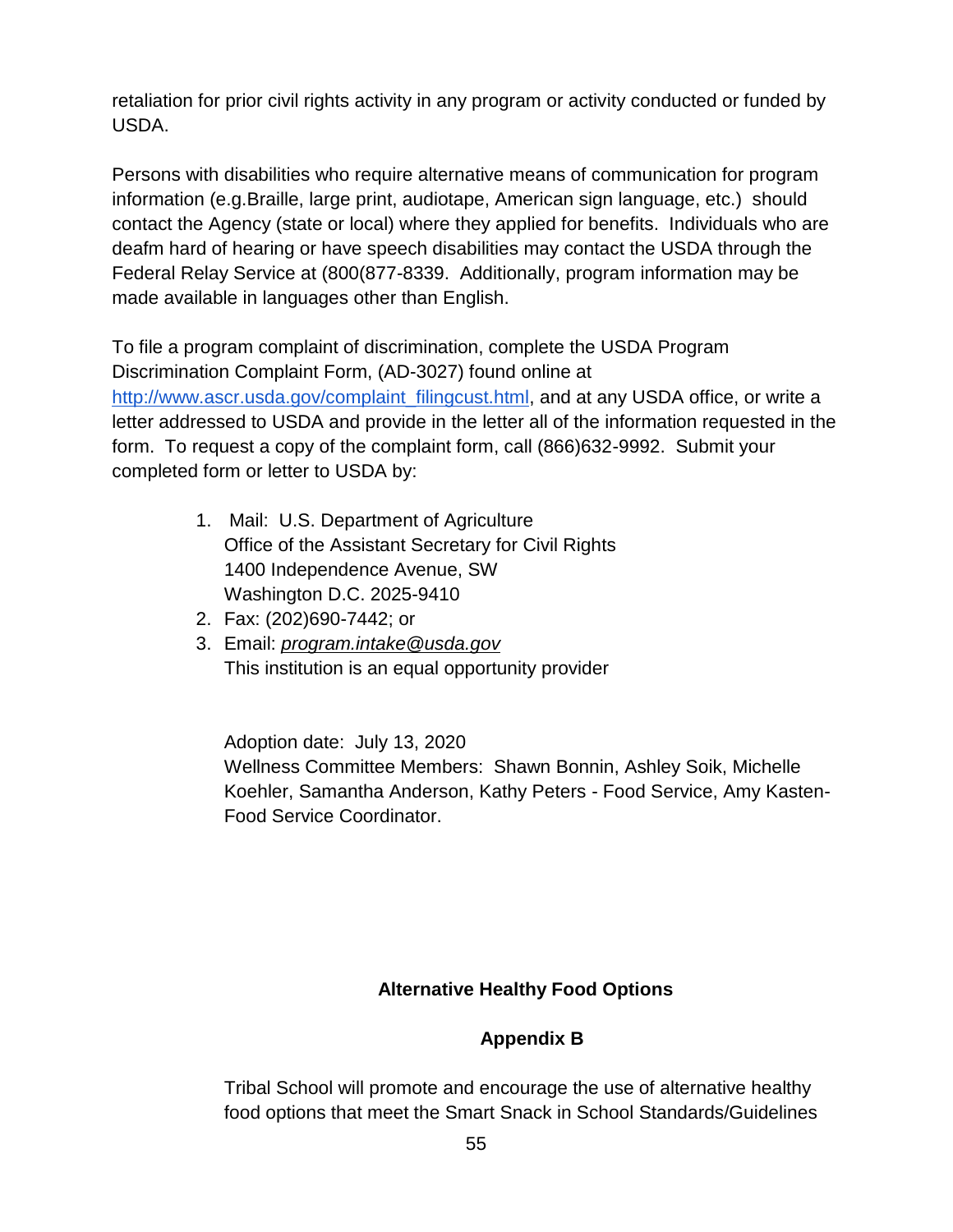| Dairy/<br><b>Meat</b><br><b>Products</b>                                                               | <b>Portion</b>    | $\mathbf{o}$<br>z | Cal<br>$\mathbf{s}$ | Fat<br>$\frac{9}{6}$ | Sat.<br>Fat % | <b>Trans</b><br>Fat % | <b>Suga</b><br>$r\%$ | <b>Sodiu</b><br>m mg |
|--------------------------------------------------------------------------------------------------------|-------------------|-------------------|---------------------|----------------------|---------------|-----------------------|----------------------|----------------------|
| <b>Mozzarel</b><br>la string<br><b>Cheese</b>                                                          |                   | 1                 | 90                  | 55.6                 | 35            | 0                     | $\mathbf 0$          | 90                   |
| <b>Cheddar</b><br><b>Cheese</b><br><b>Cubes</b>                                                        |                   | 1                 | 90                  | 66.7                 | 45            | $\bf{0}$              | $\mathbf 0$          | $\mathbf{0}$         |
| <b>Mild</b><br><b>Cheddar</b><br><b>Cheese</b><br><b>sticks</b>                                        |                   | 1                 | 90                  | 66.7                 | 45            | $\bf{0}$              | $\mathbf 0$          | $\boldsymbol{0}$     |
| Low fate<br><b>Crazy</b><br>cone                                                                       | 2.3 oz            |                   | 120                 | 12.5                 | 7.5           | $\bf{0}$              | 33                   | 40                   |
| Vanilla<br><b>Mighty</b><br>mini<br>sandwic<br>h<br><b>Reduced</b><br>Fat<br><b>Chocolat</b><br>e cone | 2.5 oz            |                   | 120                 | 25                   | 7.5           | $\bf{0}$              | 33                   | 40                   |
| <b>Reduced</b><br>Fat<br>Vanilla<br><b>Cone</b>                                                        | 2.2 oz            |                   | 148                 | 20.3                 | 9.1           | $\bf{0}$              | 27                   | 71                   |
| Nuts,<br>Seeds %<br>meats                                                                              |                   |                   |                     |                      |               |                       |                      |                      |
| <b>Roasted</b><br><b>Peanuts</b>                                                                       | 1 half<br>portion |                   | 79                  | 74                   | 11.4          | $\bf{0}$              | $\boldsymbol{0}$     | 200                  |
| <b>Roasted</b><br>pumpkin<br>seeds                                                                     |                   | 1                 | 160                 | 75                   | 14.1          | 0                     | $\mathbf 0$          | 65                   |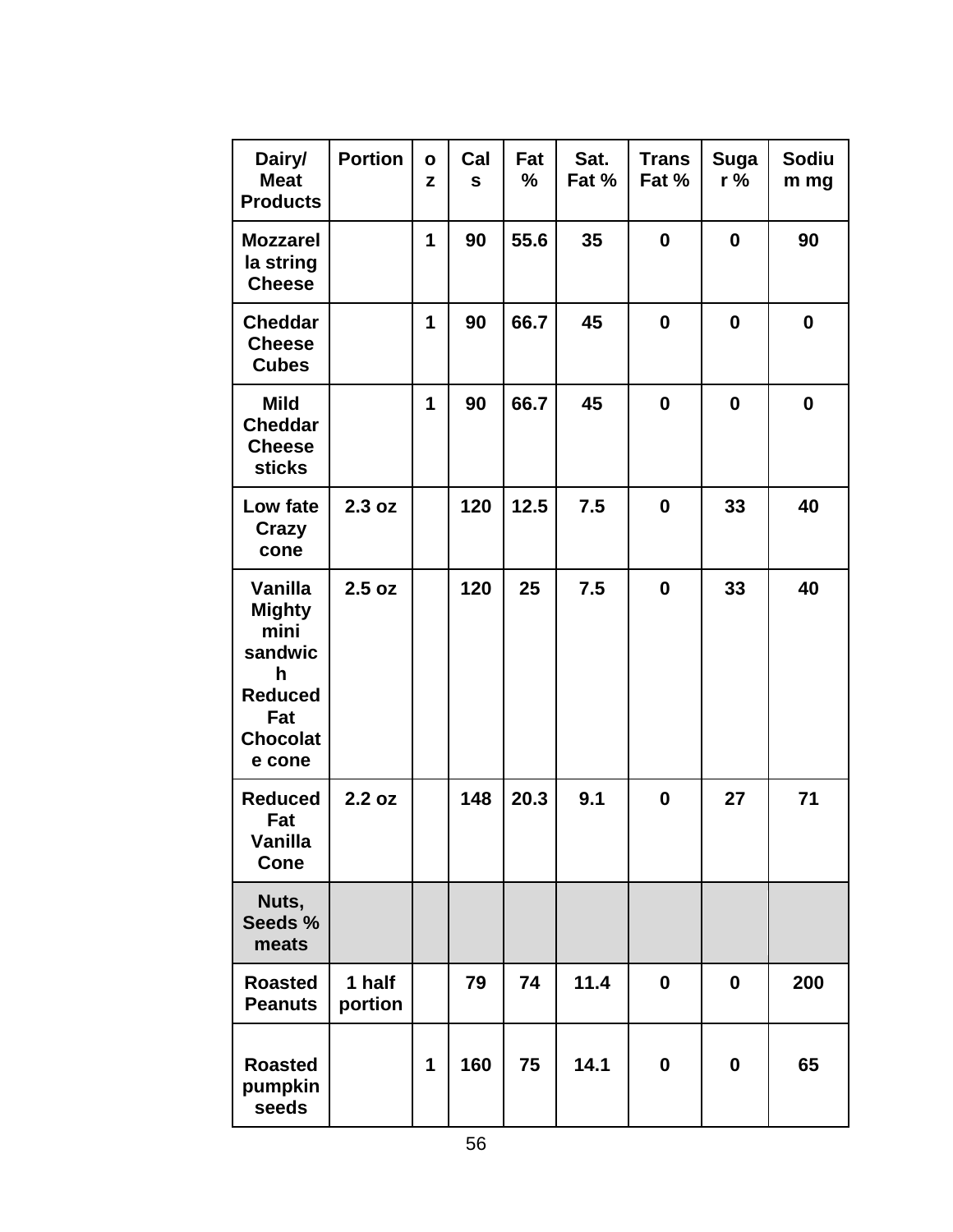| <b>Roasted</b><br>sunflowe<br>r seeds                    |                   | 1 | 170 | 76.5 | 7.9      | $\mathbf 0$ | $\overline{7}$ | 95  |
|----------------------------------------------------------|-------------------|---|-----|------|----------|-------------|----------------|-----|
| <b>Roasted</b><br>saltedal<br>mond                       |                   | 1 | 170 | 82.4 | 53       | $\bf{0}$    | $\overline{2}$ | 85  |
| <b>Roasted</b><br>salted<br>cashews                      |                   | 1 | 160 | 75   | 14.1     | $\mathbf 0$ | $\overline{3}$ | 60  |
| <b>Roasted</b><br><b>Salted</b><br>pistachi<br><b>os</b> |                   | 1 | 80  | 68.8 | 11.3     | $\bf{0}$    | 3              | 125 |
| <b>Turkey</b><br><b>Jerky</b>                            | 1 half<br>portion |   | 50  | 10   | $\bf{0}$ | 0           | $\bf{0}$       | 115 |
| <b>Snacks</b>                                            |                   |   |     |      |          |             |                |     |
| <b>Baked</b><br><b>Chips</b>                             |                   | 1 | 110 | 22.7 | $\bf{0}$ | $\bf{0}$    | 11             | 190 |
| <b>BBQ</b><br><b>Potato</b><br>chips                     |                   | 1 | 100 | 15   | $\bf{0}$ | 0           | 8              | 125 |
| Original<br>potato<br>chips                              |                   | 1 | 130 | 23   | 3.5      | $\mathbf 0$ | 9              | 160 |
| Sour<br>cream<br>and<br>onion<br>chips                   |                   | 1 | 130 | 34.5 | 6.9      | $\mathbf 0$ | $\overline{3}$ | 105 |
| <b>Doritos</b><br><b>Reduced</b><br>fat cool<br>ranch    |                   | 1 | 130 | 35   | 3.5      | $\mathbf 0$ | $\mathbf 0$    | 200 |
| <b>Tostitos</b><br><b>Reduced</b><br>fat<br>tortilla     |                   | 1 | 120 | 33   | 3.8      | 0           | $\bf{0}$       | 110 |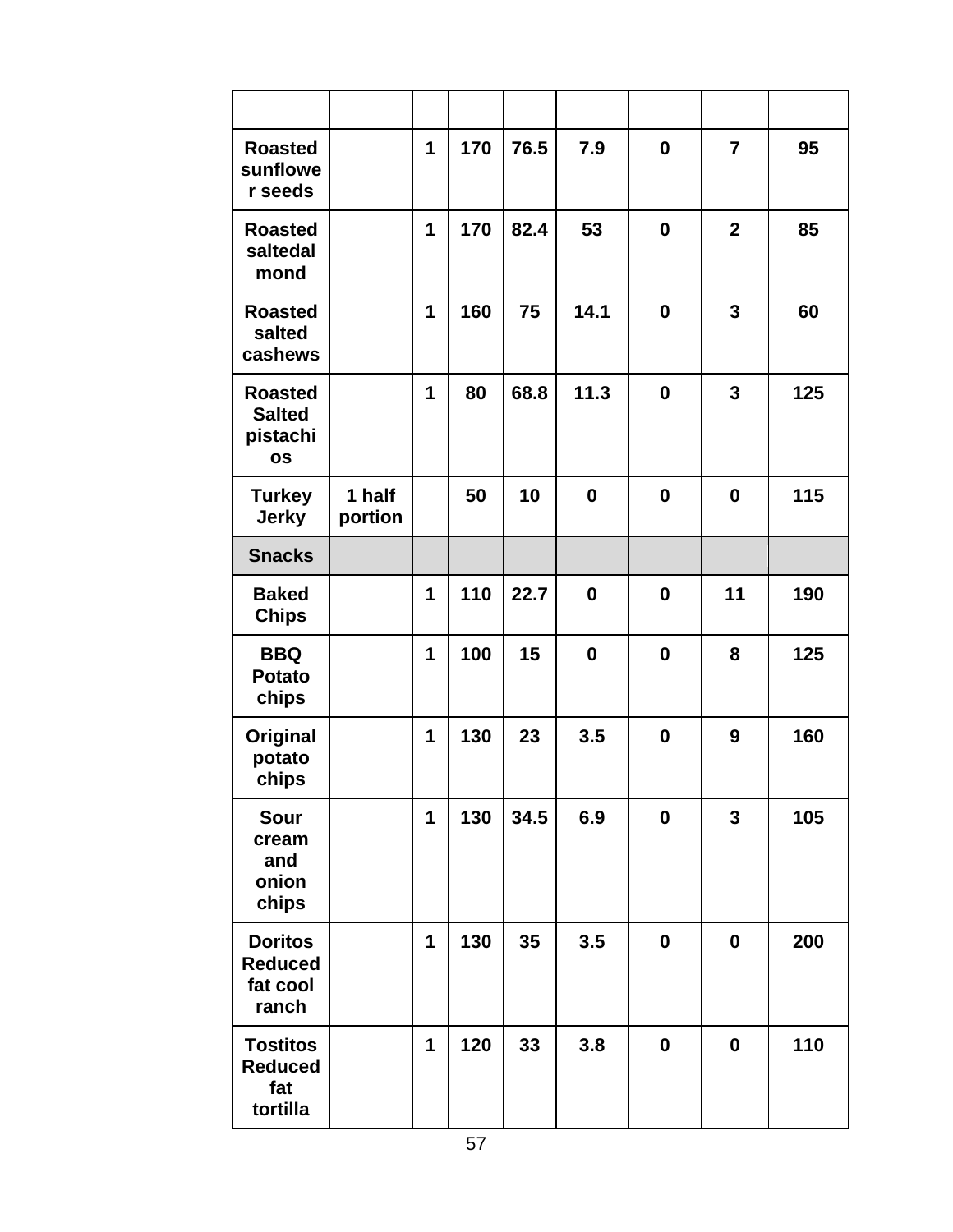| chips                                                 |   |     |      |          |             |                  |     |
|-------------------------------------------------------|---|-----|------|----------|-------------|------------------|-----|
| <b>Rold</b><br>gold<br>pretzels                       | 1 | 80  | 12   | $\bf{0}$ | $\bf{0}$    | $\boldsymbol{0}$ | 140 |
| <b>Smartfo</b><br>od White<br>cheddar<br>popcorn      | 1 | 70  | 28   | $\bf{0}$ | $\bf{0}$    | $\boldsymbol{0}$ | 135 |
| <b>Chex</b><br>mix Hot<br>n spicy                     | 1 | 110 | 22.7 | 4.1      | $\bf{0}$    | $\overline{7}$   | 190 |
| <b>Chex</b><br>mix<br>cheddar                         | 1 | 110 | 22.7 | 4.1      | $\bf{0}$    | 15               | 180 |
| Kellogg'<br>s Special<br>K<br><b>Cracker</b><br>chips | 1 | 87  | 90   | 16       | $\bf{0}$    | $\mathbf 0$      | 190 |
| <b>Honey</b><br><b>BBQ</b><br><b>Cracker</b><br>chips | 1 | 87  | 90   | 16       | $\bf{0}$    | $\mathbf 0$      | 190 |
| <b>Whole</b><br>grain<br>goldfish<br>crackers         | 1 | 100 | 30   | 9        | $\bf{0}$    | $\boldsymbol{0}$ | 110 |
| <b>Giant</b><br>goldfish<br>grahams<br>cinnamo<br>n   | 1 | 120 | 29   | 7.5      | $\mathbf 0$ | 20               | 110 |
| <b>Giant</b><br><b>Goldfish</b><br>grahams<br>vanilla | 1 | 120 | 29   | 7.5      | 0           | 23               | 110 |
| <b>Giant</b><br>goldfish<br>grahams                   | 1 | 110 | 27   | 8        | $\mathbf 0$ | 22               | 120 |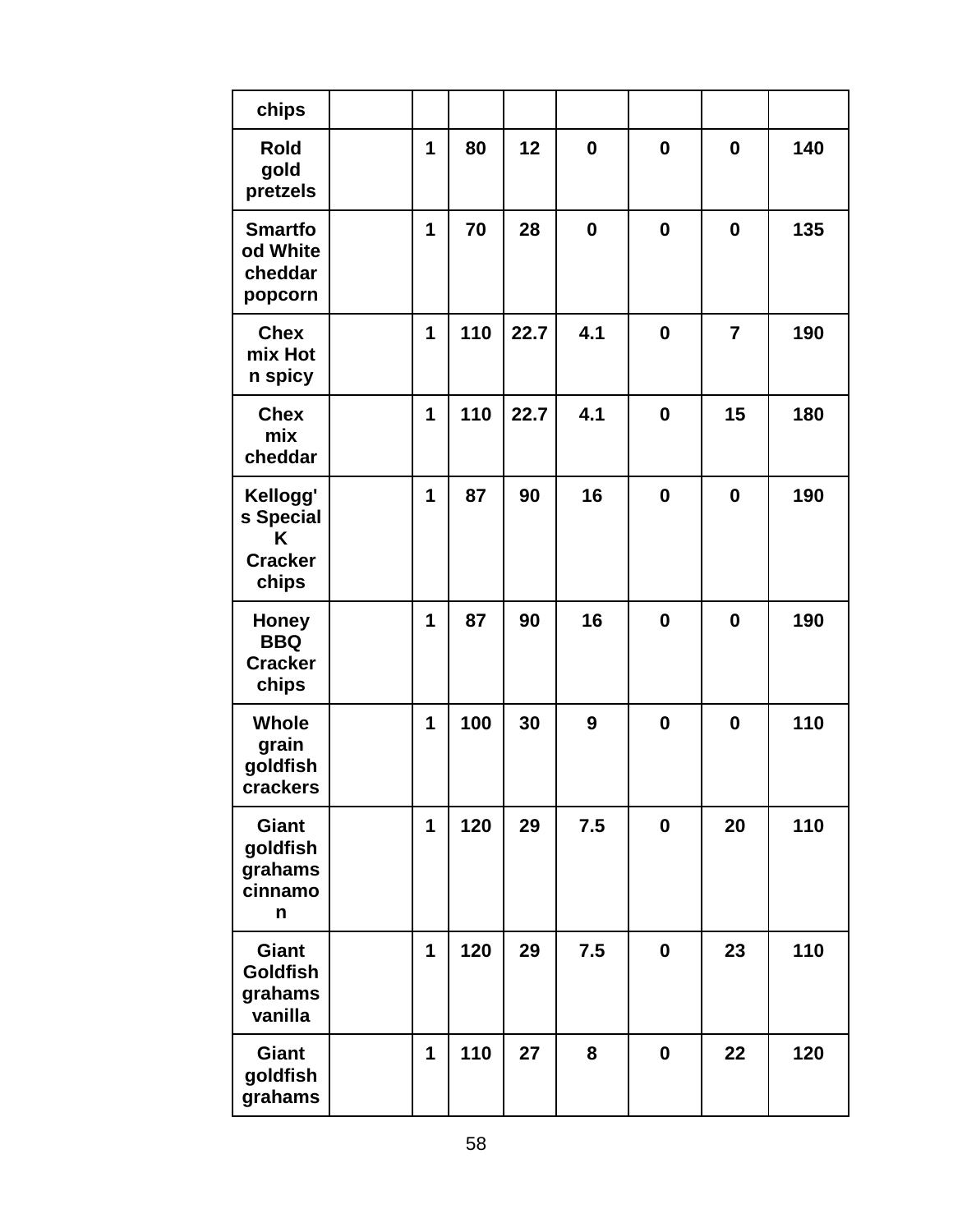| chocolat<br>е                                                   |         |     |             |              |             |                |     |
|-----------------------------------------------------------------|---------|-----|-------------|--------------|-------------|----------------|-----|
| <b>Pastries/</b><br><b>Grains</b>                               |         |     |             |              |             |                |     |
| <b>Honey</b><br>Wheat<br>mini<br>bagels                         | 1       | 60  | $\mathbf 0$ | $\mathbf{0}$ | 0           | 13             | 90  |
| <b>Whole</b><br>grain<br>mini<br>cinnamo<br>n roll              | 1.<br>5 | 140 | 25          | $\bf{0}$     | 0           | 26             | 150 |
| Whole<br>grain<br>baked<br>bread<br><b>stick</b>                | 1.<br>9 | 120 | 16.7        | 7.5          | $\mathbf 0$ | $\overline{7}$ | 180 |
| <b>Whole</b><br>grainred<br>uced fat<br>banana<br>muffin        | 1.<br>9 | 160 | 25          | 5.6          | $\bf{0}$    | 35             | 180 |
| <b>Whole</b><br>grain<br>educed<br>fat<br>blueberr<br>y muffin  | 1.<br>9 | 150 | 26.7        | 6            | 0           | 35             | 170 |
| <b>Whole</b><br>grain<br>reduced<br>fat<br>choc/chi<br>p muffin | 1.<br>9 | 160 | 28.1        | 8.4          | $\mathbf 0$ | 35             | 115 |

Updated and approved by MTS Wellness Committee: February 1, 2021